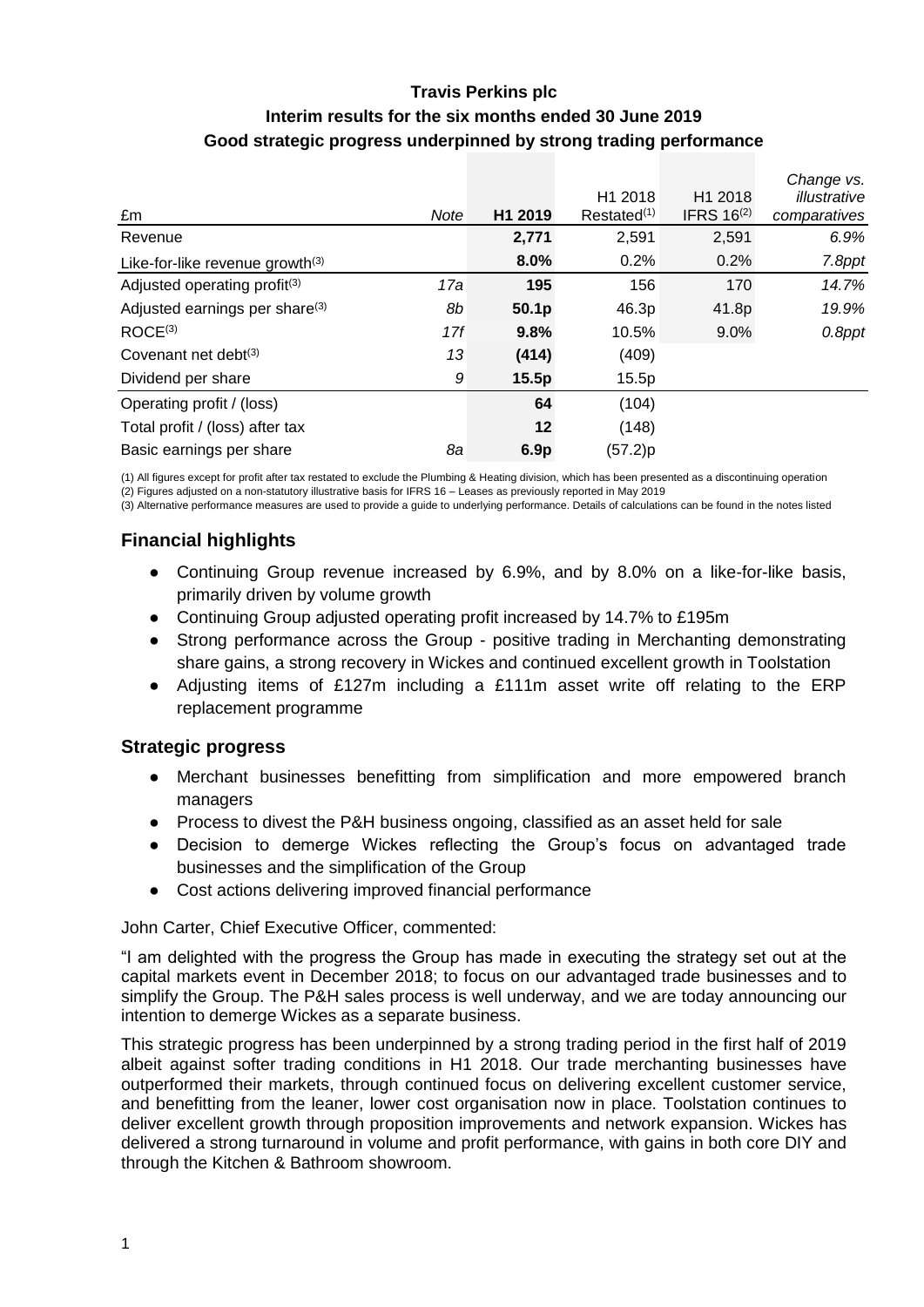Whilst our underlying markets remain subdued, the self-help initiatives underway are supporting an encouraging improvement in performance and provide a strong platform to drive sustainable growth ahead of our markets in the medium term. Despite a cautious outlook for the near-term, the Group remains confident in making progress across the year as a whole."

Enquiries:

**Travis Perkins Tulchan Communications** Graeme Barnes **David Allchurch** +44 (0) 7469 401819 +44 (0) 207 353 4200 [graeme.barnes@travisperkins.co.uk](mailto:graeme.barnes@travisperkins.co.uk)

#### **Zak Newmark**

+44 (0) 7384 432560 [zak.newmark@travisperkins.co.uk](mailto:zak.newmark@travisperkins.co.uk)

Cautionary Statement:

This announcement contains "forward-looking statements" with respect to Travis Perkins' financial condition, results of operations and business and details of plans and objectives in respect to these items. Forward-looking statements are sometimes, but not always, identified by their use of a date in the future or such words as "anticipates", "aims", "due", "could", "may", "will", "should", "expects", "believes", "seeks", "intends", "plans", "potential", "reasonably possible", "targets", "goal" or "estimates", and words of similar meaning. By their very nature forward-looking statements are inherently unpredictable, speculative and involve risk and uncertainty because they relate to events and depend on circumstances that will occur in the future. There are a number of factors that could cause actual results and developments to differ materially from those expressed or implied by these forwardlooking statements. These factors include, but are not limited to, the Principal Risks and Uncertainties disclosed in the Group's Annual Report, changes in the economies and markets in which the Group operates; changes in the legislative, regulatory and competition frameworks in which the Group operates; changes in the capital markets from which the Group raises finance; the impact of legal or other proceedings against or which affect the Group; and changes in interest and exchange rates. All forward-looking statements, made in this announcement or made subsequently, which are attributable to Travis Perkins or any other member of the Group or persons acting on their behalf are expressly qualified in their entirety by the factors referred to above. No assurances can be given that the forward-looking statements in this document will be realised. Subject to compliance with applicable law and regulations, Travis Perkins does not intend to update these forward-looking statements and does not undertake any obligation to do so. Nothing in this document should be regarded as a profits forecast.

Without prejudice to the above

(a) neither Travis Perkins plc nor any other member of the Group, nor persons acting on their behalf shall otherwise have any liability whatsoever for loss howsoever arising, directly or indirectly, from the use of the information contained within this announcement; and

(b) neither Travis Perkins plc nor any other member of the Group, nor persons acting on their behalf makes any representation or warranty, express or implied, as to the accuracy or completeness of the information contained within this announcement.

This announcement is current as of 31 July 2019, the date on which it is given. This announcement has not been and will not be updated to reflect any changes since that date.

Past performance of the shares of Travis Perkins plc cannot be relied upon as a guide to the future performance of the shares of Travis Perkins plc.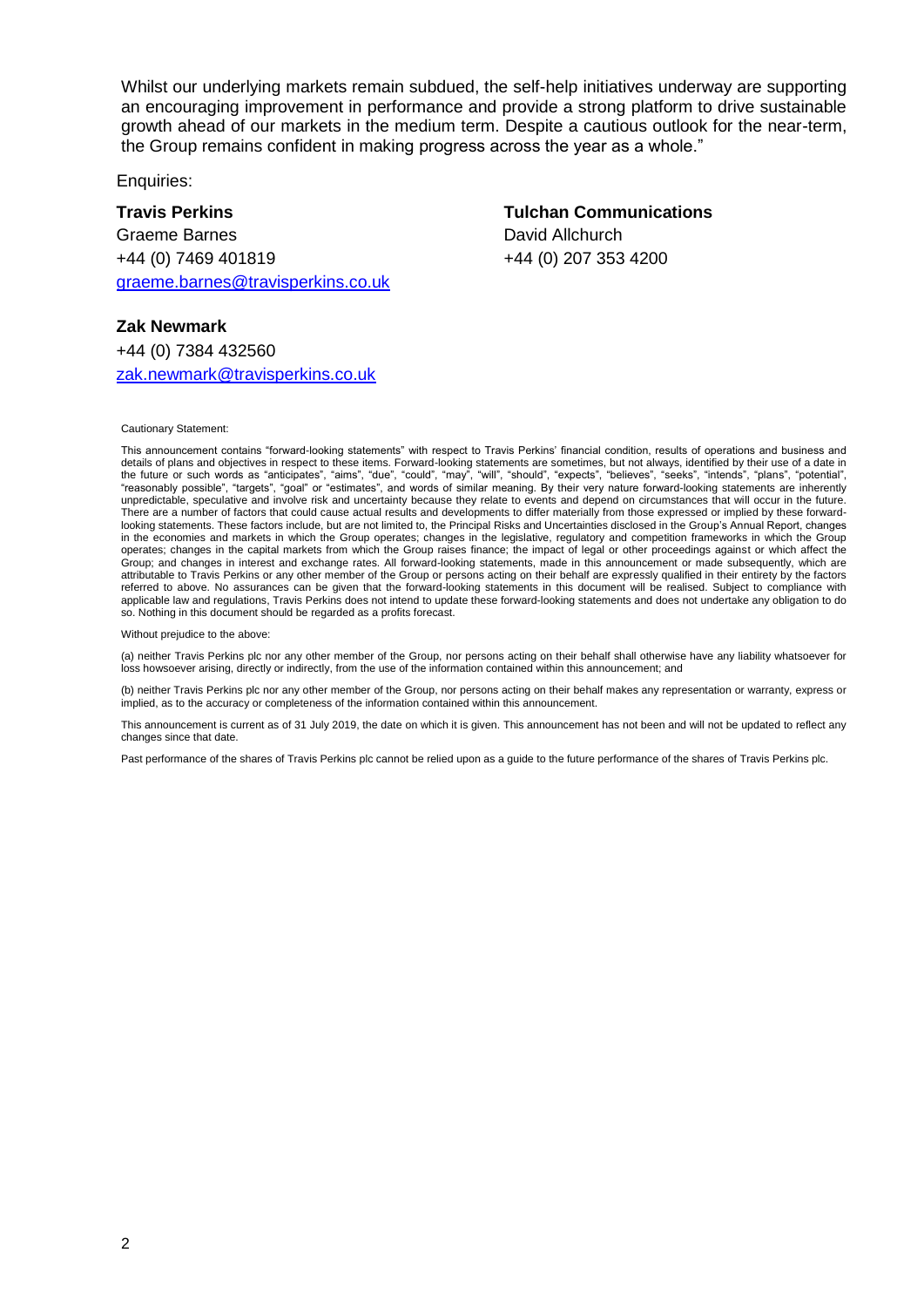## **Summary**

The Group has reported its H1 2019 interim results on the following basis:

- The Plumbing & Heating business has been classified as a discontinuing operation due to progress with the ongoing sale process.
- $\bullet$  The Group is reporting its accounts under IFRS 16 Leases for the first time, which treats all lease obligations as debt, leading to changes in the income statement and balance sheet. Illustrative comparatives have been presented as if IFRS 16 were in place in 2018.

The Group has had a good start to the year, with revenue of the continuing Group increasing by 6.9% to £2,771m, and by 8.0% on a like-for-like basis. Adjusted operating profits, excluding property profits, grew by 18.1% to £189m (H1 2018: £160m), which reflects positive trading in the merchant businesses and a strong recovery in Wickes. Toolstation continued to demonstrate excellent sales growth performance, as ongoing investment positions the business well for future profit and cash flow growth. Further progress was made towards the Group's cost reduction targets, with achieved savings broadly offsetting the inflation in the overhead cost base.

The Group continues to generate good cash flow. The Group has changed its definition of free cash flow so that it better reflects the operating cash generation of the business as it now excludes all freehold property transactions but includes both maintenance and investment capital expenditure. The Group generated £40m of free cash flow in the first half of the year, up from £21m on the same basis in the first half of 2018. This was achieved despite a significant step up in working capital in the first half as the Group increased inventory levels in anticipation of the UK's potential exit from the EU in the spring. This elevated level has been maintained given the delay to the UK's expected departure from the EU.

Adjusted earnings per share (EPS) increased by 19.9% to 50.1p (H1 2018 illustrative comparative: 41.8p), driven by the stronger adjusted operating profit generation and a lower deferred tax charge in H1 2019.

The Board has declared an interim dividend of 15.5p (2018: 15.5p).

#### *Merchanting ERP programme*

The Group announced a delay to its Merchant ERP replacement programme in December 2018 as this programme has continued to face significant challenges. As a result, the Group is considering whether to implement the various elements of an ERP system as separate items, after modernising the Group's core IT architecture.

A revised approach may incorporate components from the existing project, however under accounting standards the Directors have concluded that the existing assets of £111m should be written off.

#### *Discontinuing operations*

At the Capital Markets Event held in December 2018, the Group announced its intention to divest the Plumbing & Heating business during 2019. The Group expects that the divestment is likely to be concluded by the end of 2019, and as such the Plumbing & Heating business has been classified as an asset held for sale and accounted for as a discontinuing operation.

Sales and operating profit for discontinuing operations are excluded from reported adjusted operating profit, with profits from discontinuing operations included in total Group results after tax.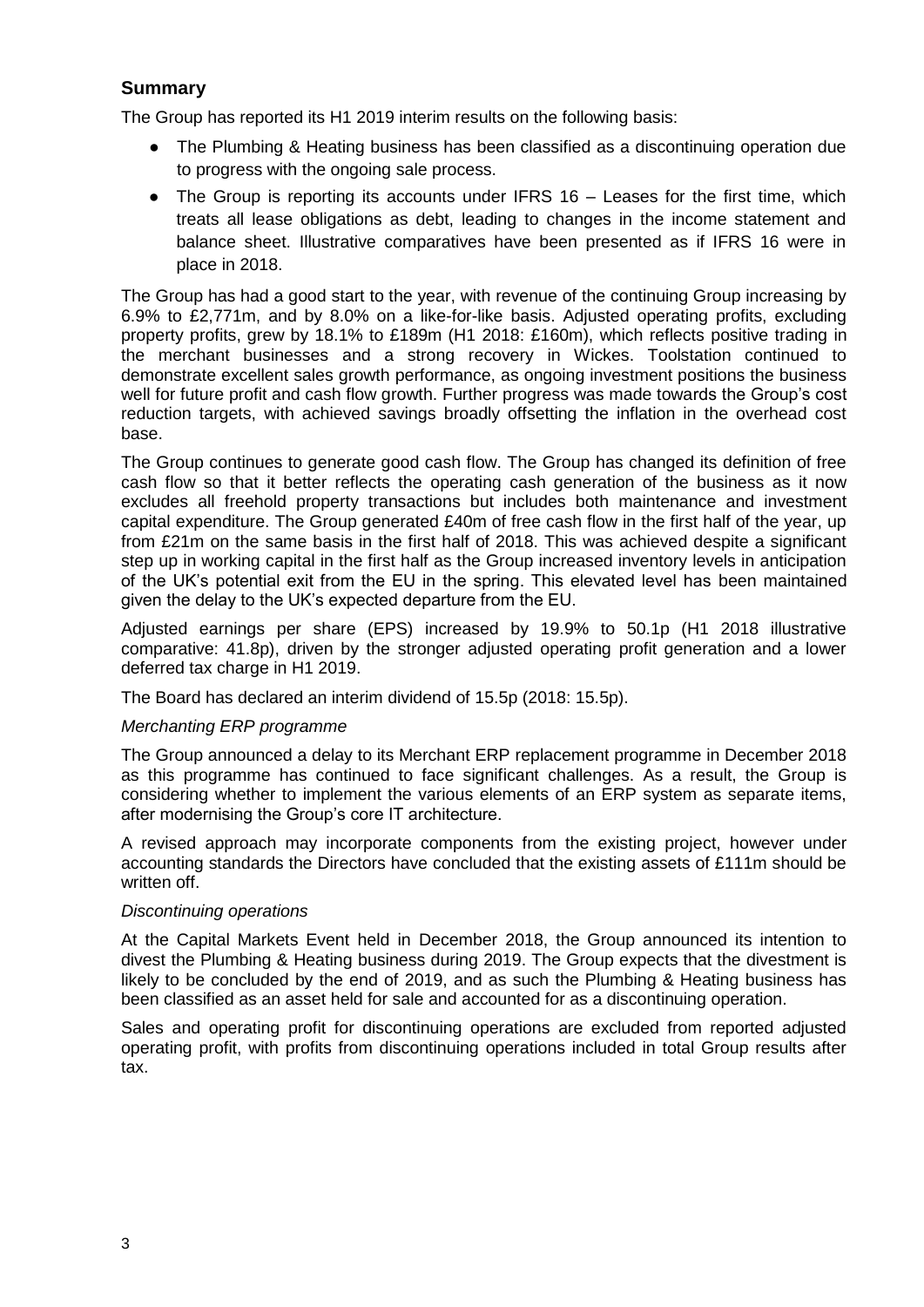## **Strategic progress**

At the Capital Markets event in December 2018, the Group laid out its plans for the years ahead, with two overarching strategic aims being (i) to focus on best serving trade customers, and (ii) to simplify the business to increase agility, speed up decision making and enable a leaner cost base.

#### *Focus on Trade*

The Group's strategy to focus on advantaged trade businesses is built on the solid foundations already in place across the specialist and mixed merchants, with a strong culture of operational efficiency and excellent customer service. A number of key priorities have been identified to drive sustainable growth across all the Merchanting businesses in the medium term, improving market share and best positioning the businesses to compete successfully in the future:

- Removal of the divisional structure above the Merchanting businesses, to form a broader "Trade Merchanting Organisation", reducing cost and speeding up decision making
- Greater empowerment of branch managers, enabling them to make quicker, more relevant decisions on behalf of customers and the Group
- Giving greater autonomy to branches to stock the right products in the right volumes to fulfil local customer requirements
- Tailoring the trade proposition to best match specific customer groups, either through product categories in the specialist merchants, or to deliver local customer requirements in Travis Perkins
- Reducing the administrative burden on branch colleagues by simplifying processes and reducing reporting requirements

Toolstation continues to demonstrate excellent growth and, in line with the strategic pillar to focus on advantaged trade businesses, it remains a priority for the deployment of capital. The Group is accelerating the expansion of the branch network to improve convenience, and is further extending the product range including the addition of more trade-focused brands.

#### *Simplify the Group*

#### *Cost reduction activities*

The simplification of the Group, including the removal of the divisional structure over the trade merchanting businesses, is enabling the Group to reduce its overall above-branch cost base. The Group remains on plan to achieve the £20m-£30m of annualised cost reductions by mid-2020.

In 2019, the cost base has benefited from the annualisation of cost reduction activities in Wickes and Travis Perkins in 2018, with around £15m of cost savings rolling into the first half of the year. In addition, actions to achieve further annualised savings from the planned £20m- £30m of around £10m have been completed in the half, with £6m of reduction included in the H1 2019 results. These savings include operational cost savings relating to the closure of the Tilbury range centre and the restructuring and streamlining of head office support functions.

As anticipated, these savings have broadly offset inflation pressure in the overhead cost base with increases in rent and rates, and growth in salary costs, in part due to the increase in the living wage. The Group continues to invest in businesses to drive growth, including the continued expansion of Toolstation and extra investment in front line branch and sales colleagues in Travis Perkins.

#### *Progress on Plumbing & Heating disposal*

The separation of Plumbing & Heating from the Group's other merchanting businesses has progressed well, with successful separation of the IT system, including back office and finance systems, and separation of commercial agreements which enable the P&H business to operate autonomously from the Group. As a result, the Group has initiated a disposal process and expects to complete a transaction in 2019.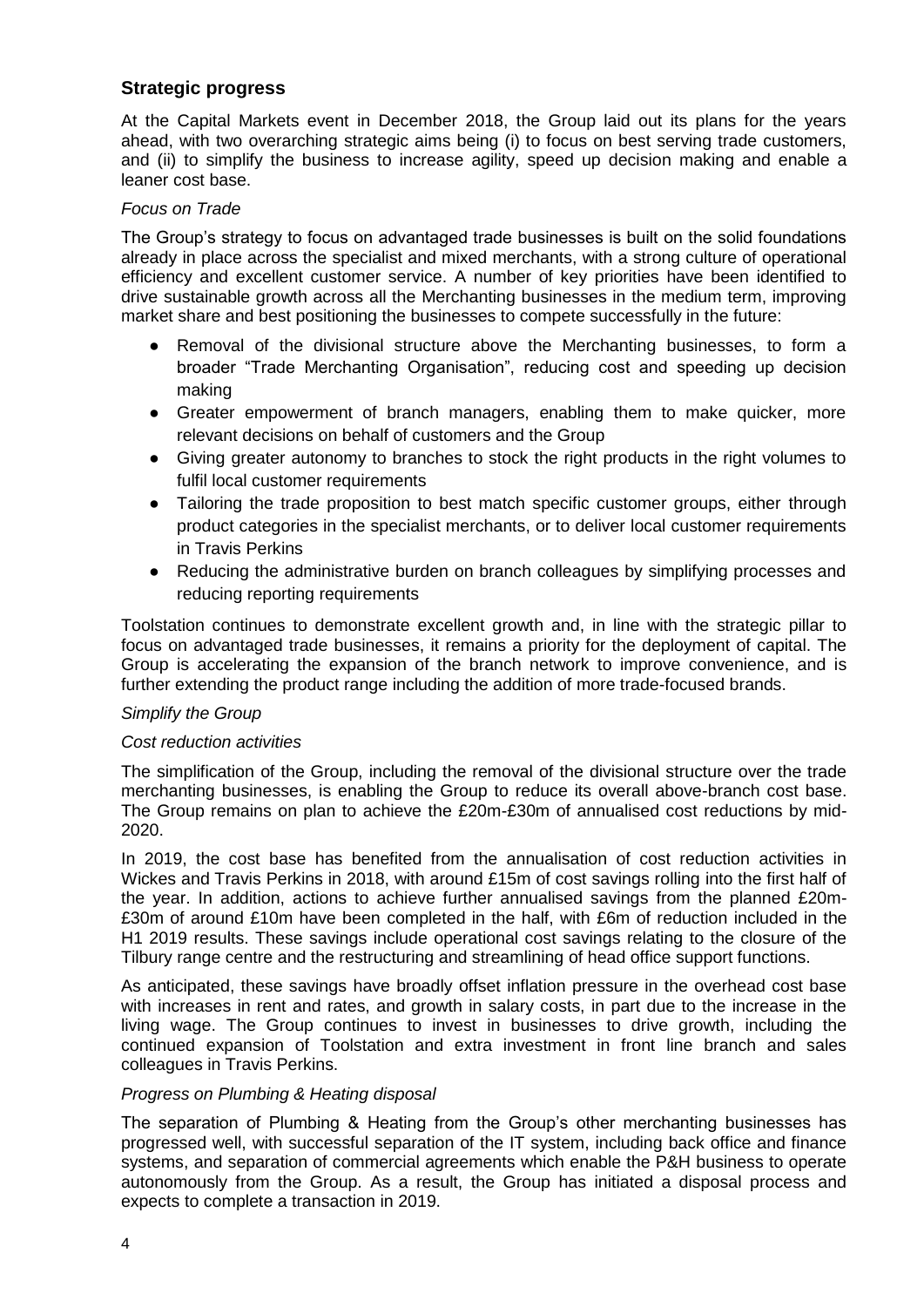#### *Proposed Wickes demerger*

At the capital markets event in December 2018, the Group announced the intention to strengthen the performance of Wickes and to capitalise on its clear competitive advantages in the DIY, small trade and Kitchen and Bathroom markets. At the same time the Board committed to review the options for maximising the value of Wickes in the medium term.

Since the capital markets update, good progress has been made in strengthening Wickes's trading performance, and steps have been taken to provide Wickes with greater autonomy from the Travis Perkins group through the separation of its systems and processes. After reviewing the options, the Board has determined to demerge Wickes to shareholders as a standalone business.

The demerger of Wickes is a key component of the overall Travis Perkins strategy to focus on trade customers and to simplify the Group which the Board believes will underpin the creation of enhanced value for shareholders. It is expected to complete in H1 2020.

The Board believes that Wickes, under a management team led by David Wood, is well positioned to thrive as a stand-alone business. Wickes will have the autonomy to execute on its strategy and allocate capital to its customer proposition and growth opportunities with a clearer focus.

#### **Outlook**

The long term fundamentals of the Group's end markets remain robust, with growing demand for housing in the UK, and the continued underinvestment in the repair, maintenance and improvement of the existing, aging housing stock.

Whilst the Group demonstrated strong performance in the first half of the year, this was against a softer trading period in H1 2018 with strengthening comparators for the remainder of 2019. In the short term, the current level of uncertainty along with mixed signals from the Group's key lead indicators make it difficult to forecast market conditions. As a result, the Group maintains a cautious outlook for the near-term, although remains confident in making progress across the year as a whole.

#### **Technical guidance**

The Group's technical guidance for 2019 is as follows:

- Effective tax rate of 19%
- Underlying finance charges similar to 2018, with the addition of around £55m of interest on lease liabilities resulting from the implementation of IFRS 16 – Leases.
- Capital expenditure in 2019 of around £110m to £130m
- Property profits of around £20m (after the application of IFRS 16)
- Progressive dividend underpinned by strong cash generation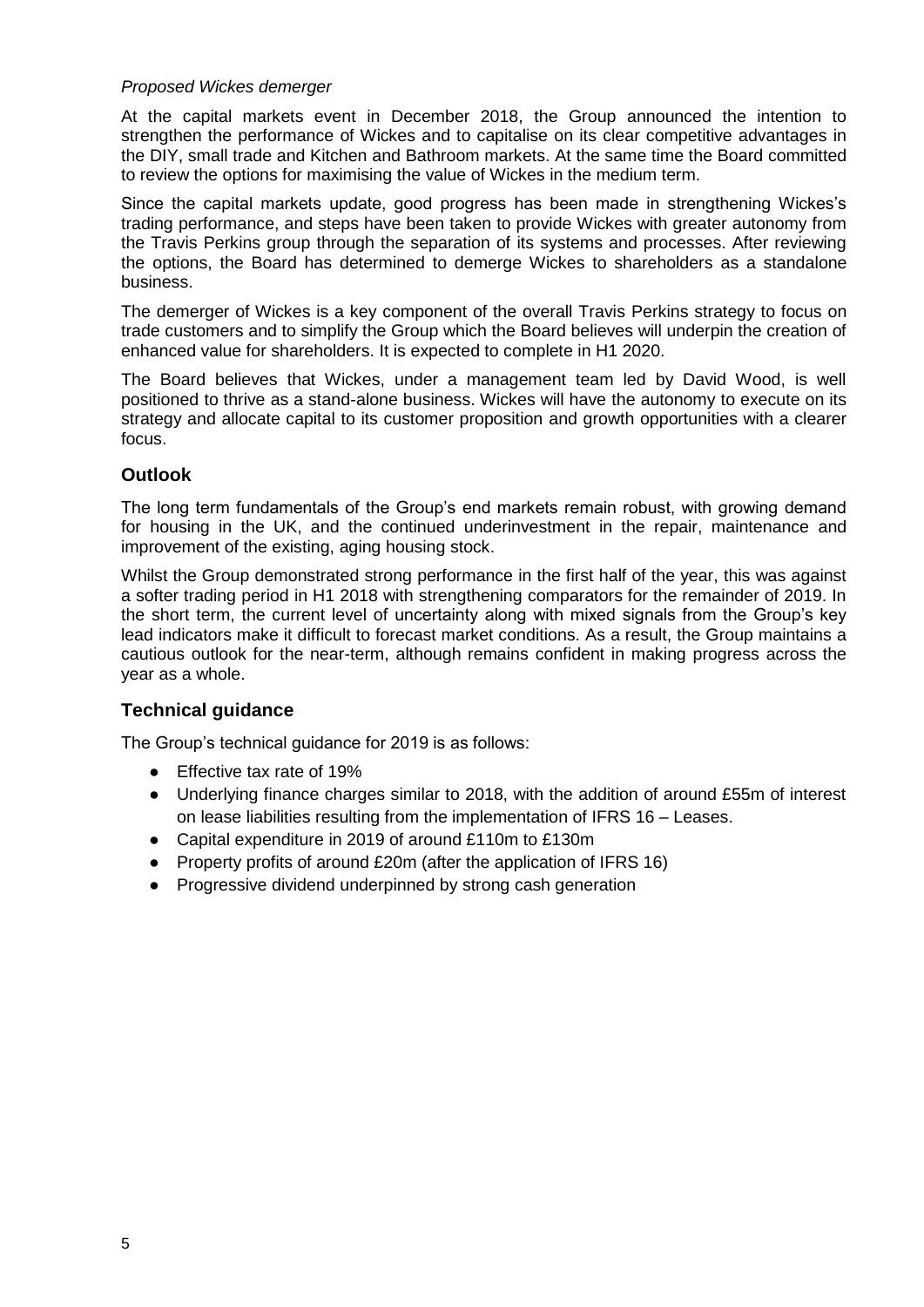## **Segmental performance**

## **Merchanting**

|                             | H1 2019 | H1 2018* | Change |
|-----------------------------|---------|----------|--------|
| Total revenue               | £1,869m | £1,783m  | 4.8%   |
| Like-for-like growth        | 6.4%    | 2.4%     | 4.0ppt |
| Adjusted operating profit** | £140m   | £133m    | 5.3%   |
| Adjusted operating margin** | 7.5%    | 7.5%     |        |
| <b>ROCE</b>                 | 12%     | 11%      | 1ppt   |
| Branch network***           | 996     | 1001     | (5)    |

\*H1 2018 figures used are illustrative comparatives including the impact of IFRS 16 as previously disclosed \*\*Divisional adjusted operating profit figures are presented excluding property profits

\*\*\*2018 branch network figures for comparison are taken at 31 December 2018

Total sales in the Merchanting segment grew by 4.8% to £1,869m, with growth of 6.4% on a like-for-like basis. Across the merchanting sector, strong sales growth in Q1 relative to the inclement weather in Q1 2018 was followed by moderating growth in the second quarter, driven by both significantly stronger comparatives and a slowing of underlying trade markets in June.

Travis Perkins' like-for-like sales grew by 5.2%, demonstrating outperformance of the wider merchanting market. This outperformance was driven by a number of factors, including early encouraging signs from the initiatives in place to empower branch teams, make branch ranging more tailored to specific local customers and to invest selectively in customer facing branch and sales teams to improve service levels.

The specialist merchants continued their recent trend of outperforming their markets. CCF achieved good sales growth, although this slowed towards the end of the half as supply issues on plasterboard restricted the levels of growth in the market. These constraints are expected to continue through the second half of 2019 and into 2020.

BSS expanded its reach into the air conditioning market through the recently acquired TF Solutions business, with two further branches opened in the first half of 2019, taking the total network to five. Keyline is successfully pursuing its strategy to focus on heavy civils and drainage categories for large customers, and this has driven further sales growth, primarily in the direct delivery of materials. Whilst this product and customer mix is typically lower margin, it represents a significant improvement in return on capital, as it enables the business to operate from fewer, larger, lower cost branches.

Merchanting adjusted operating profits grew by 5.3%, in line with the growth in revenue. Savings from cost reduction activities in Travis Perkins in the second half of 2018 of around £10m were annualised in the first half of 2019, in addition to further annualised savings generated as part of the targeted £20m-£30m cost saving programme. Overall, these savings were broadly offset by inflation in the overhead cost base, as well as through cost investment in front line branch and sales colleagues which have helped to drive revenue growth ahead of the market in the first half of the year.

Merchanting operating margin was broadly stable, as operating leverage of the cost base through volume growth offset modest pressure on gross margin. This gross margin pressure was primarily due to shifts in product mix in Travis Perkins with higher growth in heavyside products, and generally stronger growth in larger customers and deliveries direct from suppliers to the customer across the merchanting businesses.

Merchanting return on capital increased by 1ppt compared to the first half of 2018, primarily driven by the increase in adjusted operating profit through improved trading and the positive impact of cost reduction activities, combined with a modest reduction in capital employed.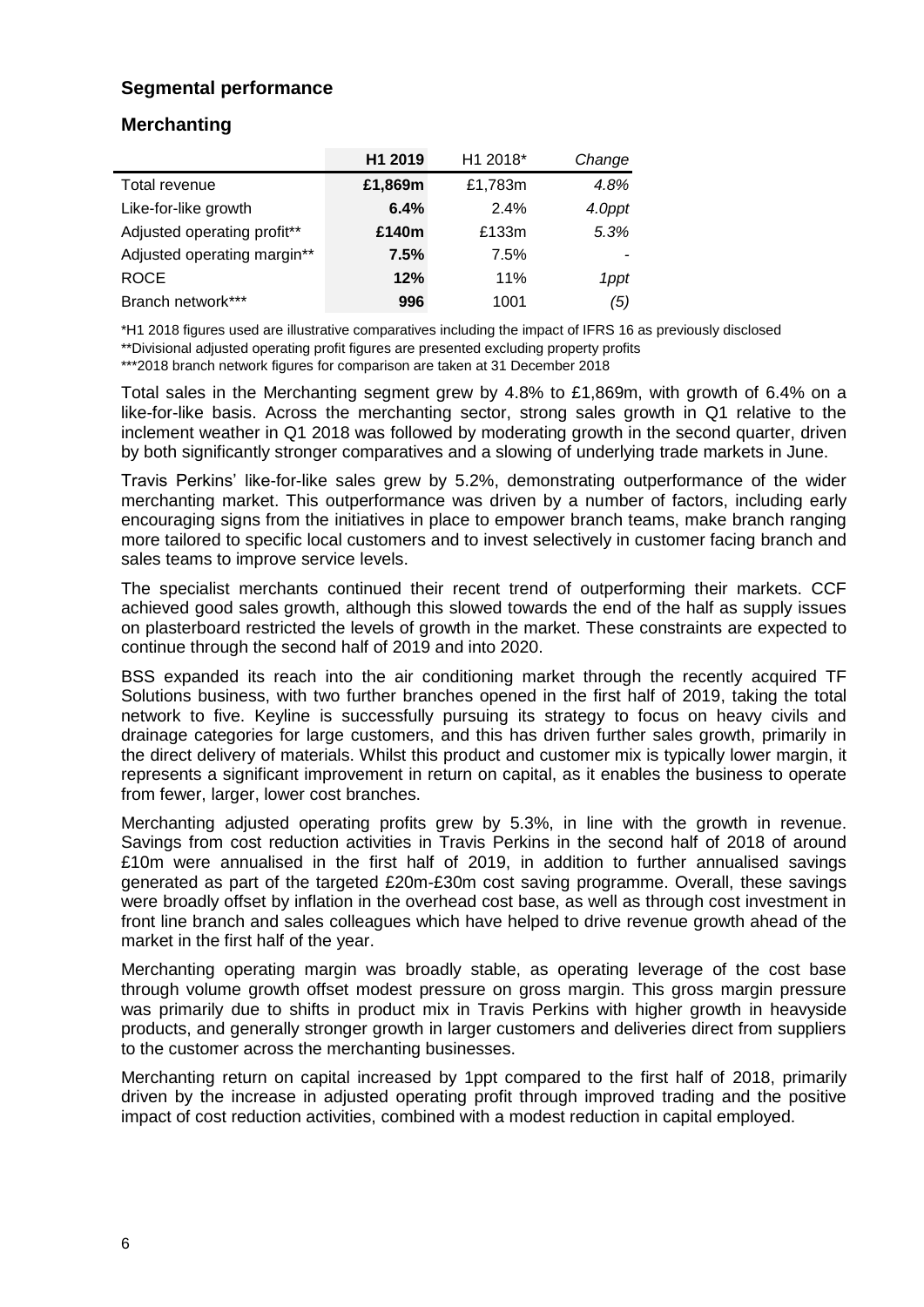## **Toolstation**

|                             | H1 2019 | H1 2018* | Change |
|-----------------------------|---------|----------|--------|
| Total revenue               | £208m   | £169m    | 23.1%  |
| Like-for-like growth        | 17.3%   | 10.7%    | 6.6ppt |
| Adjusted operating profit** | £13m    | £10m     | 30.0%  |
| Adjusted operating margin** | 6.3%    | 5.9%     | 40bps  |
| <b>ROCE</b>                 | 10%     | 10%      |        |
| Branch network (UK)***      | 356     | 335      | 21     |
| Branch network (Europe)***  | 53      | 40       | 13     |

\*H1 2018 figures used are illustrative comparatives including the impact of IFRS 16 as previously disclosed

\*\*Divisional adjusted operating profit figures are presented excluding property profits

\*\*\*2018 branch network figures for comparison are taken at 31 December 2018

Toolstation demonstrated outstanding revenue growth of 23.1%, and 17.3% on a like-for-like basis. This growth was primarily driven by the continued extension of the branch network, the continued attraction of the low value, high convenience proposition and the further extension of ranges available online.

Adjusted operating profit grew by £3m, with higher earnings from growing sales volumes partially offset by continued investment in the business to drive future growth. Return on capital was flat year-on-year as the growth in adjusted operating profit was offset by the continuing growth in the branch network. A further 21 Toolstation branches were opened in the half, with new branches performing ahead of expectations, including further trials of new formats including smaller footprint branches. There are over 60 branch openings planned in total for 2019, with all of the remaining sites for the year already identified.

The range of products available online and through the catalogue was extended by an additional 1,500 products, with added ranges being primarily trade focused brands. Toolstation's net promoter score increased by five points to 86, reflecting the strong proposition and the high quality of service in branch. The new website, launched in December 2018, is driving strong growth in click & collect transactions, and continues to demonstrate very high conversion rates of site visitors.

The development of the Toolstation business in Europe continued, with a further 13 branches opened, bringing the total to 53. Branches opened in the Netherlands continue to perform strongly, with further network expansion planned in the second half of the year. The branch trial in France continues to perform well, and a first trial branch was opened in Belgium.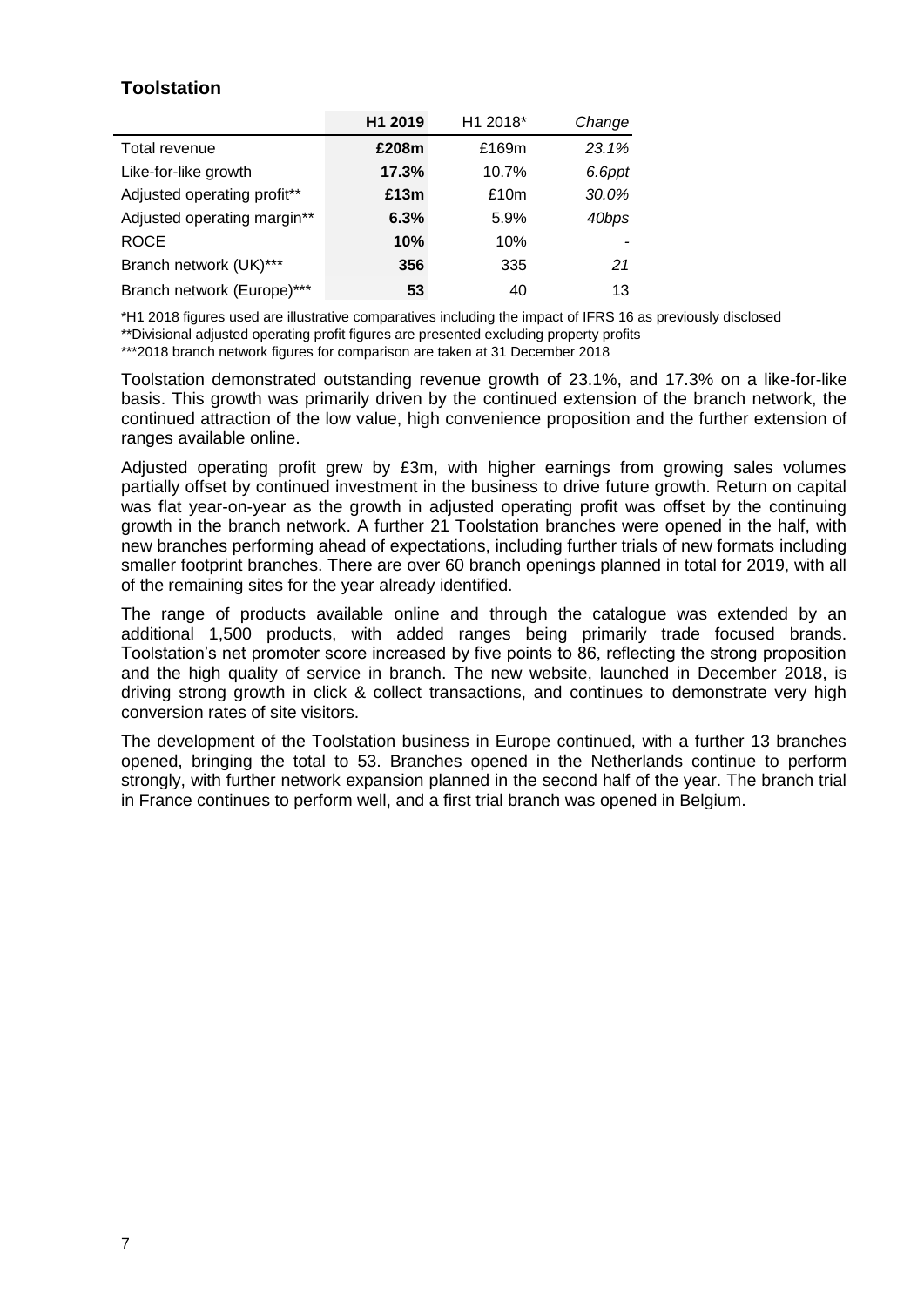## **Retail**

|                               | H1 2019 | H1 2018*  | Change  |
|-------------------------------|---------|-----------|---------|
| Total revenue                 | £695m   | £638m     | 8.9%    |
| Like-for-like growth          | 9.7%    | $(7.4)\%$ | 17.1ppt |
| Adjusted operating profit**   | £52m    | £35m      | 48.6%   |
| Adjusted operating margin**   | 7.5%    | 5.5%      | 200bps  |
| <b>ROCE</b>                   | 7%      | 5%        | 2ppt    |
| Store network - Wickes***     | 241     | 241       |         |
| Store network - Tile Giant*** | 95      | 96        | (1)     |

\*H1 2018 figures used are illustrative comparatives including the impact of IFRS 16 as previously disclosed

\*\*Divisional adjusted operating profit figures are presented excluding property profits

\*\*\*2018 store network figures for comparison are taken at 31 December 2018

Wickes revenue has recovered strongly in the first half of 2019 after a difficult period in 2018, with like-for-like sales growth of 9.7%. Around 2% of the like-for-like growth is estimated to be attributable to the milder weather in March and April in 2019 compared with the same period in 2018.

Core DIY sales performance benefited from a strong, clear and well balanced trading plan combined with the addition of new ranges, particularly in decorating and landscaping, and improvements made in the supply chain to increase product availability in store.

Kitchen & Bathroom showroom (K&B) deliveries remained strong through the half, benefitting from the order book carried into the year from the improved Q4 2018 order intake, along with continued good order placement so far in 2019. The order book at the end of the half is encouraging, although the wider market for consumer big-ticket purchases remains subdued and the benefit of competitor withdrawal from the market is cycled in the second half of the year.

Wickes adjusted operating profit showed a significant improvement over 2018, with growth of 49% to £52m. Gross margins, which were under pressure in 2018 from competitor pricing activity, have remained broadly stable in 2019. Adjusted operating profit margin increased by 200bps to 7.5%, with this improvement reflecting the volume growth in both Core DIY and K&B, a mix shift to higher margin sales as K&B recovered strongly, and the benefits of the intensive overhead cost reduction activity carried out in the first half of 2018. The improvement in adjusted operating profit drove a 2ppt increase in return on capital employed.

Three additional Wickes refits were completed in the half, which, along with one new store opened, brings the total number of new store formats up to 125 from an overall network of 241 stores. Continuing development of digital capability and customer service channels includes online-in-store capability, allowing colleagues to sell the full online range of products to customers in store, either for in store collection or home delivery. This enables colleagues to provide full-project service to all customers, whilst maintaining a tight SKU range in store.

Improved stock accuracy, reductions in wastage and better product supply forecasting have increased product availability in store. Better availability has supported targeted promotional campaigns to drive footfall and sales. TradePro continues to be an attractive proposition for our trade customers, with improvements in specific customer marketing.

As noted in the Summary section of this release, the Board intends to demerge Wickes to shareholders as a standalone business in H1 2020.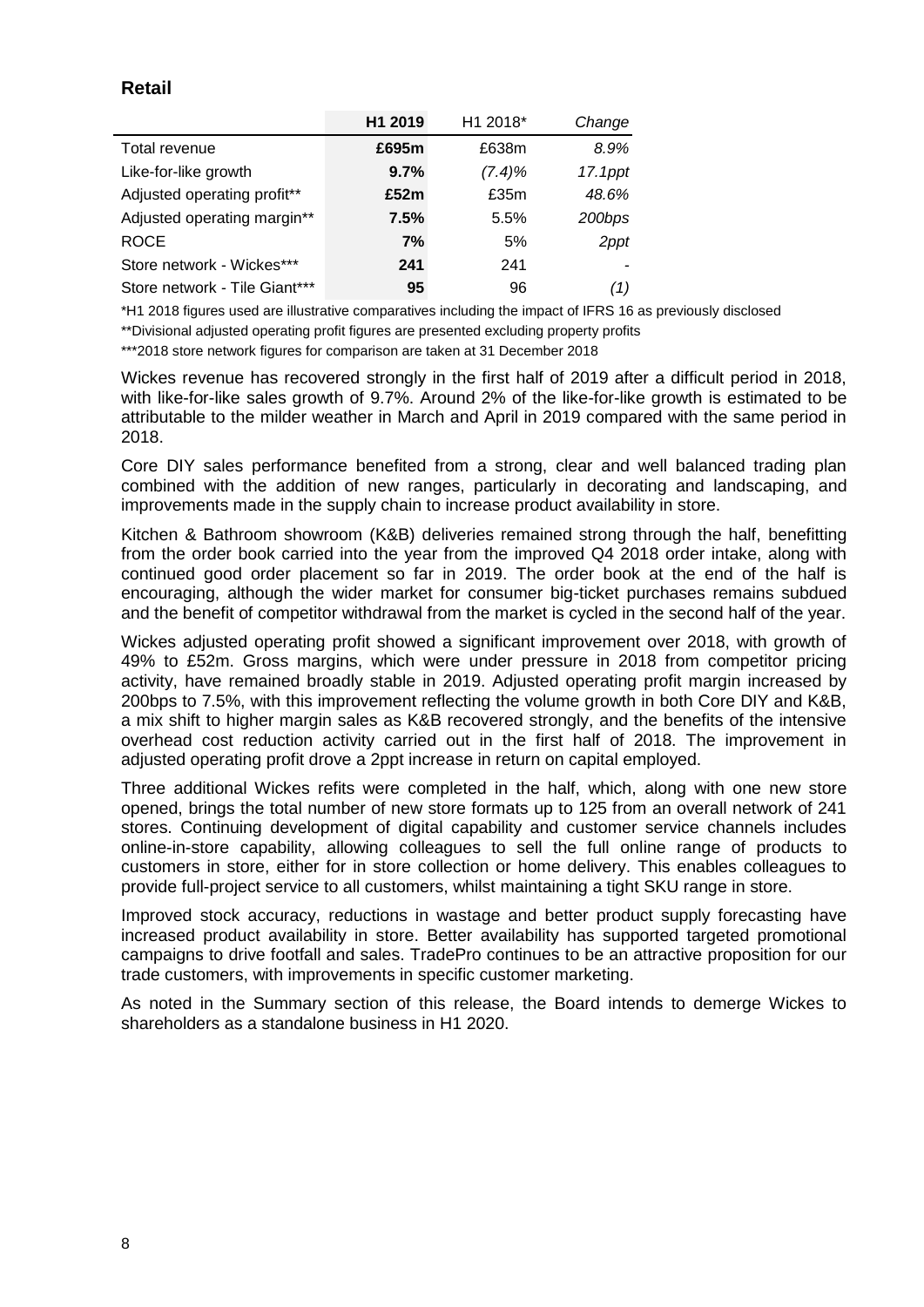## **Discontinuing operations - Plumbing & Heating**

The Group announced at its Capital Markets event in December 2018 that it intended to divest the Plumbing & Heating business during the course of 2019. The Group expects this process to be completed by the end of 2019, and the P&H segment has been classified as a discontinuing operation at 30 June 2019, with the asset held for sale.

|                             | H1 2019 | H1 2018* | Change       |
|-----------------------------|---------|----------|--------------|
| Total revenue               | £713m   | £774m    | (7.9)%       |
| Like-for-like growth        | (3.9)%  | 19.8%    | $(23.7)$ ppt |
| Adjusted operating profit** | £24m    | £22m     | 9.1%         |
| Adjusted operating margin** | 3.4%    | 2.8%     | 60bps        |
| <b>ROCE</b>                 | 12%     | 10%      | 2ppt         |
| Branch network***           | 377     | 377      |              |

\*H1 2018 figures used are illustrative comparatives including the impact of IFRS 16 as previously disclosed

\*\*Divisional adjusted operating profit figures are presented excluding property profits

\*\*\*2018 branch network figures for comparison are taken at 31 December 2018

The separation of the Plumbing & Heating business has progressed according to plan during the first half of 2019. A significant milestone was achieved with the successful separation of the IT system in May, enabling the business to operate autonomously from the Group. The disposal process is underway.

Plumbing & Heating revenue fell by 7.9% in the first half of 2019, and by 3.9% on a like-for-like basis. This reduction was primarily down to a fall in sales through the wholesale and contract businesses combined with milder weather in Q1 2019 when compared to the same period in 2018. The merchant branches and online channels continued to demonstrate encouraging growth.

Adjusted operating profit increased by £2m to £24m. A change to business mix saw reduced sales in the lower margin wholesale business, but this was more than offset by growth of higher margin sales in branches and online businesses, combined with ongoing actions to tightly manage the overhead cost base.

## **Central costs**

Unallocated central costs reduced by £2m to £16m (H1 2018: £18m when adjusted for IFRS 16). The reduction was primarily driven by cost reduction actions taken to rightsize the central function in line with the Group's simplification plans, whilst also focusing on delivering an efficient support service to branches. Cost reductions were partially offset by inflation, mainly in salaries.

## **Property transactions**

The Group continues to recycle its freehold property portfolio to provide the best trading locations for its businesses, whilst managing the level of capital allocated to owning and developing freehold sites.

The Group received a net £9m of cash from property transactions in the first half of 2019 (H1 2018: £10m received). One new freehold site was purchased at a cash cost of £7m, more than offset by the disposal of three freehold sites which were excess to requirements generating proceeds of £18m. The Group continues to develop new sites, with branches completed and opened in Worthing, Sevenoaks and Loughborough, with total construction costs of £2m.

The recycling of capital generated property profits of £6m in the first half of 2019. The application of IFRS 16 defers an element of the property profits recognised on sale and leaseback transactions. For the equivalent half year period in 2018, the comparative property profit figure would have been £11m when adjusted for IFRS 16 (H1 2018 as reported: £17m). The Group expects to recognise around £20m of property profits in 2019, after the application of IFRS 16.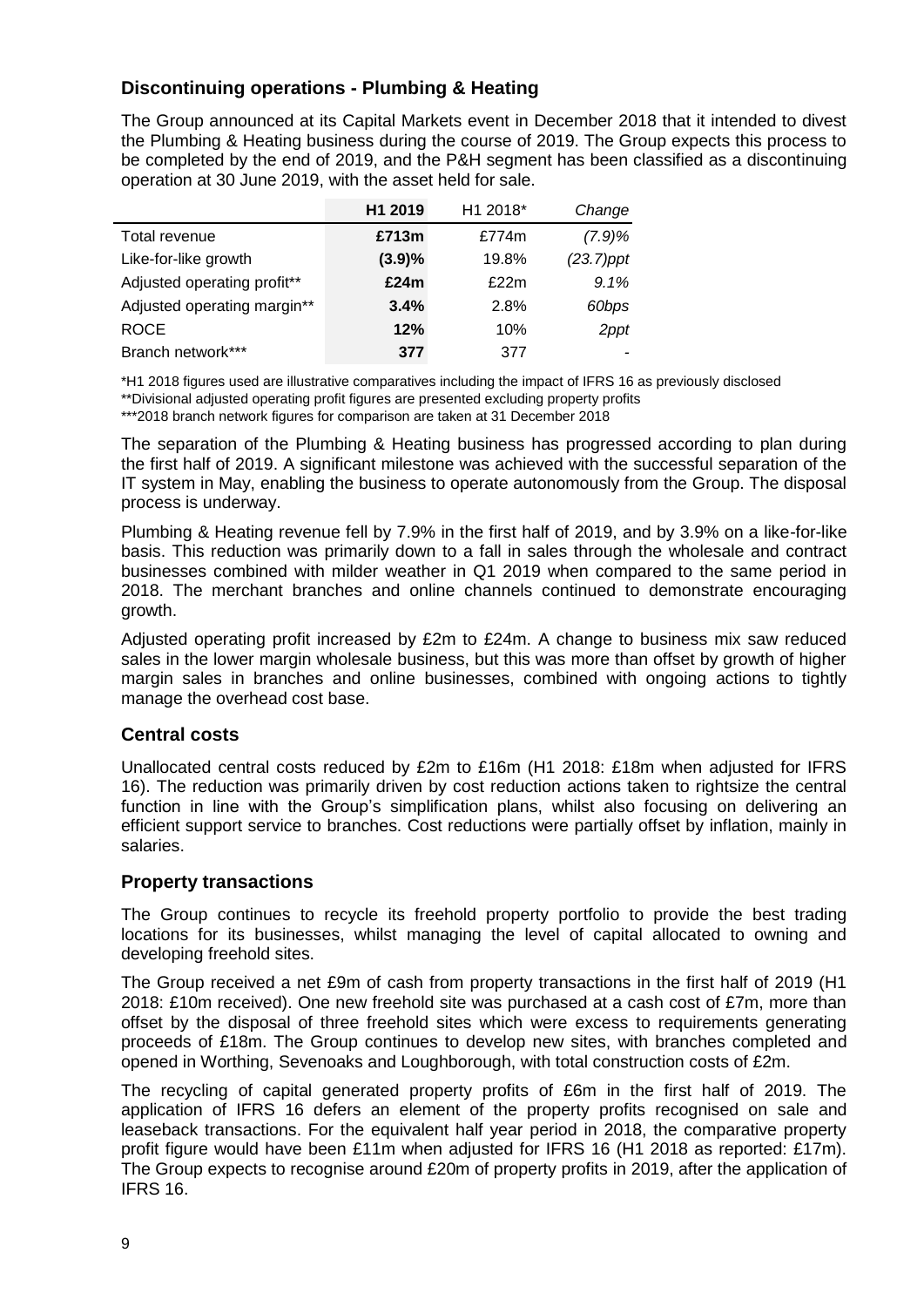## **Financial Performance**

#### **Revenue analysis**

Revenue from the continuing Group grew by 6.9% in total, and by 8.0% on a like-for-like basis. There was good growth in all continuing segments, with a strong recovery in Wickes, continuation of excellent growth in Toolstation, and good growth across the Merchanting businesses.

 $\mathbf{r}$ 

 $\mathbf{r}$ 

#### **Volume, price and mix analysis**

| <b>Total revenue</b>                  | <b>Merchanting</b> | <b>Toolstation</b> |           | <b>Retail Continuing Group</b> |
|---------------------------------------|--------------------|--------------------|-----------|--------------------------------|
| Volume                                | 4.6%               | 15.4%              | 10.0%     | 6.8%                           |
| Price and mix                         | 1.8%               | 1.9%               | $(0.3\%)$ | 1.2%                           |
| Like-for-like revenue growth          | 6.4%               | 17.3%              | 9.7%      | 8.0%                           |
| Network expansion and<br>acquisitions | (0.8)%             | 5.8%               | (0.8)%    | (0.5)%                         |
| Trading days                          | (0.8)%             |                    |           | (0.6)%                         |
| Total revenue growth                  | 4.8%               | 23.1%              | 8.9%      | 6.9%                           |

#### **Quarterly like-for-like revenue analysis**

| Like-for-like revenue growth | <b>Merchanting</b> | <b>Toolstation</b> |       | <b>Retail Continuing Group</b> |
|------------------------------|--------------------|--------------------|-------|--------------------------------|
| Q1 2019                      | 10.6%              | 19.1%              | 10.0% | 11.0%                          |
| Q <sub>2</sub> 2019          | 2.7%               | 15.7%              | 9.4%  | 5.2%                           |
| H <sub>1</sub> 2019          | 6.4%               | 17.3%              | 9.7%  | $8.0\%$                        |

Levels of inflation were lower in the first half of 2019 than in recent periods, with sales price inflation in the trade businesses at around 2%, and broadly flat pricing in Wickes. There was one fewer trading day in the Merchanting businesses in the first half of the year. There will be one extra trading day in the second half to even out the year as a whole.

The main area of network expansion in the Group continues to be within the Toolstation business, with an additional 21 branches opened, and the trading growth of these branches being particularly strong. This was partially offset by modest reductions in the network in the Merchant businesses, particularly in Keyline as the business focuses on operating from fewer, more efficient branches, and in Travis Perkins where some smaller branches have been consolidated, resulting in a net reduction of 5 branches.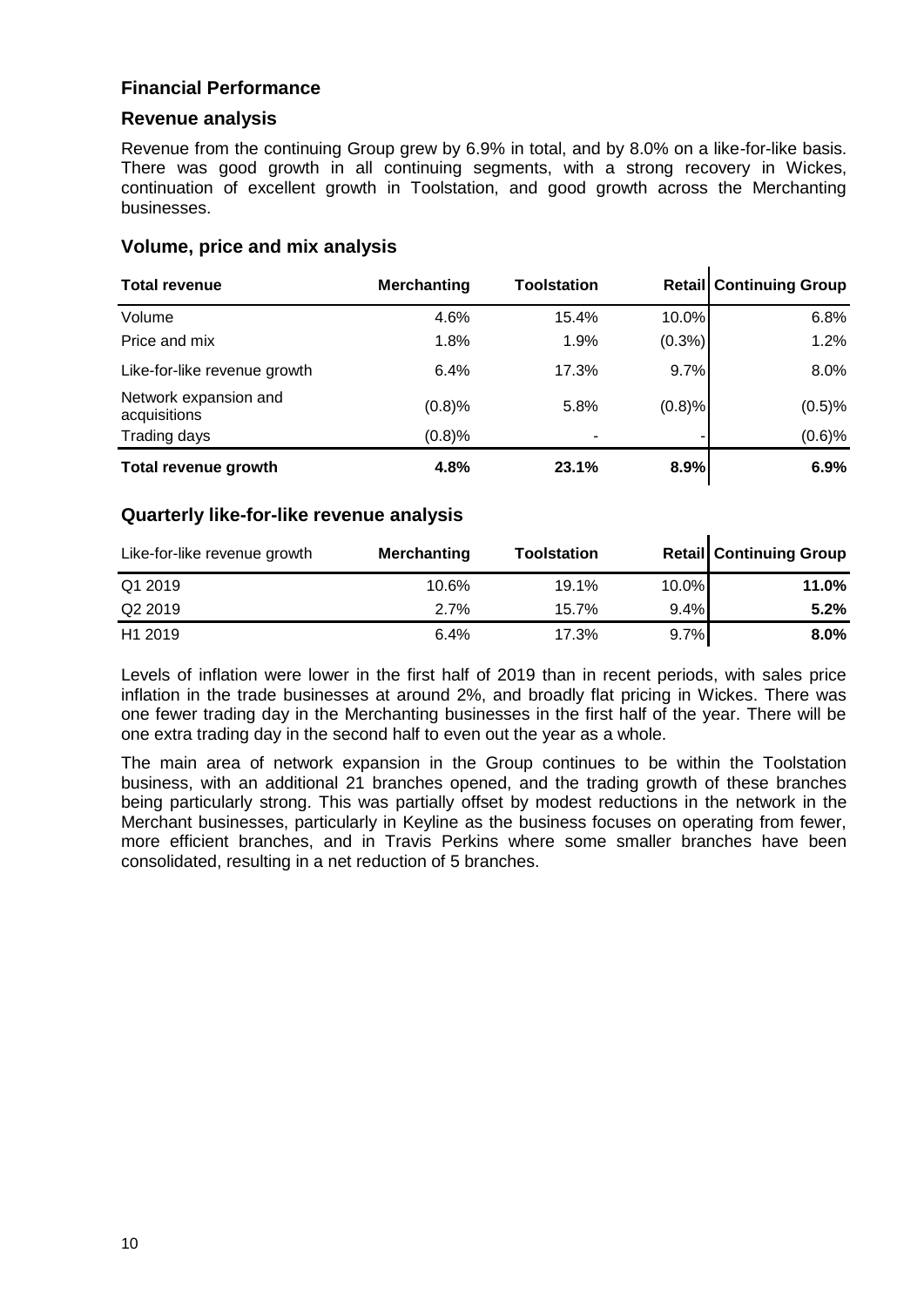## **Operating profit and margin**

| £m                                                    | H1 2019 | H1 2018<br>As reported<br>(pre-IFRS 16)<br><b>Restated to</b><br>exclude P&H | H <sub>1</sub> 2018<br><b>illustrative</b><br><b>IFRS 16</b> | H <sub>1</sub> 2018<br><b>IFRS 16</b><br>illustrative<br>adjustment comparatives | Change*    |
|-------------------------------------------------------|---------|------------------------------------------------------------------------------|--------------------------------------------------------------|----------------------------------------------------------------------------------|------------|
| Merchanting                                           | 140     | 129                                                                          | 4                                                            | 133                                                                              | 5.3%       |
| Toolstation                                           | 13      | 9                                                                            |                                                              | 10                                                                               | 30.0%      |
| Retail                                                | 52      | 20                                                                           | 15                                                           | 35                                                                               | 48.6%      |
| Property                                              | 6       | 14                                                                           | (4)                                                          | 10                                                                               | $(40.0)\%$ |
| Unallocated costs                                     | (16)    | (16)                                                                         | (2)                                                          | (18)                                                                             | $(11.1)\%$ |
| <b>Adjusted operating profit</b>                      | 195     | 156                                                                          | 14                                                           | 170                                                                              | 14.7%      |
| Amortisation of acquired intangible<br>assets         | (4)     |                                                                              |                                                              |                                                                                  |            |
| Impairment                                            | (127)   |                                                                              |                                                              |                                                                                  |            |
| <b>Operating profit from continuing</b><br>operations | 64      |                                                                              |                                                              |                                                                                  |            |

\*Changes calculated versus H1 2018 illustrative comparatives including the impact of IFRS 16 as previously disclosed

Adjusting items in the period included:

- An adjusting item of £111m relating to the impairment of assets relating to the ERP project
- Adjusting items totalling £13m relating to the closure of the Built business in April 2019
- Adjusting items of £4m relating to increasing the autonomy of the Wickes business

## **Finance charge**

Net finance charges, shown in note 5, were £41m (2018: £10m). Of this £31m year-on-year difference, around £28m was due to the interest charge on leased assets recognised as part of the implementation of IFRS 16 – Leases.

Interest costs on borrowings were broadly unchanged from 2018 at £10m, although there was an additional charge of £1.5m relating to the early refinancing of the Group's revolving credit facility, which was completed in January 2019. The mark-to-market of foreign exchange contracts at the half year was not material.

## **Taxation**

The tax charge for continuing activities for the period to 30 June 2019, including the effect of adjusting items, is £2.7m (2018: £25.8m). This represents an effective tax rate (ETR) of 13.0% (2018: negative 22.3%).

The tax charge for continuing activities before adjusting items is £25.8m (2018: £27.8m) giving an adjusted ETR of 17.4% (standard rate 19.0%, 2018 actual: 19.7%). The adjusted ETR is lower than the standard rate due to the effect of non-taxable property profits exceeding the effect of costs which are not deductible for tax purposes.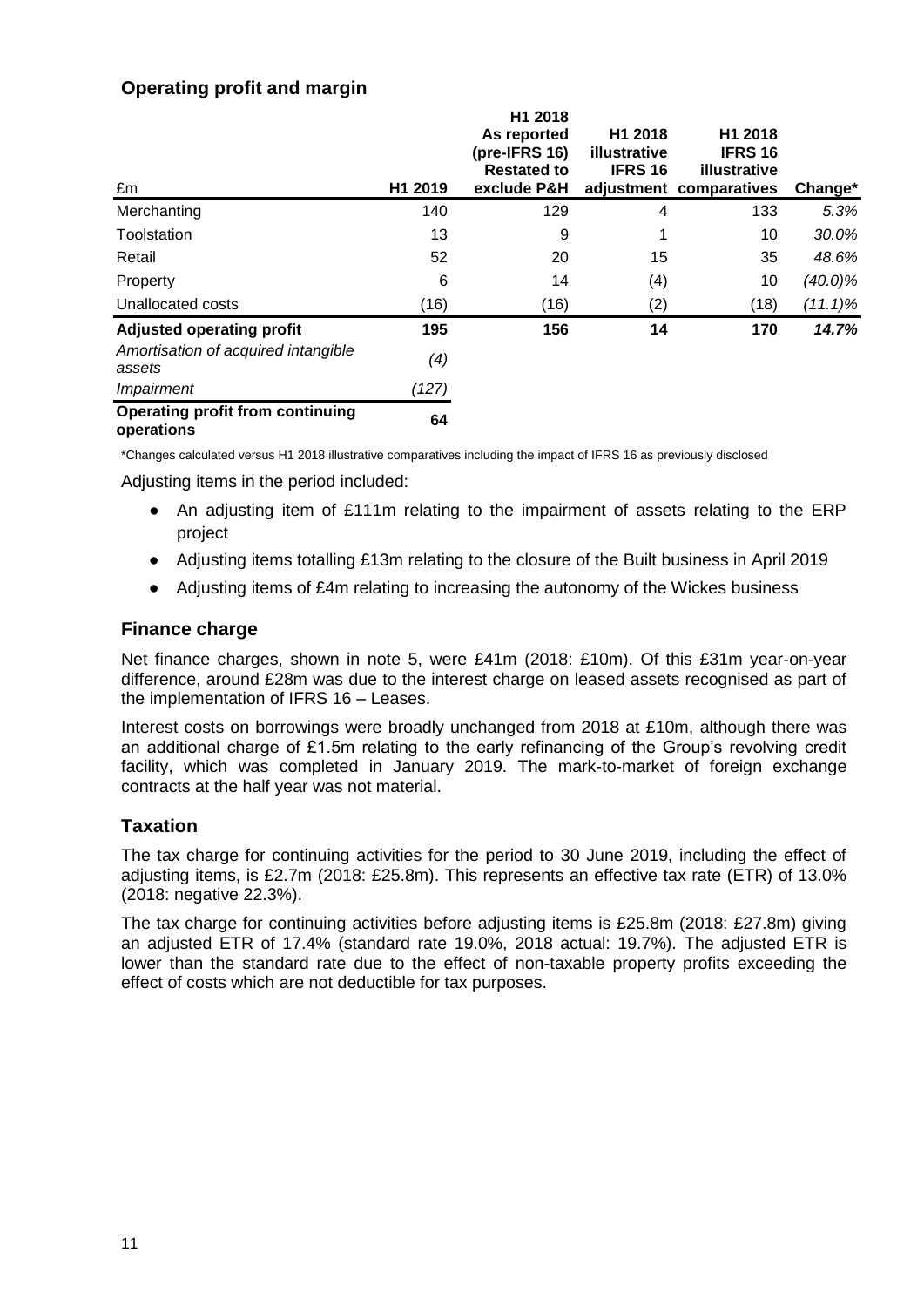## **Earnings per share**

The Group reported profit after tax for continuing operations of £17m (H1 2018: £(142)m loss). Basic earnings per share (EPS) from continuing operations were 6.9p per share (H1 2018: (57.2)p per share). The 2019 statutory reported profit after tax figure was impacted by the write off of assets related to the Group's ERP programme, whilst the 2018 figure was impacted by the impairment of goodwill and intangible assets in Wickes.

Adjusted earnings per share increased by 19.9% to 50.1p per share (H1 2018: 41.8p per share). This increase was driven by the growth in adjusted operating profit, and a lower deferred tax charge in H1 2019.

## **Reconciliation of reported to adjusted earnings**

| £m                                                                                     | <b>Six months ended</b> Six months ended<br>30 June 2019 | 30 June 2018<br>(restated) |
|----------------------------------------------------------------------------------------|----------------------------------------------------------|----------------------------|
| Profit / (loss) attributable to the owners of the parent from<br>continuing operations | 17.0                                                     | (142.4)                    |
| Adjusting items                                                                        | 127.3                                                    | 256.6                      |
| Tax on adjusting items                                                                 | (23.1)                                                   | (2.0)                      |
| Amortisation of acquired intangible assets                                             | 4.1                                                      | 4.0                        |
| Tax on amortisation of acquired intangible assets                                      | (0.9)                                                    | (0.8)                      |
| Earnings for adjusted earnings per share                                               | 124.4                                                    | 115.4                      |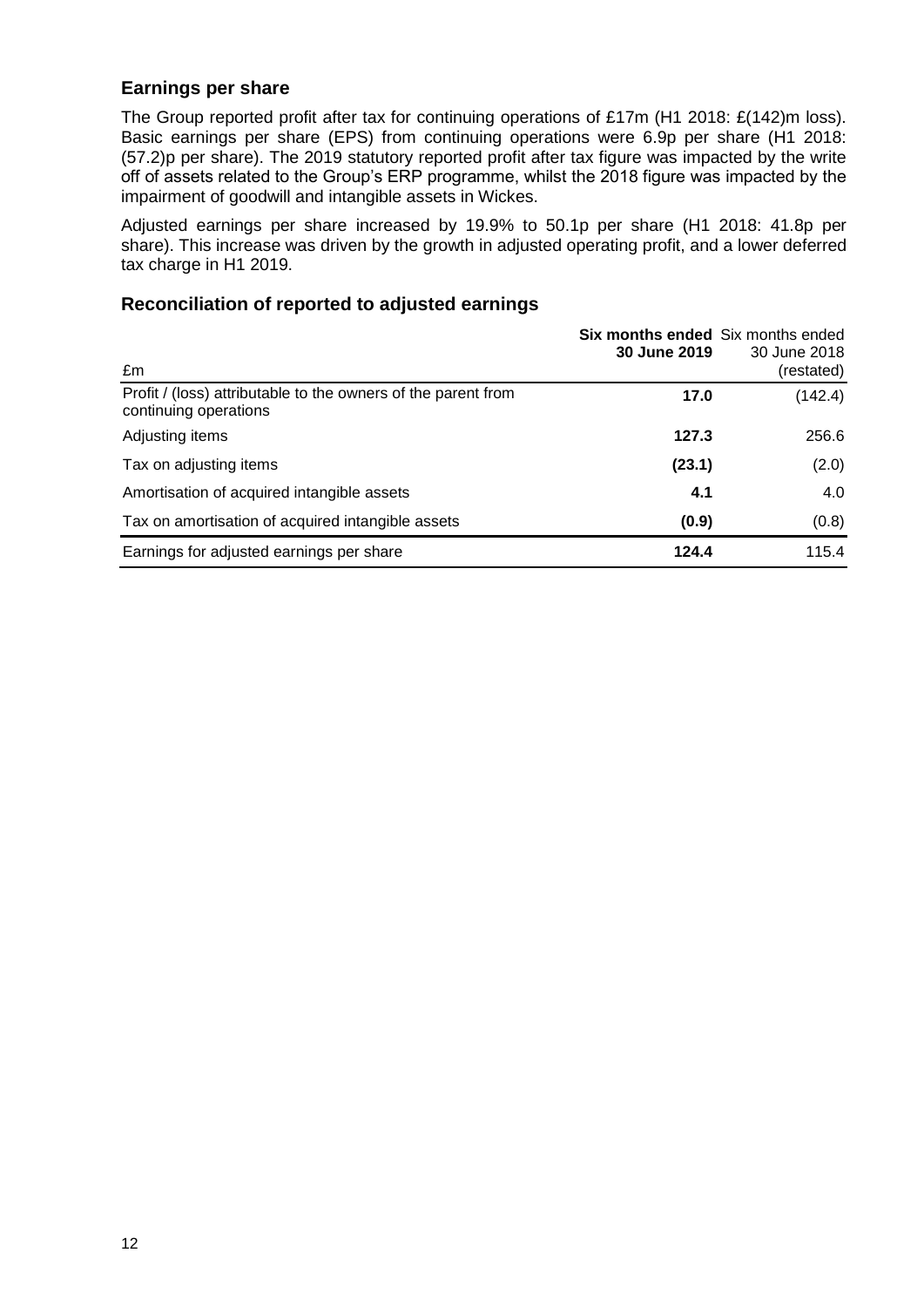## **Cash flow and balance sheet**

## **Free cash flow**

The Group has redefined its basis for measuring free cash flow (FCF) to better reflect the cash generation of the business. Under the new definition, FCF excludes all freehold property transactions, both investments and disposals, and includes all base capex: the sum of maintenance and investment capital expenditure.

The FCF statement includes all cash flows from continuing and discontinuing operations.

| £m                                                      | H <sub>1</sub> 2019 | H <sub>1</sub> 2018 |
|---------------------------------------------------------|---------------------|---------------------|
| Group adjusted EBITA excluding property profits         | 214                 | 162                 |
| Depreciation of PPE and other non-cash movements        | 70                  | 69                  |
| Change in working capital                               | (134)               | (104)               |
| Net interest paid (excluding lease interest)            | (4)                 | (1)                 |
| Interest on lease liabilities                           | (30)                |                     |
| Tax paid                                                | (30)                | (28)                |
| Adjusted operating cash flow                            | 86                  | 98                  |
| <b>Capital investments</b>                              |                     |                     |
| Capex excluding freehold transactions                   | (51)                | (83)                |
| Proceeds from disposals excluding freehold transactions | 5                   | 6                   |
| Free cash flow before freehold transactions             | 40                  | 21                  |

Under the new definition, FCF of £40m was generated in the first half of the year (H1 2018: £21m). The increase was primarily driven by the higher operating profits generated by the Group and lower base capital expenditure.

As expected, the increase in working capital was higher in the first half of 2019. Inventories, which have been held flat in recent years, increased by over £50m in the half, relating to the Group building up inventory in anticipation of the UK's potential exit from the EU in the spring. This elevated level has been maintained given the delay in the UK's expected departure from the EU, and the Group will make decisions on the optimal level of inventory to protect customers' access to materials. Trade receivables grew in line with the growth in sales, with around two thirds of Group sales being conducted through a customer credit account.

## **Capital investment**

In line with the Group's guidance at the beginning of 2019, capital investment was lower, with £51m of base capital expenditure (H1 2018: £83m).

| £m                               | H1 2019 | H1 2018 |
|----------------------------------|---------|---------|
| Maintenance                      | (22)    | (25)    |
| IT                               | (12)    | (24)    |
| Growth capex                     | (17)    | (34)    |
| <b>Base capital expenditure</b>  | (51)    | (83)    |
| Freehold property                | (9)     | (41)    |
| <b>Gross capital expenditure</b> | (60)    | (124)   |
| <b>Disposals</b>                 | 29      | 51      |
| Net capital expenditure          | (31)    | (73)    |

Maintenance capital expenditure was broadly similar year-on-year, and continues to be primarily driven by the required maintenance and replacement of the Group's vehicle fleet.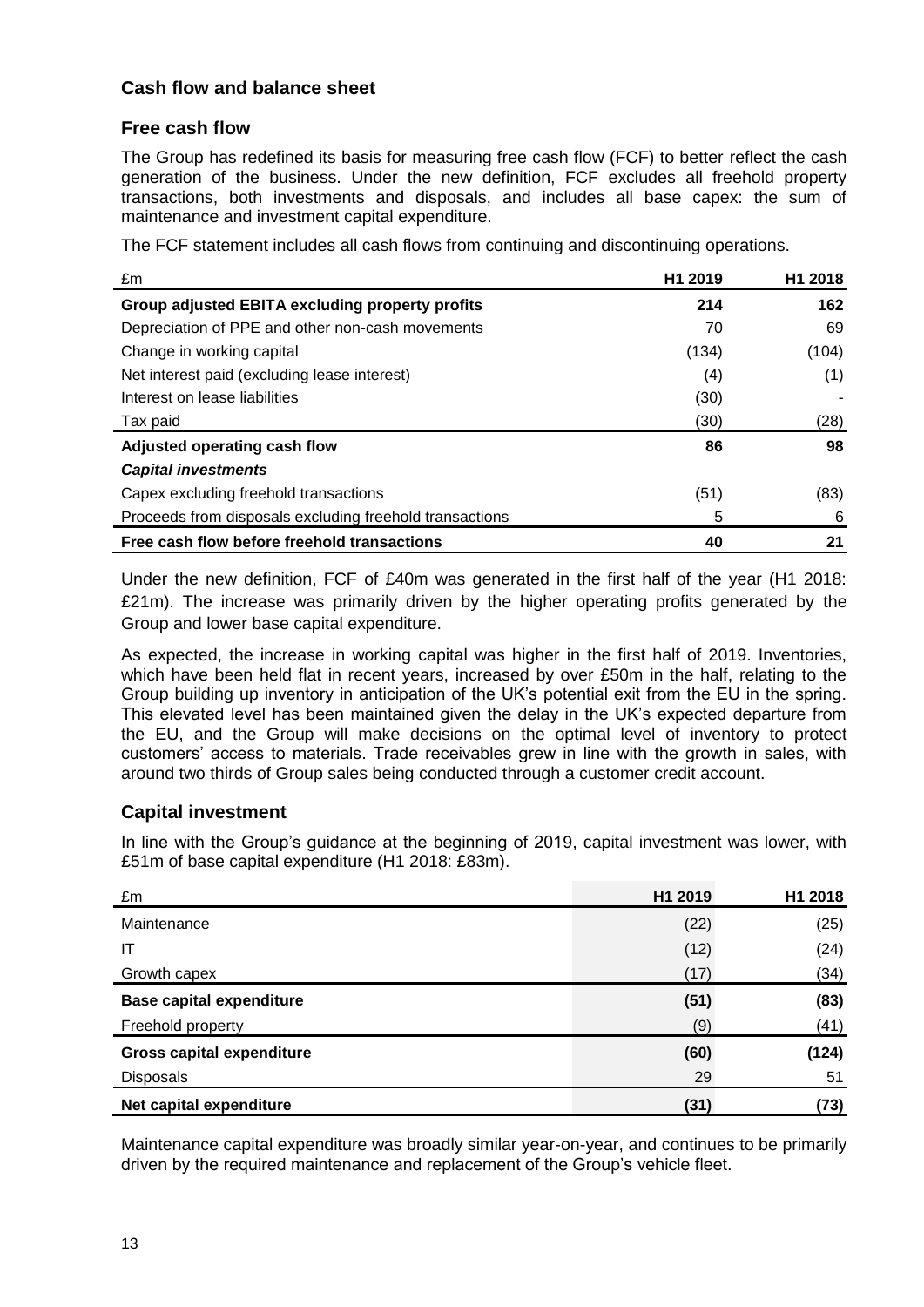Growth capex investment reduced significantly in the half, at £17m (2018: £34m), primarily due to fewer store refits completed in the period. The main focus of investment in H1 2019 concentrated on the continued expansion of the Toolstation branch network.

## **Uses of free cash flow**

| £m                                           | H <sub>1</sub> 2019 |
|----------------------------------------------|---------------------|
| Free cash flow                               | 40                  |
| Investments in freehold property             | (9)                 |
| Disposal proceeds from freehold transactions | 24                  |
| Acquisitions / disposals                     | (20)                |
| <b>Dividends</b>                             | (78)                |
| Pensions payments                            | (10)                |
| Purchase of own shares                       | (14)                |
| Cash payments on adjusting items             | (33)                |
| Other                                        | (16)                |
| Change in cash/cash equivalents              | (116)               |

Additional cash contributions to the defined benefit pension schemes above the income statement charge, including the annual payment against the pension SPV, were £10m (2018: £8m). The cash cost of 2019 adjusting items, and utilisation of prior year provisions for adjusting items was £33m, with costs incurred in the removal of the divisional structure above the Merchanting businesses, separation of the P&H businesses, and increasing autonomy of Wickes.

Under the new policy initiated in 2018 for the Group to purchase shares in the market for employee share schemes; £14m of shares were purchased in the period.

There was a payment of £18m made on the acquisition of a further 35% of the Underfloor Heating Store business, taking the total Group holding to 90%.

## **Net debt and funding**

The move to accounting under IFRS 16 has changed the balance sheet metrics around debt. The Group has defined new debt measures as follows:

- **Covenant net debt** a new KPI which matches the definition of net debt in the Group's banking and bond covenants. H1 2018 covenant net debt has been calculated as a direct comparative figure.
- Net debt The Group has stopped reporting lease adjusted net debt as the implementation of IFRS 16 – Leases means that the effect of leases is already reflected in net debt. 2018 results have not been restated.

Covenant net debt was broadly flat year on year. Fixed charge cover improved to 3.0x, primarily driven by the increase in adjusted EBITDA. The net debt to adjusted EBITDA metric under IFRS 16, with net debt including all lease obligations, reduced to 2.8x, moving towards the Group's medium term leverage target of 2.5x.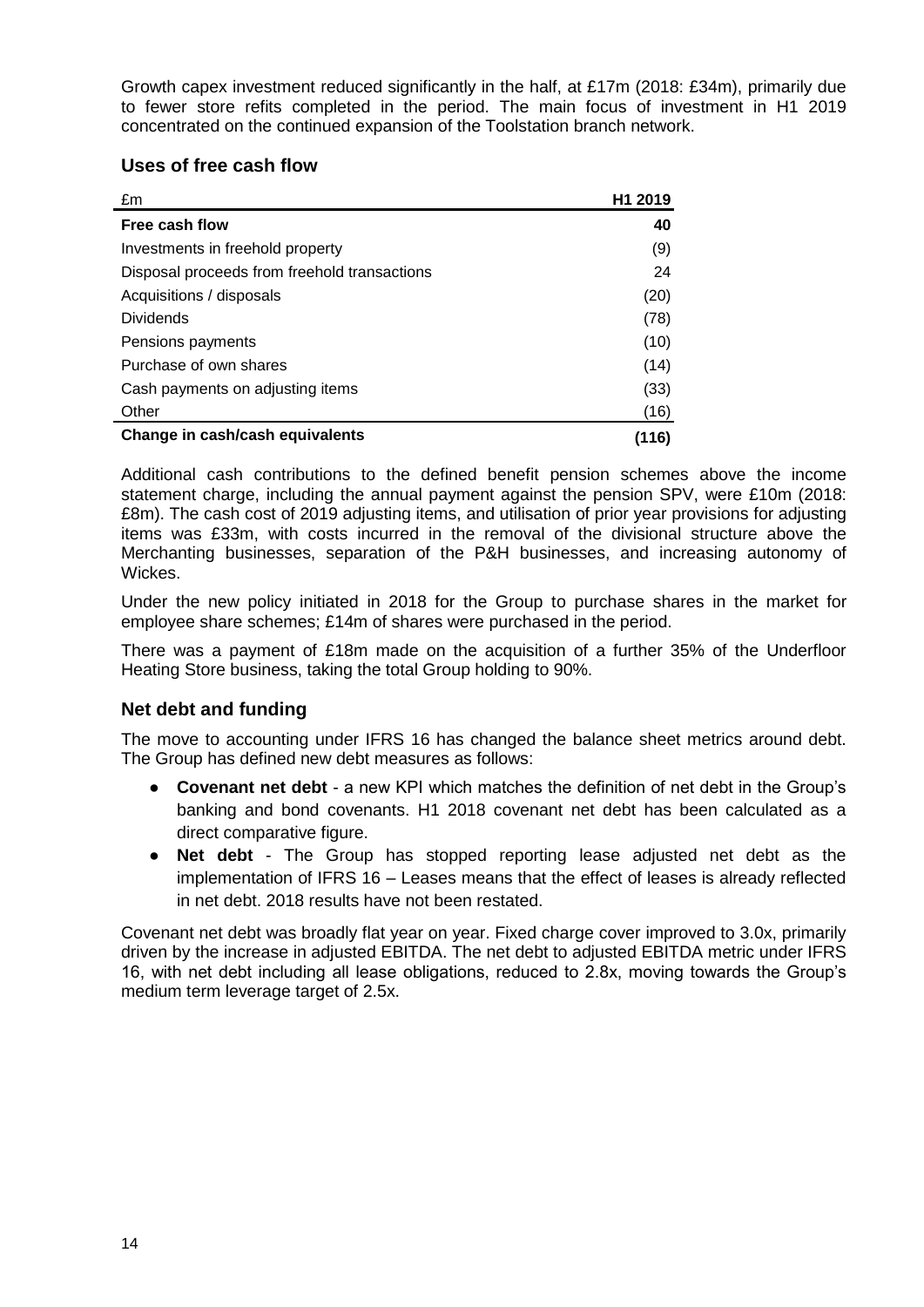|                            | Medium Term Guidance | H <sub>1</sub> 2019 | H1 2018 |      |
|----------------------------|----------------------|---------------------|---------|------|
| Covenant net debt          |                      | £414m               | £409m   | £5m  |
| IFRS 16 Net debt           |                      | £1,739m             |         |      |
| Lease adjusted net debt    |                      |                     | £2,001m |      |
| Gearing                    |                      | 40.9%               | 47.6%   | n/a  |
| Fixed charge cover         | 3.5x                 | 3.0x                | 2.7x    | 0.3x |
| Net debt: Adjusted EBITDA* | 2.5x                 | 2.8x                | 3.0x    |      |

\*H1 2018 comparative figure is calculated as Lease Adjusted Net Debt to EBITDAR with a lease adjustment based on 8x the annual net rent charge. Whilst not directly comparable, the two methods are broadly consistent.

#### *Funding*

As at 30 June 2019, the Group's committed funding of £950m comprised:

- £250m guaranteed notes due September 2021, listed on the London Stock Exchange
- £300m guaranteed notes due September 2023, listed on the London Stock Exchange
- A revolving credit facility of £400m, refinanced in January 2019, which runs until 2024, advanced by a syndicate of 8 banks.

As at 30 June 2019, the Group had undrawn committed facilities of £400m (2018: £550m) and deposited cash of £52m (2018: £80m).

The Group's credit rating, issued by Standard and Poor's, was maintained at BB+ stable following its review in April 2019.

The Group has a policy of funding through floating interest rate facilities owing to the significant implicit fixed interest charges within its leases. However, owing to the uncertainty surrounding the UK's decision to leave the EU and historically low fixed interest rates achieved on its bonds, it took a decision in 2016 to fix all of its interest rate costs other than through drawings on its revolving credit facility, which were nil as at 30 June 2019.

## **Dividend**

The interim dividend will be unchanged at 15.50 pence (H1 2018: 15.50 pence) and will be paid on 08 November 2019, at a cash cost of approximately £37m.

#### **Principal risks and uncertainties**

The risk environment in which the Group operates does not remain static. Whilst risk trends may have evolved, the Directors consider that the principal risks and uncertainties faced by the Group have been, and are expected to remain, consistent with those described on pages 34 to 41 of the 2018 Annual Report and Accounts. Details are provided for inherent risks relating to the changing customer and competitor landscape, colleague recruitment, retention and succession, supplier dependency and disintermediation, unsafe practices resulting in harm to stakeholders, the efficient allocation of capital, business transformation and improvement projects, Brexit, market conditions, execution of planned disposals and potential acquisitions, data security and the changing regulatory framework.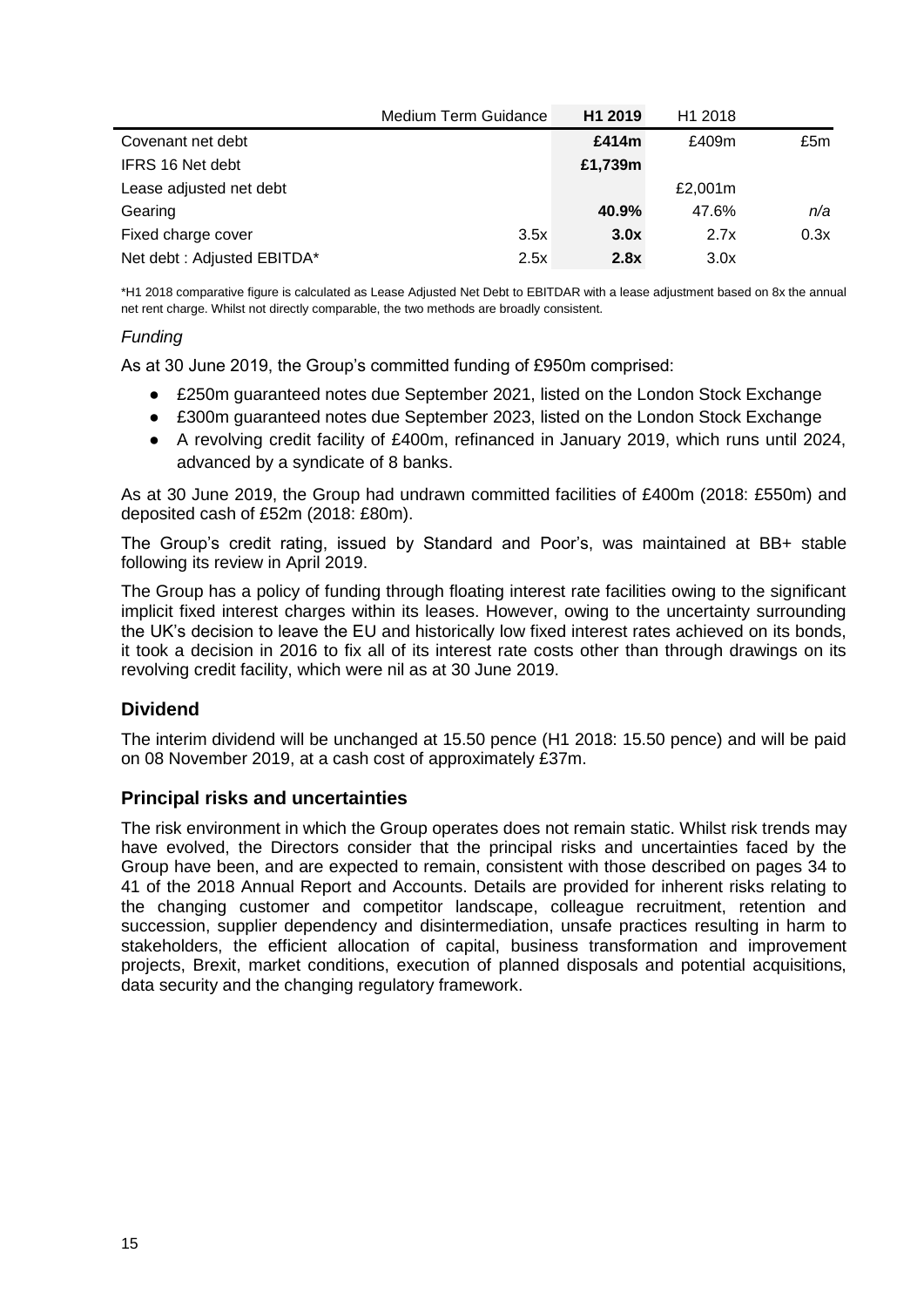## **Condensed consolidated income statement**

| £m                                                                        | <b>Six months</b><br>ended<br>30 June<br>2019<br>(unaudited) | Six months<br>ended<br>30 June<br>2018<br>(unaudited)<br>(restated*) | Year<br>ended<br>31 December<br>2018<br>(audited)<br>(restated*) |
|---------------------------------------------------------------------------|--------------------------------------------------------------|----------------------------------------------------------------------|------------------------------------------------------------------|
| Revenue                                                                   | 2,771.4                                                      | 2,590.7                                                              | 5,212.8                                                          |
| Adjusted operating profit (note 17)                                       | 195.4                                                        | 156.3                                                                | 332.8                                                            |
| Adjusting items (note 2)                                                  | (127.3)                                                      | (256.6)                                                              | (340.4)                                                          |
| Amortisation of acquired intangible assets                                | (4.1)                                                        | (4.0)                                                                | (8.7)                                                            |
| Operating profit / (loss)                                                 | 64.0                                                         | (104.3)                                                              | (16.3)                                                           |
| Share of associates' results                                              | (2.5)                                                        | (1.1)                                                                | (4.0)                                                            |
| Net finance costs (note 5)                                                | (40.7)                                                       | (10.2)                                                               | (23.7)                                                           |
| Profit / (loss) before tax                                                | 20.8                                                         | (115.6)                                                              | (44.0)                                                           |
| Tax before adjusting items                                                | (25.8)                                                       | (27.8)                                                               | (55.5)                                                           |
| Tax on adjusting items                                                    | 23.1                                                         | 2.0                                                                  | 15.4                                                             |
| Tax (note 6)                                                              | (2.7)                                                        | (25.8)                                                               | (40.1)                                                           |
| Profit / (loss) for the period from continuing operations                 | 18.1                                                         | (141.4)                                                              | (84.1)                                                           |
| (Loss) / profit from the period from discontinued<br>operations (note 12) | (6.5)                                                        | (6.5)                                                                | 0.6                                                              |
| Profit / (loss) for the period                                            | 11.6                                                         | (147.9)                                                              | (83.5)                                                           |
| Attributable to:                                                          |                                                              |                                                                      |                                                                  |
| Owners of the Company                                                     | 10.5                                                         | (148.9)                                                              | (85.6)                                                           |
| Non-controlling interests                                                 | 1.1                                                          | 1.0                                                                  | 2.1                                                              |
|                                                                           | 11.6                                                         | (147.9)                                                              | (83.5)                                                           |
| Earnings per ordinary share (note 8)                                      |                                                              |                                                                      |                                                                  |
| <b>Basic</b>                                                              | 6.9p                                                         | (57.2)p                                                              | (34.7)p                                                          |
| <b>Diluted</b>                                                            | 6.7p                                                         | (57.1)p                                                              | (34.6)p                                                          |
| Total dividend declared per share (note 9)                                | 15.5p                                                        | 15.5p                                                                | 47.0p                                                            |

\*Comparative figures have been restated to exclude the results of the Plumbing & Heating division, which has been presented as a discontinuing operation (note 12).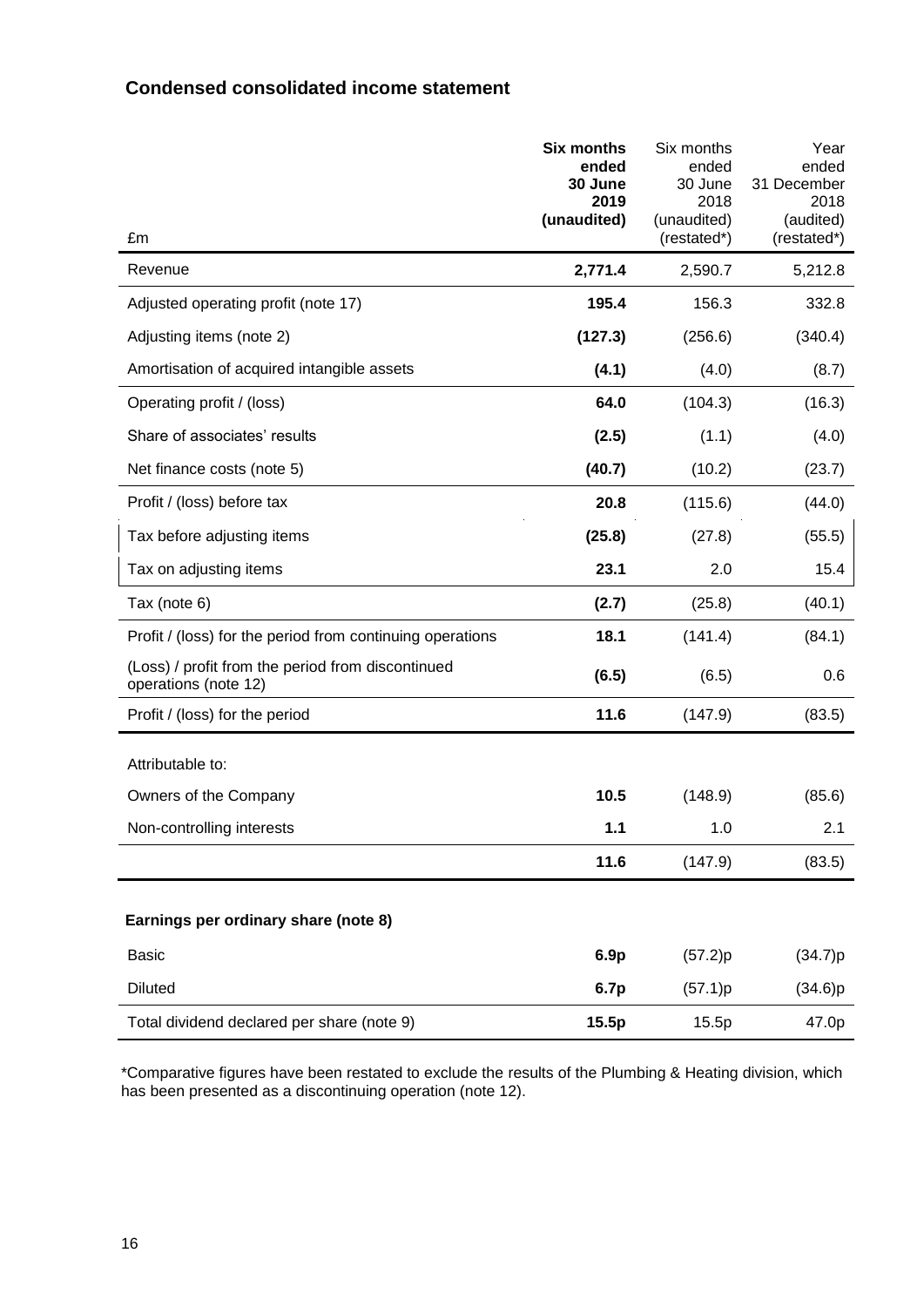# **Condensed consolidated statement of comprehensive income**

|                                                                                                              | <b>Six months</b> | Six months | Year        |
|--------------------------------------------------------------------------------------------------------------|-------------------|------------|-------------|
|                                                                                                              | ended             | ended      | ended       |
|                                                                                                              | 30 June           | 30 June    | 31 December |
|                                                                                                              | 2019              | 2018       | 2018        |
|                                                                                                              | (unaudited)       | (unaudited | (audited    |
| £m                                                                                                           |                   | restated)  | restated)   |
| Profit / (loss) for the period                                                                               | 11.6              | (147.9)    | (83.5)      |
| Items that will not be reclassified subsequently to profit and<br>loss:                                      |                   |            |             |
| Actuarial (losses) / gains on defined benefit pension<br>schemes (note 7)                                    | (39.9)            | 73.7       | 102.0       |
| Income taxes relating to items not reclassified                                                              | 15.5              | (14.0)     | (19.3)      |
| Other comprehensive (loss) / income for the period                                                           | (24.4)            | 59.7       | 82.7        |
| Total comprehensive loss for the period                                                                      | (12.8)            | (88.2)     | (0.8)       |
| Attributable to:                                                                                             |                   |            |             |
| Owners of the Company                                                                                        | (13.9)            | (89.2)     | (2.9)       |
| Non-controlling interests                                                                                    | 1.1               | 1.0        | 2.1         |
|                                                                                                              | (12.8)            | (88.2)     | (0.8)       |
|                                                                                                              |                   |            |             |
| Total comprehensive (loss) / income for the period<br>attributable to the owners of the Company arises from: |                   |            |             |
| Continuing operations                                                                                        | (7.4)             | (79.9)     | (3.5)       |
| Discontinued operations                                                                                      | (6.5)             | (9.3)      | 0.6         |
|                                                                                                              | (13.9)            | (89.2)     | (2.9)       |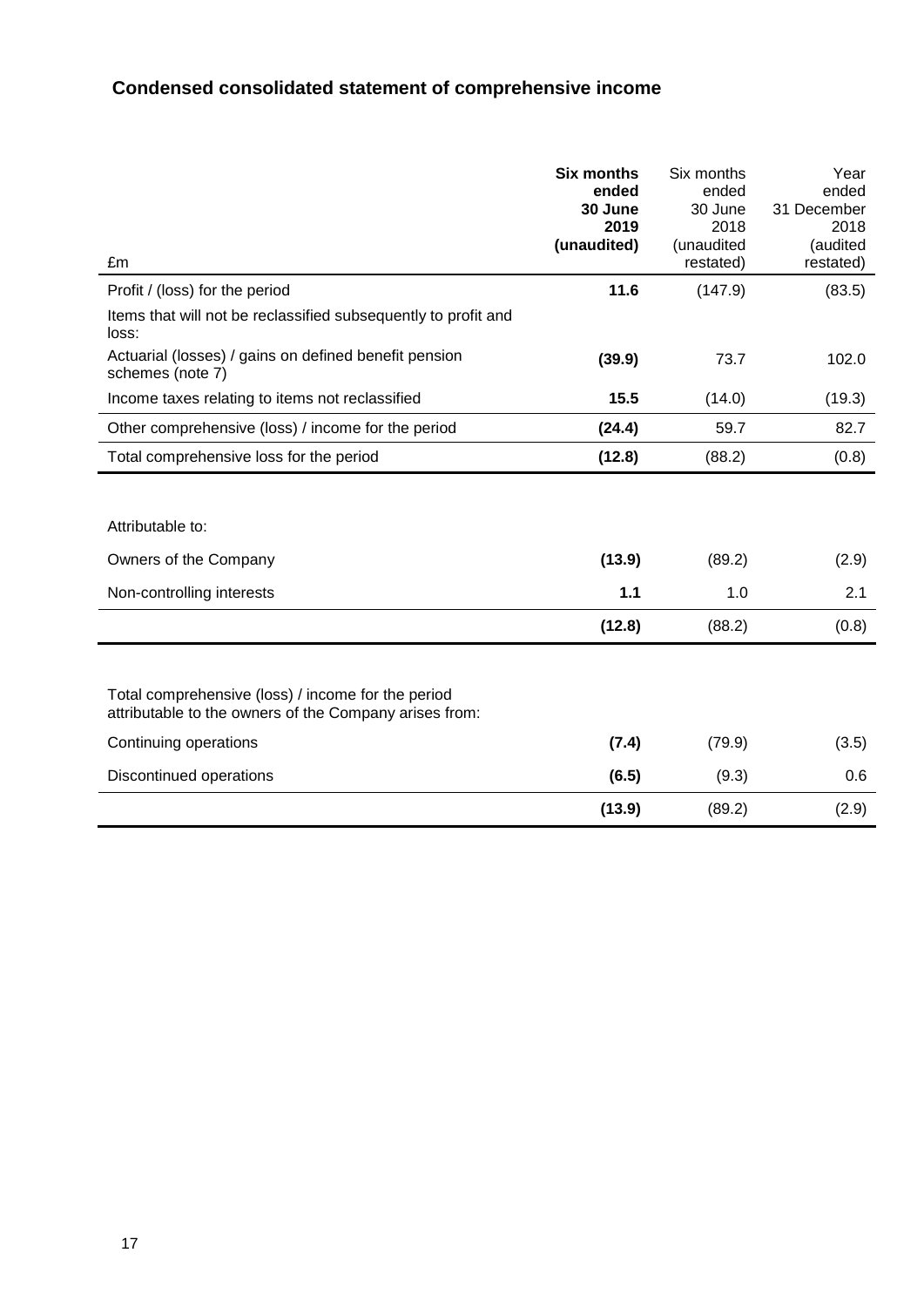|                                              | As at<br>30 June<br>2019 | As at<br>30 June<br>2018 | As at<br>31 December<br>2018 |
|----------------------------------------------|--------------------------|--------------------------|------------------------------|
| £m                                           | (unaudited)              | (unaudited)              | (audited)                    |
| <b>ASSETS</b>                                |                          |                          |                              |
| <b>Non-current assets</b>                    |                          |                          |                              |
| Goodwill                                     | 1,222.7                  | 1,292.8                  | 1,289.2                      |
| Other intangible assets                      | 318.5                    | 396.9                    | 385.4                        |
| Property, plant and equipment                | 835.8                    | 962.9                    | 913.2                        |
| Right-of-use assets                          | 1,146.5                  |                          |                              |
| Interest in associates                       | 46.6                     | 25.1                     | 34.2                         |
| Investments                                  | 5.8                      | 11.3                     | 6.6                          |
| Retirement benefit asset (note 7)            | 48.5                     | 54.9                     | 81.2                         |
| Other receivables                            |                          | 37.4                     | 43.3                         |
| Total non-current assets                     | 3,624.4                  | 2,781.3                  | 2,753.1                      |
| <b>Current assets</b>                        |                          |                          |                              |
| Inventories                                  | 687.3                    | 809.4                    | 855.3                        |
| Trade and other receivables                  | 1,024.0                  | 1,268.3                  | 1,253.8                      |
| Derivative financial instruments             |                          | 2.0                      |                              |
| Cash and cash equivalents                    | 139.3                    | 151.5                    | 255.4                        |
| <b>Total current assets</b>                  | 1,850.6                  | 2,231.2                  | 2,364.5                      |
| Assets classified as held for sale (note 12) | 762.3                    |                          |                              |
| <b>Total assets</b>                          | 6,237.3                  | 5,012.5                  | 5,117.6                      |

## **Condensed consolidated balance sheet**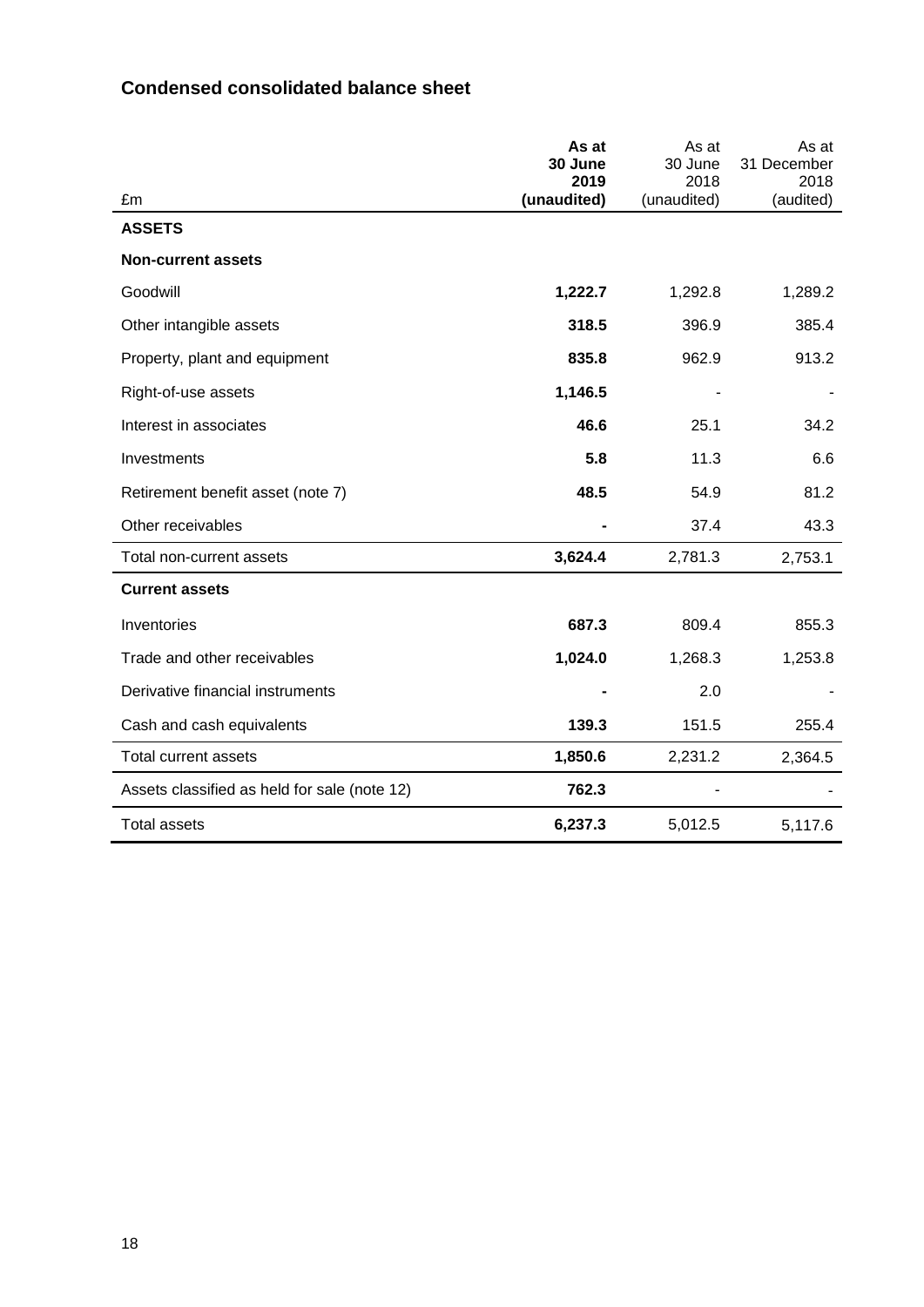| £m                                                | As at<br>30 June<br>2019<br>(unaudited) | As at<br>30 June<br>2018<br>(unaudited) | As at<br>31 December<br>2018<br>(audited) |
|---------------------------------------------------|-----------------------------------------|-----------------------------------------|-------------------------------------------|
| <b>EQUITY AND LIABILITIES</b>                     |                                         |                                         |                                           |
| <b>Capital and reserves</b>                       |                                         |                                         |                                           |
| Issued share capital                              | 25.2                                    | 25.2                                    | 25.2                                      |
| Share premium account                             | 545.5                                   | 545.5                                   | 545.4                                     |
| Merger reserve                                    | 326.5                                   | 326.5                                   | 326.5                                     |
| <b>Revaluation reserve</b>                        | 14.7                                    | 15.7                                    | 14.7                                      |
| Own shares                                        | (55.7)                                  | (53.0)                                  | (47.8)                                    |
| Other reserve                                     | (4.5)                                   | (4.9)                                   | (5.6)                                     |
| Retained earnings                                 | 1,655.4                                 | 1,793.3                                 | 1,847.5                                   |
| Equity attributable to the owners of the Company  | 2,507.1                                 | 2,648.3                                 | 2.705.9                                   |
| Non-controlling interests                         | 5.1                                     | 12.7                                    | 11.8                                      |
| Total equity                                      | 2,512.2                                 | 2,661.0                                 | 2,717.7                                   |
| <b>Non-current liabilities</b>                    |                                         |                                         |                                           |
| Interest bearing loans and borrowings             | 583.2                                   | 606.7                                   | 605.2                                     |
| Lease liabilities                                 | 1,155.6                                 |                                         |                                           |
| Derivative financial instruments                  | 4.7                                     | 4.9                                     | 0.9                                       |
| Long-term provisions                              |                                         | 17.8                                    | 18.4                                      |
| Deferred tax liabilities                          | 31.2                                    | 75.9                                    | 77.8                                      |
| Total non-current liabilities                     | 1,774.7                                 | 705.3                                   | 702.3                                     |
| <b>Current liabilities</b>                        |                                         |                                         |                                           |
| Interest bearing loans and borrowings             |                                         | 5.6                                     | 3.8                                       |
| Lease liabilities                                 | 139.8                                   |                                         |                                           |
| Derivative financial instruments                  |                                         |                                         | 4.7                                       |
| Trade and other payables                          | 1,230.5                                 | 1,549.5                                 | 1,603.2                                   |
| <b>Tax liabilities</b>                            | 68.5                                    | 40.6                                    | 25.9                                      |
| Short-term provisions                             | 55.9                                    | 50.5                                    | 60.0                                      |
| <b>Total current liabilities</b>                  | 1,494.7                                 | 1,646.2                                 | 1,697.6                                   |
| Liabilities classified as held for sale (note 12) | 455.7                                   |                                         |                                           |
| <b>Total liabilities</b>                          | 3,725.1                                 | 2,351.5                                 | 2,399.9                                   |
| Total equity and liabilities                      | 6,237.3                                 | 5,012.5                                 | 5,117.6                                   |

## **Condensed consolidated balance sheet (continued)**

The interim condensed financial statements of Travis Perkins plc, registered number 824821, were approved by the Board of Directors on 30 July 2019 and signed on its behalf by:

John Carter **Alan Williams** 

Chief Executive Officer Chief Financial Officer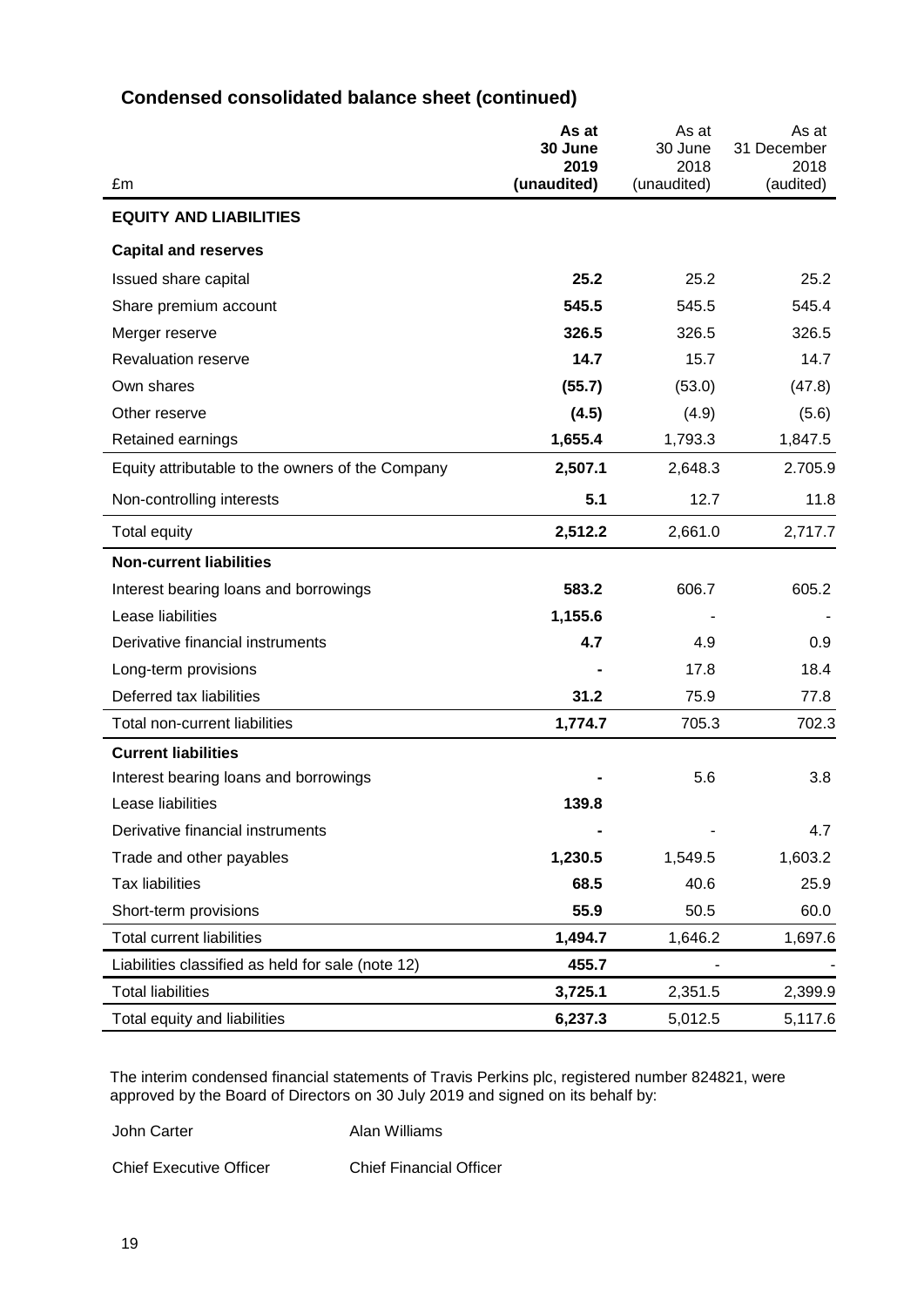# **Condensed consolidated statement of changes in equity**

|                                                             | Issued | Share<br>share premium | reserve | <b>MergerRevaluation</b><br>reserve shares | Own         | Other                    | earnings | Retained Total equity before<br>non-controlling | Non-<br>controlling | Total<br>equity |
|-------------------------------------------------------------|--------|------------------------|---------|--------------------------------------------|-------------|--------------------------|----------|-------------------------------------------------|---------------------|-----------------|
| £m                                                          |        | capital account        |         |                                            |             |                          |          | interest                                        | interest            |                 |
| At 31 December 2018 (audited)                               | 25.2   | 545.4                  | 326.5   |                                            | 14.7 (47.8) | (5.6)                    | 1,847.5  | 2,705.9                                         | 11.8                | 2,717.7         |
| IFRS 16 - Leases adoption (note<br>18)                      |        |                        |         |                                            |             |                          | (95.9)   | (95.9)                                          |                     | (95.9)          |
| At 1 January 2019 (restated)                                | 25.2   | 545.4                  | 326.5   |                                            | 14.7 (47.8) | (5.6)                    | 1,751.6  | 2,610.0                                         | 11.8                | 2,621.8         |
| Profit for the period                                       |        |                        |         |                                            |             |                          | 10.5     | 10.5                                            | 1.1                 | 11.6            |
| Other comprehensive loss for the<br>period net of tax       |        |                        |         |                                            |             |                          | (24.4)   | (24.4)                                          |                     | (24.4)          |
| Total comprehensive (loss) /<br>income for the period       |        |                        |         |                                            |             |                          | (13.9)   | (13.9)                                          | 1.1                 | (12.8)          |
| <b>Dividends</b>                                            |        |                        |         |                                            |             |                          | (78.4)   | (78.4)                                          |                     | (78.4)          |
| Dividend equivalent payments                                |        |                        |         |                                            |             |                          | (0.1)    | (0.1)                                           |                     | (0.1)           |
| Issue of share capital                                      |        | 0.1                    |         |                                            |             |                          |          | 0.1                                             |                     | 0.1             |
| Purchase of own shares                                      |        |                        |         |                                            | (14.0)      |                          |          | (14.0)                                          |                     | (14.0)          |
| Option on non-controlling interest                          |        |                        |         |                                            |             | 0.8                      |          | 0.8                                             |                     | 0.8             |
| Acquisition of non-controlling<br>interest                  |        |                        |         |                                            |             |                          | (12.0)   | (12.0)                                          | (7.8)               | (19.8)          |
| Tax on share based payments                                 |        |                        |         |                                            |             |                          | 0.1      | 0.1                                             |                     | 0.1             |
| Foreign exchange                                            |        |                        |         |                                            |             | 0.3                      |          | 0.3                                             |                     | 0.3             |
| Own shares movement                                         |        |                        |         |                                            | 6.1         | $\overline{\phantom{a}}$ | (6.1)    |                                                 |                     |                 |
| Credit to equity for equity-settled<br>share based payments |        |                        |         |                                            |             |                          | 14.2     | 14.2                                            |                     | 14.2            |
| At 30 June 2019 (unaudited)                                 | 25.2   | 545.5                  | 326.5   | 14.7                                       | (55.7)      | (4.5)                    | 1,655.4  | 2,507.1                                         | 5.1                 | 2,512.2         |

| £m                                                          | Issued<br>share<br>capital | premium reserve<br>account |       | Share MergerRevaluation<br>reserve shares |        | Own Other                | Retained<br>earnings | Total equity before<br>non-controlling<br>interest | Non-<br>controlling<br>interest | Total<br>equity |
|-------------------------------------------------------------|----------------------------|----------------------------|-------|-------------------------------------------|--------|--------------------------|----------------------|----------------------------------------------------|---------------------------------|-----------------|
| At 1 January 2018 (audited)                                 | 25.2                       | 543.4                      | 326.5 | 15.7                                      | (15.3) | (4.9)                    | 1,958.0              | 2,848.6                                            | 11.7                            | 2,860.3         |
| IFRS 9 adoption                                             |                            |                            |       |                                           |        |                          | (2.4)                | (2.4)                                              |                                 | (2.4)           |
| At 1 January 2018 (restated)                                | 25.2                       | 543.4                      | 326.5 | 15.7                                      | (15.3) | (4.9)                    | 1,955.6              | 2,846.2                                            | 11.7                            | 2,857.9         |
| Loss for the period                                         |                            |                            |       |                                           |        |                          | (148.9)              | (148.9)                                            | 1.0                             | (147.9)         |
| Other comprehensive income for<br>the period net of tax     |                            |                            |       |                                           |        |                          | 59.7                 | 59.7                                               |                                 | 59.7            |
| Total comprehensive income for<br>the period                |                            |                            |       |                                           |        |                          | (89.2)               | (89.2)                                             | 1.0                             | (88.2)          |
| <b>Dividends</b>                                            |                            |                            |       |                                           |        |                          | (75.6)               | (75.6)                                             |                                 | (75.6)          |
| Dividend equivalent payments                                |                            |                            |       |                                           |        |                          | (0.5)                | (0.5)                                              |                                 | (0.5)           |
| Issue of share capital                                      |                            | 2.0                        |       |                                           |        |                          |                      | 2.0                                                |                                 | 2.0             |
| Purchase of own shares                                      |                            |                            |       | $\sim$                                    | (43.5) |                          |                      | (43.5)                                             |                                 | (43.5)          |
| Tax on share based payments                                 |                            |                            |       |                                           |        |                          | (0.1)                | (0.1)                                              |                                 | (0.1)           |
| Own shares movement                                         |                            |                            |       |                                           | 5.9    | $\overline{\phantom{a}}$ | (5.9)                |                                                    |                                 |                 |
| Credit to equity for equity-settled<br>share based payments |                            |                            |       |                                           |        |                          | 9.0                  | 9.0                                                |                                 | 9.0             |
| At 30 June 2018 (unaudited)                                 | 25.2                       | 545.4                      | 326.5 | 15.7                                      | (52.9) | (4.9)                    | 1,793.3              | 2,648.3                                            | 12.7                            | 2,661.0         |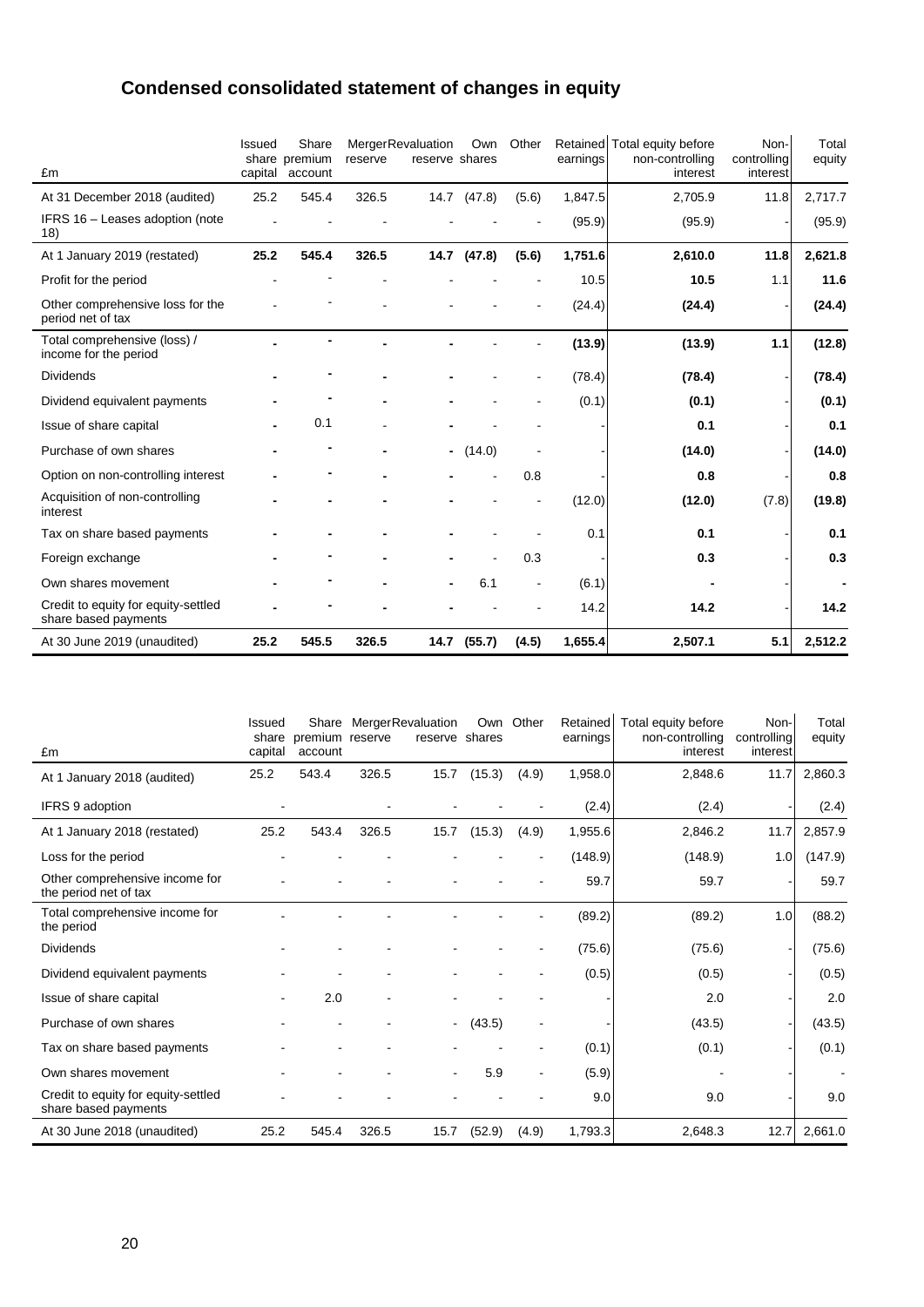# **Condensed consolidated statement of changes in equity (continued)**

| £m                                                    | <b>Issued</b> | share premium reserve<br>capital account | Share Merger | Revaluation<br>reserve shares | Own            | Other          | Retained<br>earnings | Total equity before<br>non-controlling<br>interest | Non-<br>controlling<br>interest | Total<br>equity |
|-------------------------------------------------------|---------------|------------------------------------------|--------------|-------------------------------|----------------|----------------|----------------------|----------------------------------------------------|---------------------------------|-----------------|
| At 1 January 2018 (audited)                           | 25.2          | 543.4                                    | 326.5        | 15.7                          | (15.3)         | (4.9)          | 1,955.6              | 2,846.2                                            |                                 | 11.7 2,857.9    |
| Loss for the year                                     |               |                                          |              |                               |                |                | (85.6)               | (85.6)                                             | 2.1                             | (83.5)          |
| Other comprehensive income<br>for the year net of tax |               |                                          |              |                               |                |                | 82.7                 | 82.7                                               |                                 | 82.7            |
| Total comprehensive (loss) /<br>income for the year   |               |                                          |              |                               |                |                | (2.9)                | (2.9)                                              | 2.1                             | (0.8)           |
| <b>Dividends</b>                                      |               |                                          |              |                               |                |                | (114.1)              | (114.1)                                            | (2.0)                           | (116.1)         |
| Dividend equivalent payments                          |               |                                          |              |                               |                |                | (0.8)                | (0.8)                                              |                                 | (0.8)           |
| Issue of share capital                                |               | 2.0                                      |              |                               |                |                |                      | 2.0                                                |                                 | 2.0             |
| Purchase of own shares                                |               |                                          |              | ۰                             | (43.4)         |                |                      | (43.4)                                             |                                 | (43.4)          |
| Adjustments in respect of<br>revalued fixed assets    |               |                                          |              | (1.0)                         |                |                | 1.0                  |                                                    |                                 |                 |
| Equity-settled share-based<br>payments, net of tax    |               |                                          |              |                               |                |                | 19.7                 | 19.7                                               |                                 | 19.7            |
| Option on non-controlling<br>interest                 |               |                                          |              |                               | $\blacksquare$ | (0.7)          |                      | (0.7)                                              |                                 | (0.7)           |
| Foreign exchange                                      |               |                                          |              |                               |                |                | (0.1)                | (0.1)                                              |                                 | (0.1)           |
| Own shares movement                                   |               |                                          |              | $\blacksquare$                | 10.9           | $\blacksquare$ | (10.9)               |                                                    |                                 |                 |
| At 31 December 2018<br>(audited)                      | 25.2          | 545.4                                    | 326.5        | 14.7                          | (47.8)         | (5.6)          | 1,847.5              | 2,705.9                                            |                                 | 11.8 2,717.7    |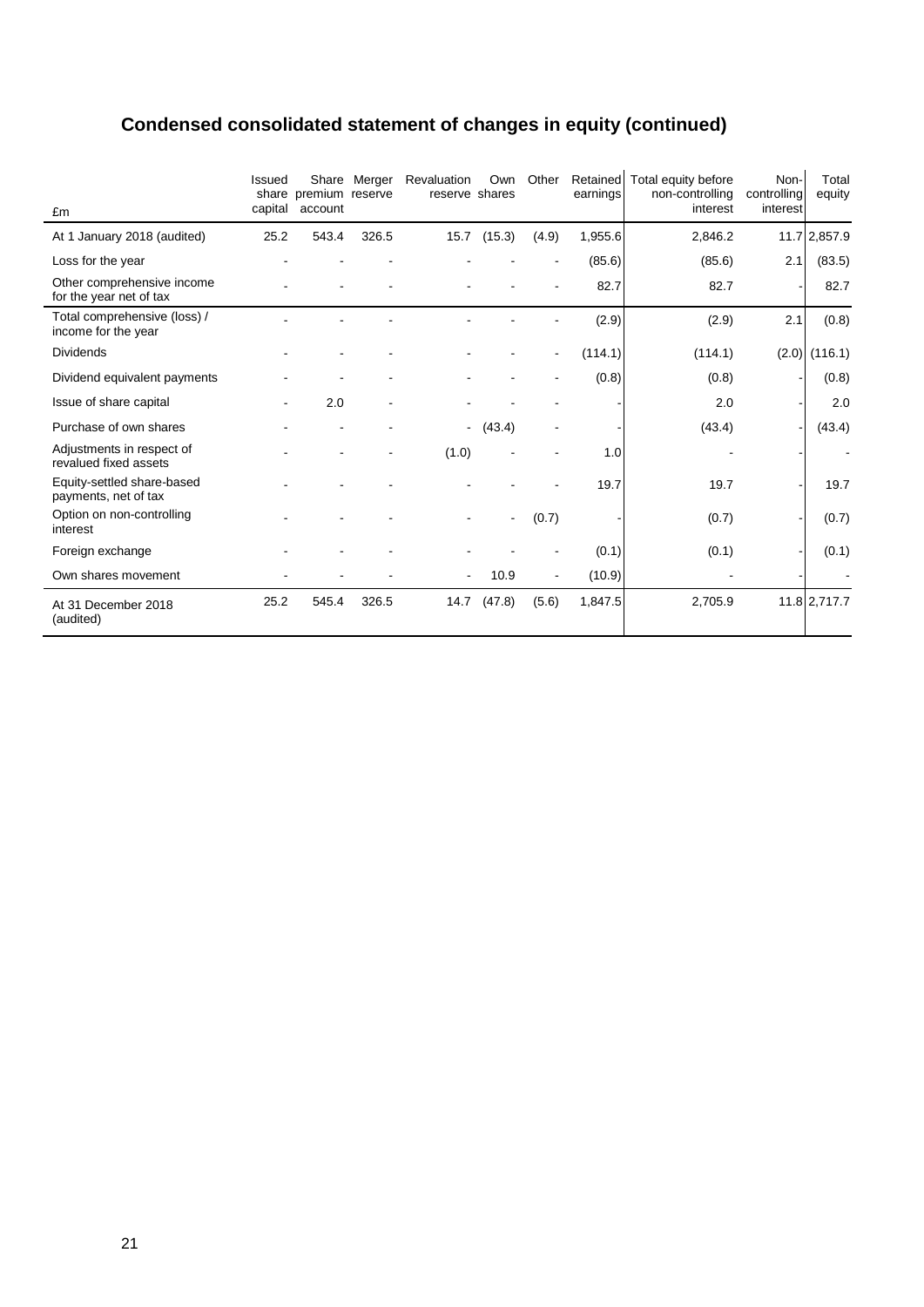## **Condensed consolidated cash flow statement**

| £m                                                         | Six months ended Six months ended<br>30 June 2019<br>(unaudited) | 30 June 2018<br>(unaudited) | Year ended<br>31 December 2018<br>(audited) |
|------------------------------------------------------------|------------------------------------------------------------------|-----------------------------|---------------------------------------------|
| Cash flows from operating activities                       |                                                                  |                             |                                             |
| <b>Adjusted operating profit</b>                           | 219.8                                                            | 178.7                       | 374.5                                       |
| Adjustments for:                                           |                                                                  |                             |                                             |
| Depreciation of property, plant and equipment              | 48.0                                                             | 51.5                        | 101.0                                       |
| Depreciation of right-of-use assets                        | 84.0                                                             |                             |                                             |
| Amortisation of internally-generated intangibles           | 8.5                                                              | 8.4                         | 15.5                                        |
| Share-based payments                                       | 14.2                                                             | 9.0                         | 19.6                                        |
| Other non-cash movements                                   | 0.1                                                              | (2.5)                       | 2.1                                         |
| Gains on disposal of property, plant and equipment         | (6.0)                                                            | (17.0)                      | (26.8)                                      |
| <b>Adjusted operating cash flows</b>                       | 368.6                                                            | 228.1                       | 485.9                                       |
| (Increase) / decrease in inventories                       | (50.7)                                                           | 6.9                         | (49.5)                                      |
| Increase in receivables                                    | (105.0)                                                          | (146.4)                     | (141.4)                                     |
| Increase in payables                                       | 21.5                                                             | 35.1                        | 83.8                                        |
| Payments in respect of adjusting items                     | (32.5)                                                           | (12.3)                      | (40.6)                                      |
| Pension payments in excess of charge                       | (6.3)                                                            | (4.6)                       | (7.2)                                       |
| Cash generated from operations                             | 195.6                                                            | 106.8                       | 331.0                                       |
| Other interest                                             | (4.6)                                                            | (1.1)                       | (26.2)                                      |
| Interest on lease liabilities                              | (30.1)                                                           |                             |                                             |
| Income taxes paid                                          | (30.1)                                                           | (27.8)                      | (55.1)                                      |
| Net cash inflow from operating activities                  | 130.8                                                            | 77.9                        | 249.7                                       |
| Cash flows from investing activities                       |                                                                  |                             |                                             |
| Interest received                                          | 0.4                                                              | 0.2                         | 0.7                                         |
| Proceeds on disposal of property, plant and equipment      | 28.8                                                             | 51.1                        | 98.4                                        |
| Development of software                                    | (12.2)                                                           | (23.1)                      | (44.4)                                      |
| Purchases of property, plant and equipment                 | (48.2)                                                           | (101.1)                     | (146.9)                                     |
| Interests in associates                                    | (14.9)                                                           | (7.5)                       | (17.6)                                      |
| Dividends received                                         |                                                                  | 0.5                         |                                             |
| Acquisition of businesses (note 16)                        | (19.8)                                                           |                             | (3.0)                                       |
| Disposal of business                                       |                                                                  |                             | 9.0                                         |
| Net cash outflow from investing activities                 | (65.9)                                                           | (79.9)                      | (103.8)                                     |
| Cash flows from financing activities                       |                                                                  |                             |                                             |
| Proceeds from the issue of share capital                   | 0.1                                                              | 2.0                         | 2.0                                         |
| Repayment of lease liabilities / finance lease liabilities | (85.3)                                                           | (2.9)                       | (6.5)                                       |
| Shares purchased                                           | (14.0)                                                           | (43.5)                      | (43.4)                                      |
| Decrease in loans and liabilities to pension scheme        | (3.4)                                                            | (3.3)                       | (3.3)                                       |
| Dividends paid (note 9)                                    | (78.4)                                                           | (75.6)                      | (116.1)                                     |
| Net cash outflow from financing activities                 | (181.0)                                                          | (123.3)                     | (167.3)                                     |
| Net decrease in cash and cash equivalents                  | (116.1)                                                          | (125.3)                     | (21.4)                                      |
| Cash and cash equivalents at the beginning of the period   | 255.4                                                            | 276.8                       | 276.8                                       |
| Cash and cash equivalents at the end of the period         | 139.3                                                            | 151.5                       | 255.4                                       |

Cash flows from discontinuing operations are presented in note 12(b).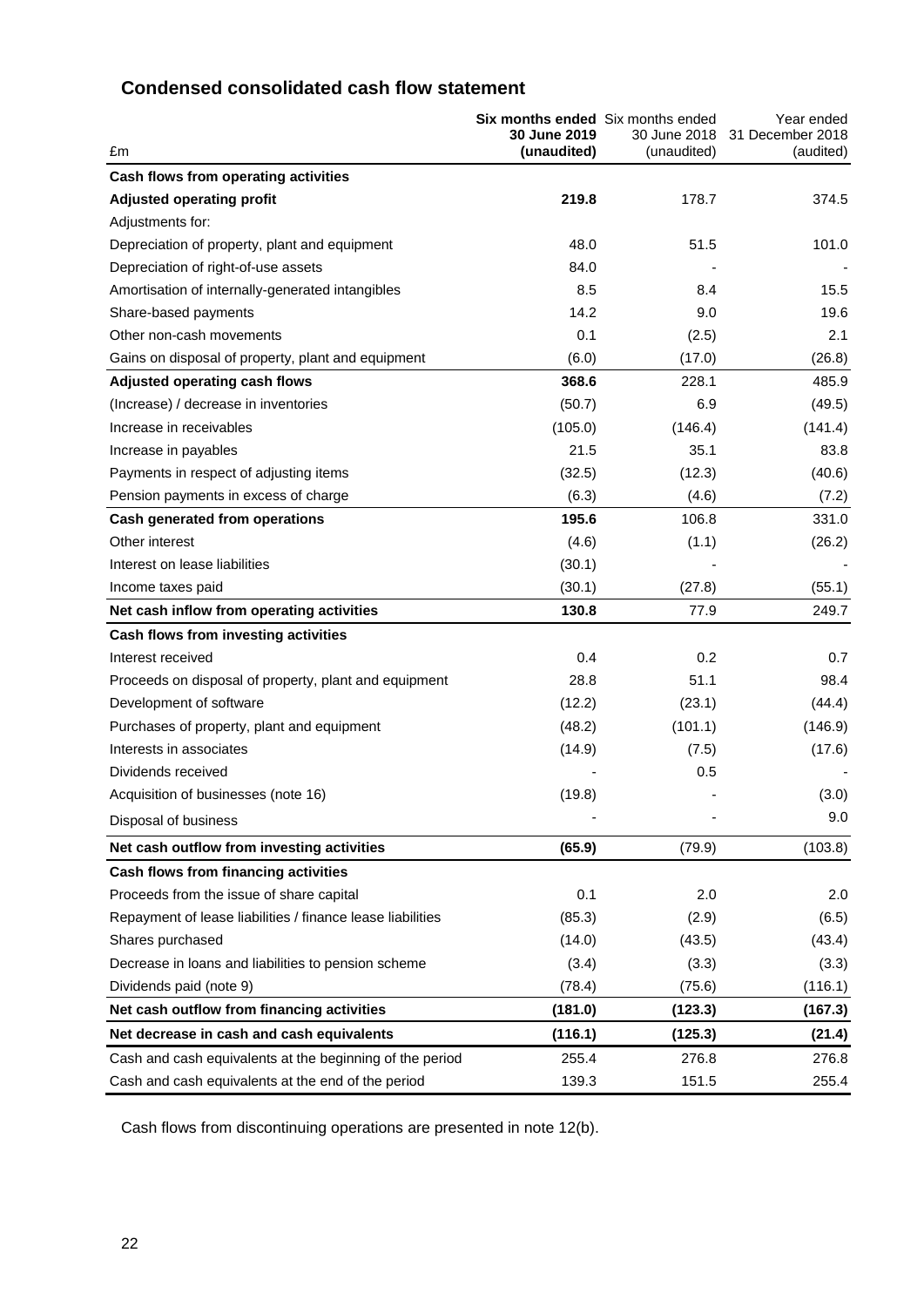## **1. General information and accounting policies**

The interim financial statements have been prepared on the historical cost basis, except that derivative financial instruments, available for sale investments and contingent consideration arising from business combinations are stated at their fair value. The condensed interim financial statements include the accounts of the Company and all its subsidiaries ("the Group").

#### **Basis of preparation**

The financial information for the six months ended 30 June 2019 and 30 June 2018 is unaudited. The June 2019 information has been reviewed by KPMG LLP, the Group's auditor, and a copy of their review report appears on pages 47 and 48 of this interim report. The June 2018 information was also reviewed by KPMG LLP. The financial information for the year ended 31 December 2018 does not constitute statutory accounts as defined in section 435 of the Companies Act 2006. A copy of the statutory accounts for the year ended 31 December 2018 as prepared under International Financial Reporting Standards as adopted by the EU ("IFRS") has been delivered to the Registrar of Companies. The auditor's report on those accounts was not qualified, did not include a reference to any matters to which the auditor drew attention by way of emphasis without qualifying the report and did not contain statements under section 498(2) or (3) of the Companies Act 2006.

The unaudited interim financial statements for the six months ended 30 June 2019 have been prepared in accordance with IAS 34 – Interim Financial Reporting and have been prepared on the basis of IFRS.

The annual financial statements of the Group are prepared in accordance with IFRS. As required by the Disclosure and Transparency Rules of the Financial Conduct Authority, the condensed set of financial statements has been prepared applying the accounting policies and presentation that were applied in the preparation of the Company's published consolidated financial statements for the year ended 31 December 2018, except for the adoption of new and amended standards as set out in note 18. The 2018 full year financial statements are available on the Travis Perkins website [\(www.travisperkinsplc.co.](http://www.travisperkinsplc.com/)uk).

The Directors are currently of the opinion that the Group's forecasts and projections show that the Group should be able to operate within its current facilities and comply with its banking covenants. The Group is however exposed to a number of significant risks and uncertainties, which could affect the Group's ability to meet management's projections.

The Directors believe that the Group has the flexibility to react to changing market conditions and is adequately placed to manage its business risks successfully. After making enquiries, the Directors have formed a judgement that there is a reasonable expectation that the Group has the resources to continue in operational existence for twelve months from the date of signing these interim financial statements. For this reason the interim financial statements have been prepared on a going concern basis.

#### **New and amended standards adopted by the Group**

A number of new or amended standards became applicable for the current reporting period and the Group had to change its accounting policies and make transition adjustments as a result of adopting the following standards:

- IFRS 16 Leases
- Annual Improvements to IFRS 2015 2017 Cycle

The new standards other than IFRS 16 – Leases, did not have a material impact on the Group and have been adopted without restating comparatives. The impact of the adoption of IFRS 16 – Leases and the new accounting policies are disclosed in note 18.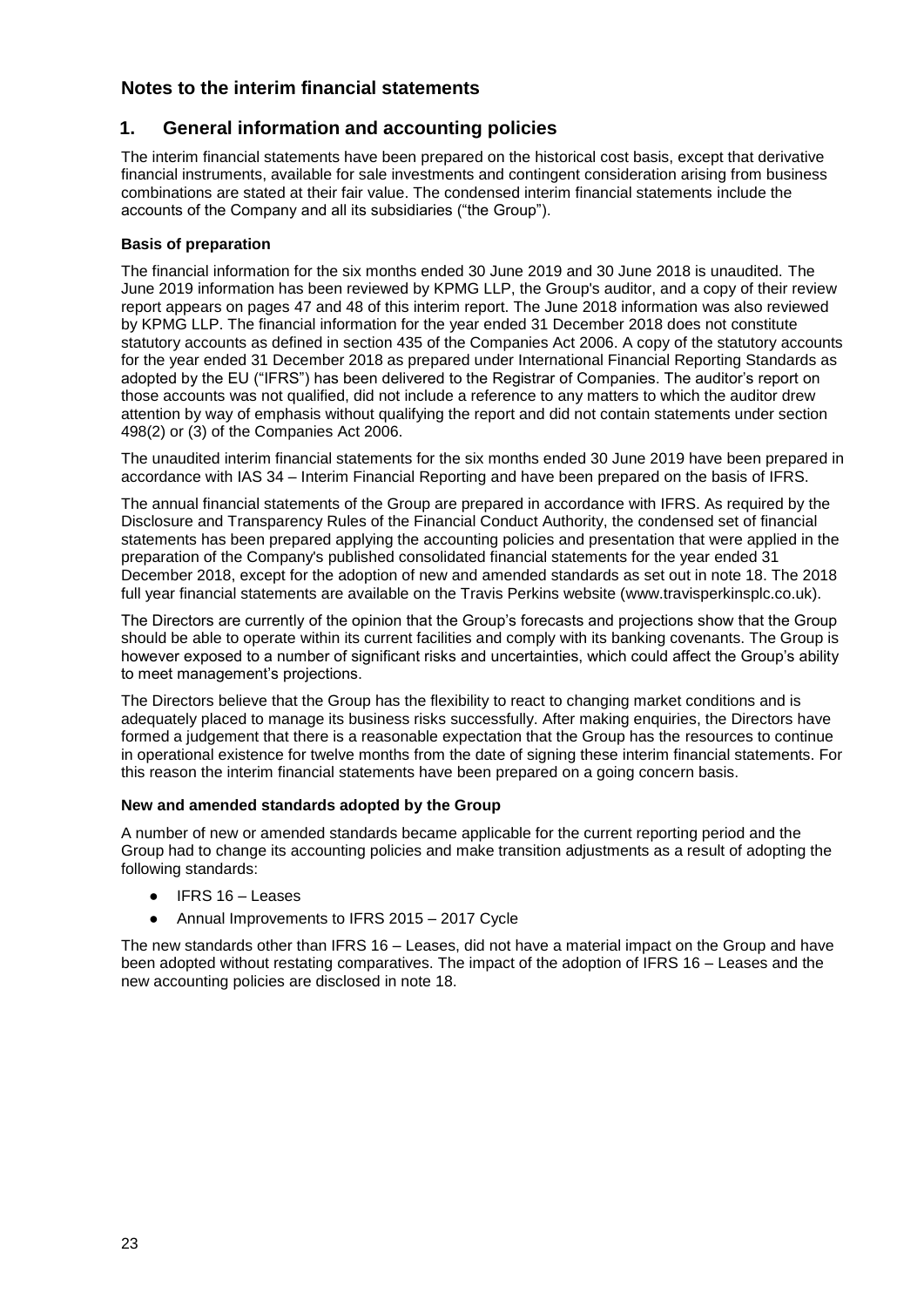## **2. Adjusting items**

To enable a reader of the interim financial statements to obtain a clear understanding of the underlying trading, the Directors have presented the items below separately in the income statement.

| £m                                        | <b>Six months ended</b> Six months ended<br>30 June 2019 |       | Year ended 31<br>30 June 2018 December 2018 |
|-------------------------------------------|----------------------------------------------------------|-------|---------------------------------------------|
| IT-related impairment charge              | 111.2                                                    |       | 15.7                                        |
| Built closure costs                       | 12.6                                                     |       |                                             |
| Wickes separation                         | 3.5                                                      |       |                                             |
| Impairment of goodwill                    |                                                          | 246.3 | 252.1                                       |
| Restructuring costs                       |                                                          | 15.0  | 57.4                                        |
| Pension-related items                     |                                                          | (4.7) | 4.9                                         |
| Loss on disposal of Birchwood Price Tools | ۰                                                        |       | 10.3                                        |
|                                           | 127.3                                                    | 256.6 | 340.4                                       |

#### **IT-related impairment charge**

The Group announced a delay to its ERP project in December 2018 and this project has continued to face significant challenges. As a result, and in the context of the simplification of the Group, the Group is considering whether to implement the various elements of an ERP system as separate items, after modernising the Group's core IT architecture.

A revised approach may incorporate components from the existing project; however under the accounting rules the Directors have concluded that the existing capitalised spend should be written off. The charge consists of the write-off of £64.1m of capitalised development spend and £44.5m of prepaid licence fees, as well as £2.6m of associated costs incurred in 2019.

A change in approach will necessitate a renegotiation of the Group's relationship with the software provider. The relevant contracts include break clauses limiting any possible contractual exposure. No provision has been made in respect of these contracts. The Group has not made all disclosures in paragraphs 84–89 of IAS 37 – Provisions, Contingent Liabilities and Contingent Assets as this would seriously prejudice the Group's position.

#### **Closure of the Built business**

The closure of the Built business in April 2019 resulted in the recognition of £8.6m of property-related charges and redundancy, stock write-off and other closure costs of £4.0m.

#### **Wickes separation**

The Group has announced an intention to demerge the Wickes business as part of its strategy of simplifying the Group and focussing on the trade. Advisory fees and IT separation costs of £3.5m incurred in relation to this have been disclosed as adjusting.

#### **2018**

During 2018 the Group recognised an impairment charge in respect of goodwill in the Wickes and Tile Giant CGUs, due to these CGUs underperforming against their forecasts.

The IT-related impairment charge in 2018 related to certain IT projects in the Wickes business (£6.5m) and the central IT function (£2.5m) and two specific components of the Group's ERP project (£6.7m).

Restructuring costs of £57.4m related to the cost-reduction programmes announced in 2018 and included £16.0m for merchanting supply chain rationalisation, £16.3m for the closure of 27 branches, £12.7m of redundancy and reorganisation costs in the Wickes business and £12.4m of Group costs.

The pension-related items consist of a £4.7m pension curtailment gain, recognised as a result of the closure of the Group's primary defined benefit pension schemes to future accrual, and a £9.6m charge arising from the equalisation of guaranteed minimum pension ("GMP") benefits between men and women.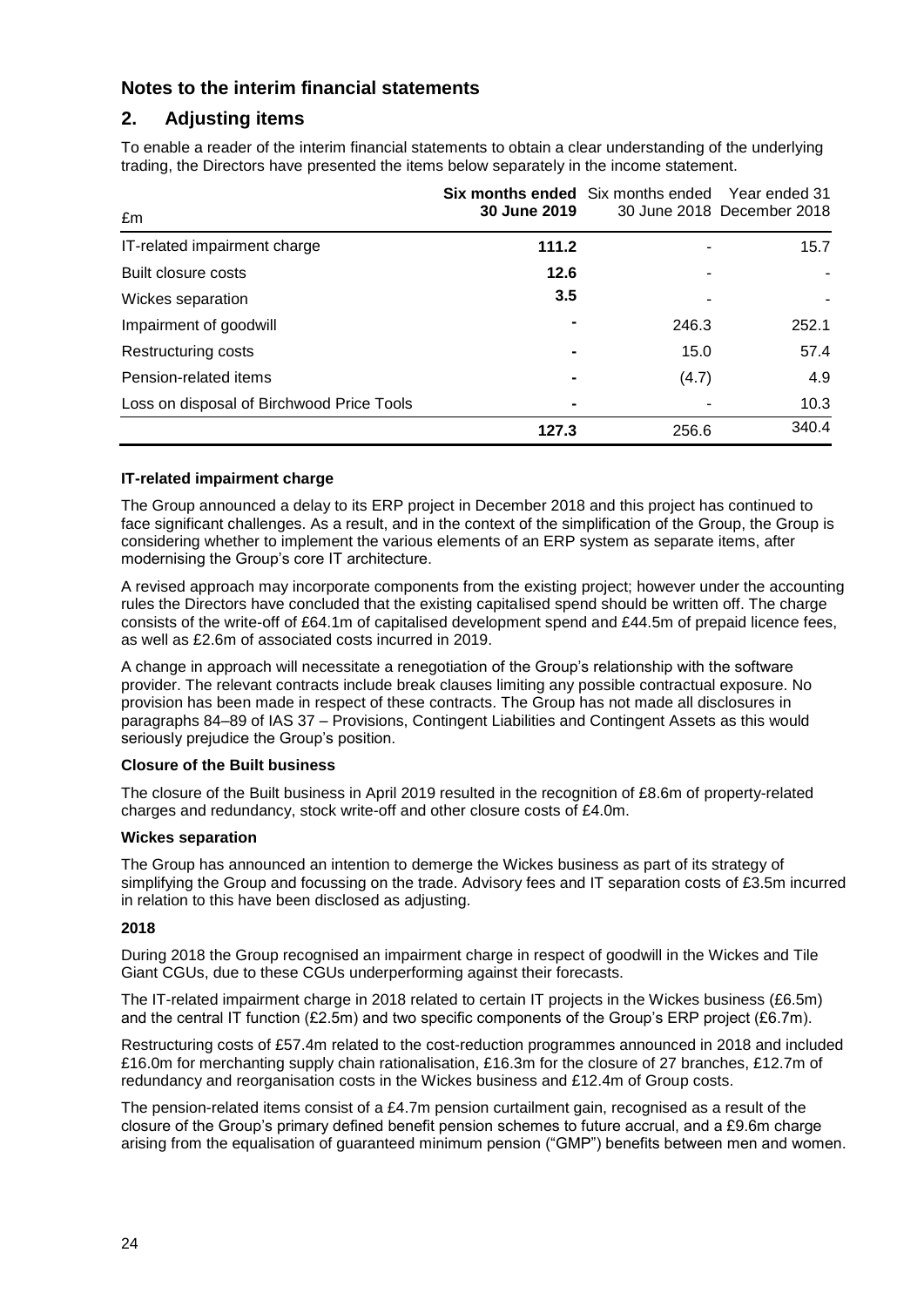#### **3. Business segments**

The operating segments are identified on the basis of internal reports about components of the Group that are regularly reviewed by the Chief Operating Decision Maker ("CODM"), which is considered to be the Board, to assess performance and allocate capital. From 1 January 2019 the Group has changed its internal reporting structure and as a result has identified four operating segments:

- Merchanting
- Retail
- Toolstation
- Plumbing & Heating

All operating segments sell building materials to a wide range of customers, none of which are dominant, and operate almost exclusively in the United Kingdom. The information previously reported under the business segments note has been restated to reflect the new operating segments. The Plumbing & Heating segment is classified as held for sale and information about this segment is provided in note 12.

Segment result represents the result of each segment without allocation of certain central costs, finance income and costs and tax. Unallocated segment assets and liabilities comprise financial instruments, current and deferred tax, cash and borrowings and pension scheme assets and liabilities.

#### **a) Segment results**

#### **Six months ended 30 June 2019**

| £m                                                    | Merchanting | Retail | Toolstation | Unallocated | <b>Consolidated</b> |
|-------------------------------------------------------|-------------|--------|-------------|-------------|---------------------|
| Revenue                                               | 1.869.1     | 694.8  | 207.5       |             | 2,771.4             |
| Adjusted segment result<br>before property profits    | 140.0       | 52.3   | 12.6        | (15.4)      | 189.5               |
| Property profits                                      | 7.0         | (1.1)  |             |             | 5.9                 |
| Adjusted segment result                               | 147.0       | 51.2   | 12.6        | (15.4)      | 195.4               |
| Adjusting items                                       |             | (3.5)  |             | (123.8)     | (127.3)             |
| Amortisation of acquired<br>intangible assets         | (3.0)       |        | (1.1)       |             | (4.1)               |
| Segment result                                        | 144.0       | 47.7   | 11.5        | (139.2)     | 64.0                |
| Adjusted segment margin<br>excluding property profits | 7.5%        | 7.5%   | 6.1%        |             | 6.8%                |
| Adjusted segment margin                               | 7.9%        | 7.4%   | 6.1%        |             | 7.1%                |

#### **Six months ended 30 June 2018 (restated)**

| £m                                                    | Merchanting | Retail  | Toolstation | Unallocated | Consolidated |
|-------------------------------------------------------|-------------|---------|-------------|-------------|--------------|
| Revenue                                               | 1,783.4     | 638.5   | 168.8       |             | 2,590.7      |
| Adjusted segment result<br>before property profits    | 129.5       | 19.7    | 8.8         | (16.0)      | 142.0        |
| Property profits                                      | 5.3         | 9.0     |             |             | 14.3         |
| Adjusted segment result                               | 134.8       | 28.7    | 8.8         | (16.0)      | 156.3        |
| Adjusting charges                                     | (4.7)       | (256.6) |             |             | (261.3)      |
| Adjusting gains                                       | 4.7         |         |             |             | 4.7          |
| Amortisation of acquired<br>intangible assets         | (3.4)       | (0.6)   |             |             | (4.0)        |
| Segment result                                        | 131.4       | (228.5) | 8.8         | (16.0)      | (104.3)      |
| Adjusted segment margin<br>excluding property profits | 7.3%        | 3.1%    | 5.2%        |             | 5.5%         |
| Adjusted segment margin                               | 7.6%        | 4.5%    | 5.2%        |             | 6.0%         |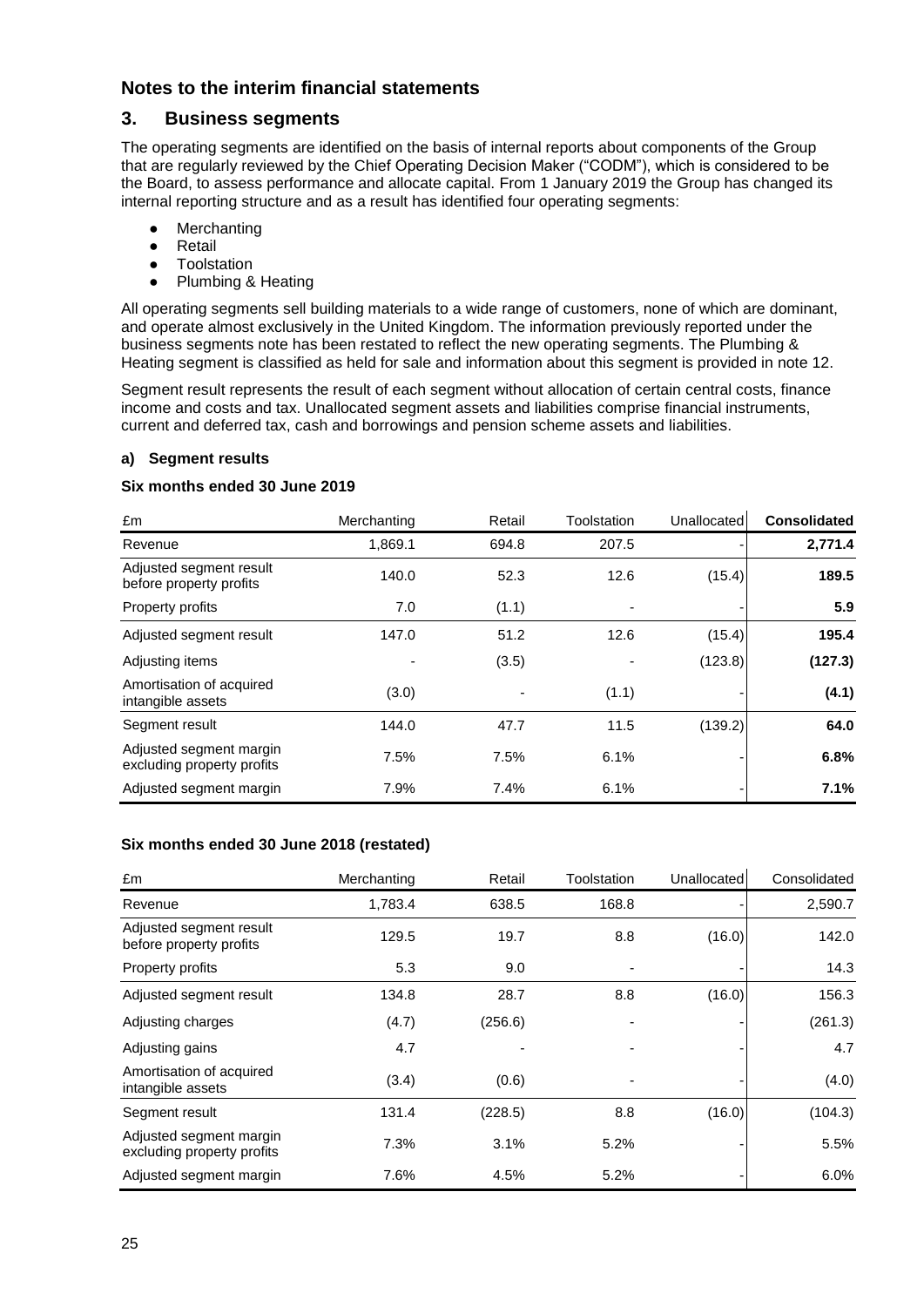## **3. Business segments (continued)**

## **Year ended 31 December 2018 (restated)**

| £m                                                    | Merchanting | Retail  | Toolstation | Unallocated | Consolidated |
|-------------------------------------------------------|-------------|---------|-------------|-------------|--------------|
| Revenue                                               | 3,608.8     | 1,249.6 | 354.4       |             | 5,212.8      |
| Adjusted segment result before<br>property profits    | 272.1       | 47.3    | 21.9        | (32.5)      | 308.8        |
| Property profits                                      | 6.3         | 17.7    | ٠           |             | 24.0         |
| Adjusted segment result                               | 278.4       | 65.0    | 21.9        | (32.5)      | 332.8        |
| Adjusting items                                       | (34.4)      | (272.3) |             | (33.7)      | (340.4)      |
| Amortisation of acquired intangible<br>assets         | (6.3)       | (1.5)   | (0.9)       |             | (8.7)        |
| Segment result                                        | 237.7       | (208.8) | 21.0        | (66.2)      | (16.3)       |
| Adjusted segment margin<br>excluding property profits | 7.5%        | 3.8%    | 6.2%        |             | 5.9%         |
| Adjusted segment margin                               | 7.7%        | 5.2%    | 6.2%        |             | 6.4%         |

#### **b) Segment assets and liabilities**

| £m                                                                    | 30 June 2019 |
|-----------------------------------------------------------------------|--------------|
| <b>Segment assets</b>                                                 |              |
| Merchanting                                                           | 3,080.9      |
| Retail                                                                | 1,790.9      |
| Toolstation                                                           | 367.7        |
| Unallocated                                                           | 235.5        |
|                                                                       | 5,475.0      |
| Assets of a disposal group classified as held for sale (note 12)      | 762.3        |
| <b>Total assets</b>                                                   | 6,237.3      |
| <b>Segment liabilities</b>                                            |              |
| Merchanting                                                           | (1, 229.8)   |
| Retail                                                                | (1, 275.0)   |
| Toolstation                                                           | (170.9)      |
| Unallocated                                                           | (593.7)      |
|                                                                       | (3,269.4)    |
| Liabilities of a disposal group classified as held for sale (note 12) | (455.7)      |
| <b>Total liabilities</b>                                              | (3,725.1)    |

## **4. Seasonality**

The Group's trading operations when assessed on a half yearly basis are mainly unaffected by seasonal factors. In 2018 the period to 30 June accounted for 49.7% of the Group's annual revenue (2017: 50.4%).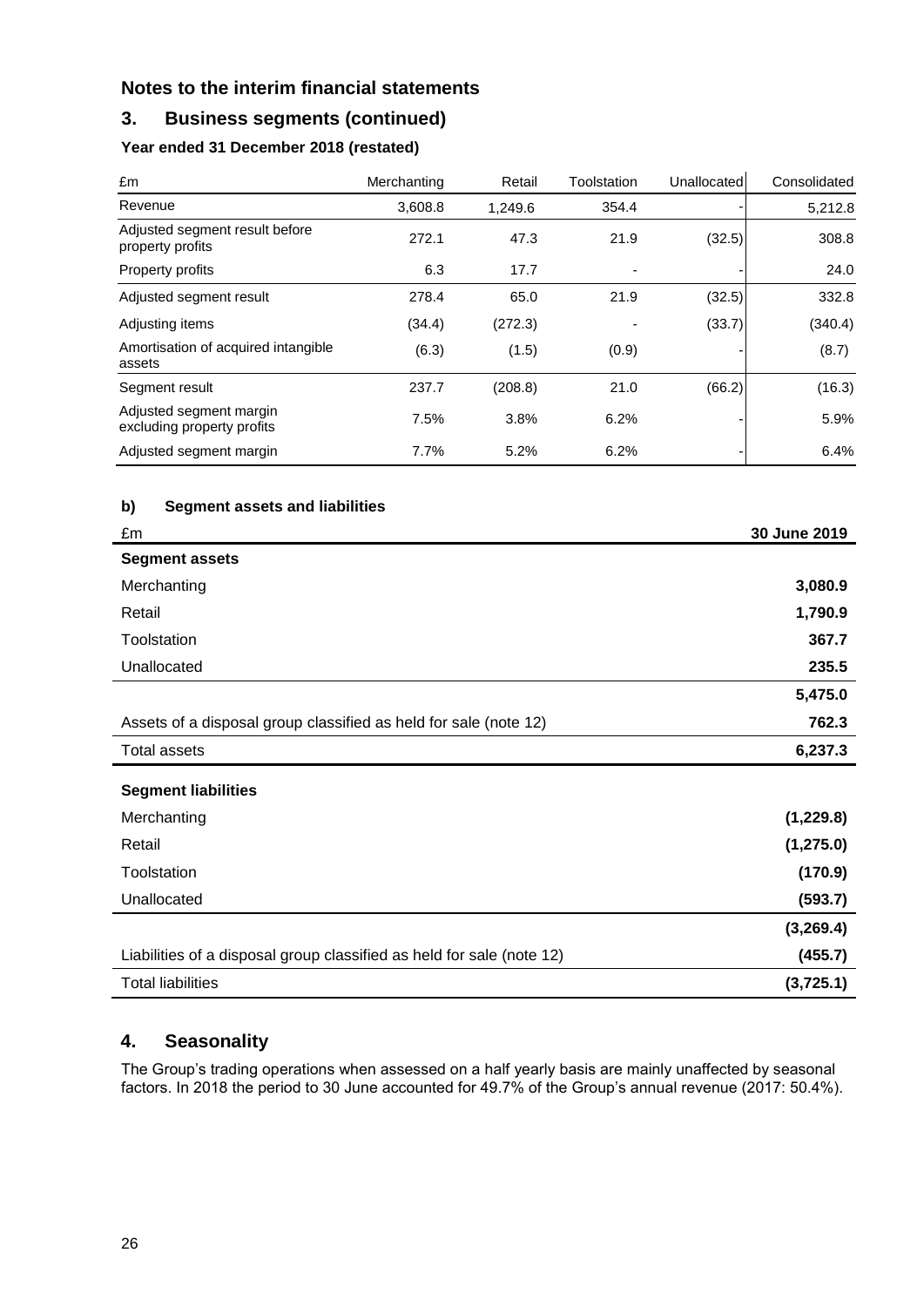#### **5. Finance costs**

#### **a) Net finance costs**

|                                                      | <b>Six months</b> | Six months       | Year                 |
|------------------------------------------------------|-------------------|------------------|----------------------|
|                                                      | ended<br>30 June  | ended<br>30 June | ended<br>31 December |
| £m                                                   | 2019              | 2018             | 2018                 |
| <b>Finance income</b>                                |                   |                  |                      |
| Fair value gains on derivatives                      |                   | 3.2              | 1.8                  |
| Net gains on remeasurement of foreign exchange       | 0.5               |                  | 0.7                  |
| Interest receivable                                  | 1.3               | 1.0              | 1.7                  |
| Other finance income - pension scheme                | $1.2$             |                  |                      |
|                                                      | 3.0               | 4.2              | 4.2                  |
| <b>Finance costs</b>                                 |                   |                  |                      |
| Interest on lease liabilities                        | (27.5)            |                  |                      |
| Interest on bank loans and overdrafts                | (2.1)             | (1.2)            | (1.2)                |
| Interest on sterling bonds                           | (10.4)            | (10.4)           | (21.0)               |
| Amortisation of issue costs of bank loans*           | (2.2)             | (0.7)            | (1.5)                |
| Other interest                                       | (0.2)             | (0.1)            | (0.7)                |
| Interest on obligations under finance leases         |                   | (0.2)            | (0.4)                |
| Unwinding of discounts – liability to pension scheme | (1.1)             | (1.2)            | (2.1)                |
| Unwinding of discounts – property provisions         |                   | (0.3)            | (0.2)                |
| Other finance costs – pension scheme                 |                   | (0.3)            | (0.8)                |
| Fair value losses on derivatives                     | (0.2)             |                  |                      |
|                                                      | (43.7)            | (14.4)           | (27.9)               |
| Net finance costs                                    | (40.7)            | (10.2)           | (23.7)               |

\*Includes a £1.5m accelerated charge recognised as the result of the replacement of the Group's previous banking agreement with a new £400m agreement in January 2019.

#### **b) Interest for non-statutory measures**

| £m                                                  | Year ended | Year ended<br>(restated) | Year ended<br>30 June 2019 30 June 2018 31 December 2018<br>(restated) |
|-----------------------------------------------------|------------|--------------------------|------------------------------------------------------------------------|
| Interest on bank loans and overdrafts               | 2.1        | 2.8                      | 1.2                                                                    |
| Interest on sterling bonds                          | 21.0       | 21.0                     | 21.0                                                                   |
| Amortisation of issue costs of bank loans           | 3.0        | 1.5                      | 1.5                                                                    |
| Unwinding of discount – liability to pension scheme | 2.0        | 2.4                      | 2.1                                                                    |
| Interest for fixed charge ratio purposes            | 28.1       | 27.7                     | 25.8                                                                   |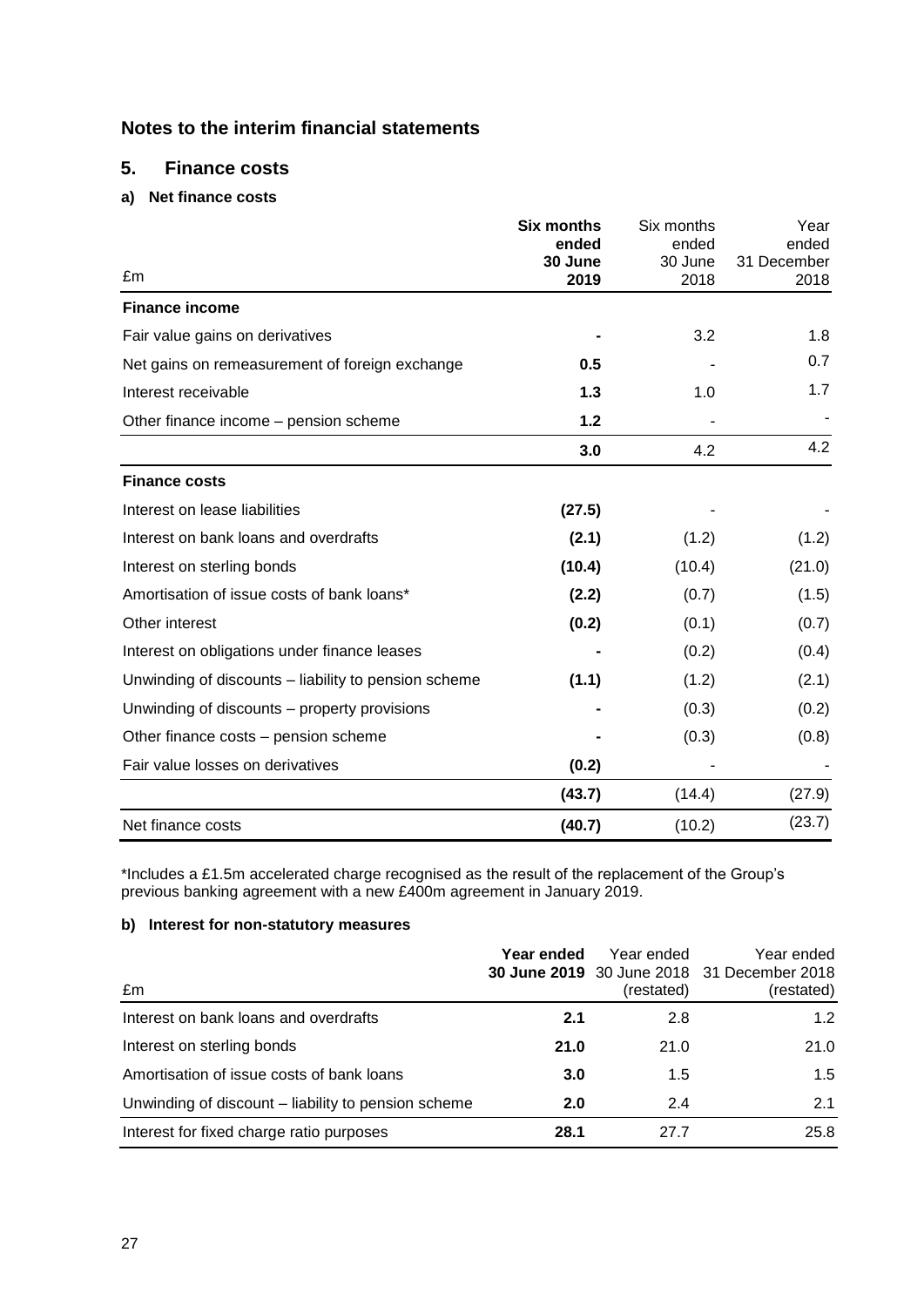#### **6. Tax**

| £m                 | Six months ended<br>30 June 2019 | Six months ended<br>30 June 2018<br>(restated) | Year ended<br>31 December 2018<br>(restated) |
|--------------------|----------------------------------|------------------------------------------------|----------------------------------------------|
| <b>Current tax</b> |                                  |                                                |                                              |
| - current year     | 10.3                             | 26.8                                           | 49.1                                         |
| - prior year       |                                  | ۰                                              | (6.5)                                        |
| Total current tax  | 10.3                             | 26.8                                           | 42.6                                         |
| Deferred tax       |                                  |                                                |                                              |
| - current year     | (7.6)                            | (1.0)                                          | (4.4)                                        |
| - prior year       |                                  |                                                | 1.9                                          |
| Total deferred tax | (7.6)                            | (1.0)                                          | (2.5)                                        |
| Total tax charge   | 2.7                              | 25.8                                           | 40.1                                         |

Tax for the interim period is charged on profit before tax, based on the best estimate of the corporate tax rate for the full financial year.

## **7. Retirement benefit obligations**

#### **(a) Pension scheme asset movement**

#### **Six months ended 30 June 2019**

| £m                                                                    | TP Schemes | <b>BSS Schemes</b> | Group   |
|-----------------------------------------------------------------------|------------|--------------------|---------|
| Gross pension asset / (liability) at 1 January                        | 82.3       | (1.1)              | 81.2    |
| Administration expenses                                               | (0.5)      | (0.2)              | (0.7)   |
| Current service charge                                                | (0.2)      |                    | (0.2)   |
| Net interest income / (expense)                                       | 1.2        | (0.1)              | 1.1     |
| Contributions from sponsoring companies                               | 1.0        | 6.0                | 7.0     |
| Return on plan assets (excluding amounts included in<br>net interest) | 103.1      | 30.8               | 133.9   |
| Actuarial losses arising from changes in demographic<br>assumptions   | (0.9)      | (0.3)              | (1.2)   |
| Actuarial losses arising from changes in financial<br>assumptions     | (130.5)    | (42.1)             | (172.6) |
| Gross pension asset / (liability) at 30 June                          | 55.5       | (7.0)              | 48.5    |
| Deferred tax                                                          |            |                    | (10.6)  |
| Net pension asset                                                     |            |                    | 37.9    |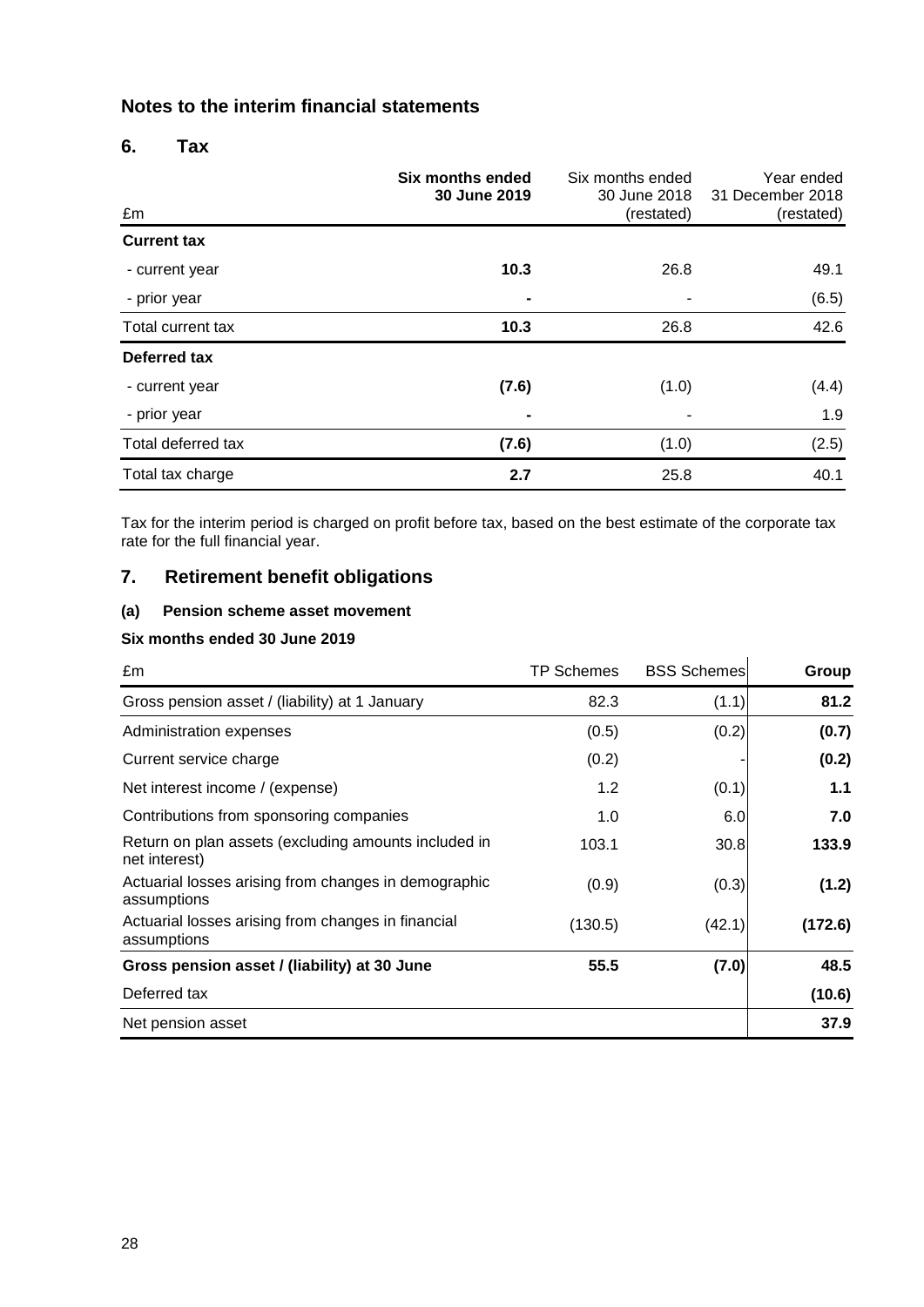## **7. Retirement benefit obligations (continued)**

## **(a) Pension scheme asset movement (continued)**

## **Six months ended 30 June 2018**

| £m                                                                    | <b>TP Schemes</b> | <b>BSS Schemes</b> | Group  |
|-----------------------------------------------------------------------|-------------------|--------------------|--------|
| Gross pension asset / (liability) at 1 January                        | 6.6               | (25.7)             | (19.1) |
| Restriction of asset recognised                                       |                   | (9.2)              | (9.2)  |
| Gross asset / (liability) at 1 January                                | 6.6               | (34.9)             | (28.3) |
| Current and past service costs                                        | (3.7)             | (1.4)              | (5.1)  |
| Curtailment gain                                                      | 3.6               | 1.6                | 5.2    |
| Net interest income / (expense)                                       | 0.1               | (0.3)              | (0.2)  |
| Contributions from sponsoring companies                               | 2.9               | 6.7                | 9.6    |
| Return on plan assets (excluding amounts included in<br>net interest) | (5.3)             | (0.8)              | (6.1)  |
| Actuarial gains arising from changes in demographic<br>assumptions    | 6.8               | 2.1                | 8.9    |
| Actuarial gains arising from changes in financial<br>assumptions      | 63.4              | 20.2               | 83.6   |
| Actuarial gains arising from experience adjustments                   | 10.6              | 9.9                | 20.5   |
| Increase arising from IFRIC 14 restriction                            |                   | (33.2)             | (33.2) |
| Gross pension asset / (liability) at 30 June                          | 85.0              | (30.1)             | 54.9   |
| Gross actuarial asset                                                 | 85.0              | 3.1                | 88.1   |
| Additional liability recognised for minimum funding<br>requirements   |                   | (33.2)             | (33.2) |
| Gross pension asset / (liability) at 30 June                          | 85.0              | (30.1)             | 54.9   |
| Deferred tax                                                          |                   |                    | (10.4) |
| Net pension asset                                                     |                   |                    | 44.5   |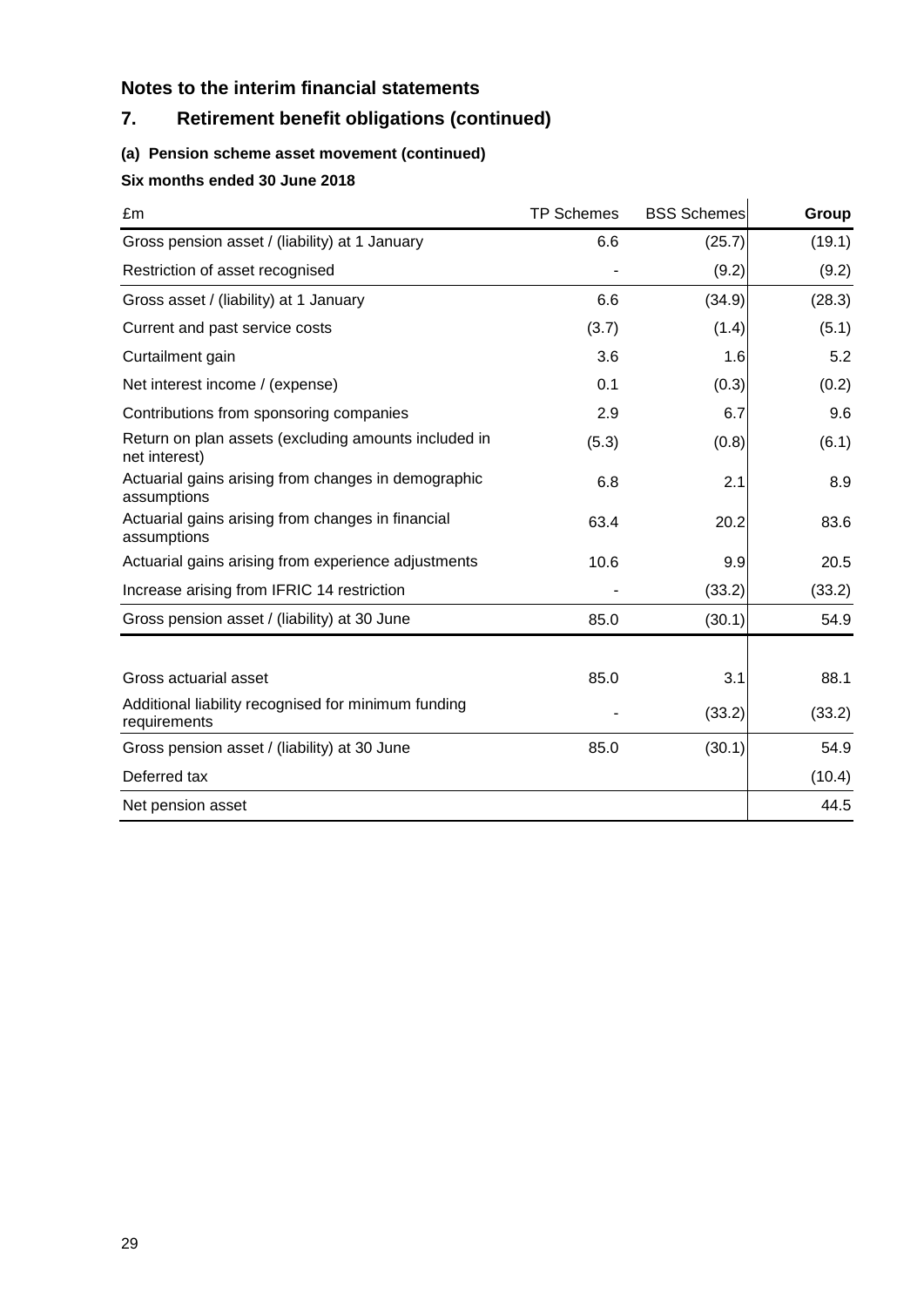## **7. Retirement benefit obligations (continued)**

## **(a) Pension scheme asset movement (continued)**

## **Year ended 31 December 2018**

| £m                                                                         | <b>TP Schemes</b> | <b>BSS Schemes</b> | Group  |
|----------------------------------------------------------------------------|-------------------|--------------------|--------|
| Gross pension asset / (liability) at 1 January                             | 6.6               | (25.7)             | (19.1) |
| Additional liability recognised for minimum funding<br>requirements        |                   | (9.2)              | (9.2)  |
|                                                                            | 6.6               | (34.9)             | (28.3) |
| Current service costs                                                      | (4.4)             | (2.1)              | (6.5)  |
| Past service costs                                                         | (4.4)             | (0.5)              | (4.9)  |
| Net interest income / (expense)                                            | 1.2               | (0.8)              | 0.4    |
| Contributions from sponsoring companies                                    | 5.1               | 13.4               | 18.5   |
| Return on plan assets (excluding amounts included in<br>net interest)      | (15.7)            | (10.1)             | (25.8) |
| Actuarial gain / (loss) arising from changes in<br>demographic assumptions | 3.3               | (7.3)              | (4.0)  |
| Actuarial gain arising from changes in financial<br>assumptions            | 74.5              | 25.0               | 99.5   |
| Actuarial losses arising from experience adjustments                       | 16.1              | 7.0                | 23.1   |
| Reduction in minimum funding requirement liability                         |                   | 9.2                | 9.2    |
| Gross pension asset / (liability) at 31 December                           | 82.3              | (1.1)              | 81.2   |
| Deferred tax                                                               |                   |                    | (15.4) |
| Net pension asset                                                          |                   |                    | 65.8   |

#### **(b) Amounts recognised in the statement of comprehensive income**

#### **Six months ended 30 June 2019**

| £m                                                                    | TP Schemes | <b>BSS Schemes</b> | Group   |
|-----------------------------------------------------------------------|------------|--------------------|---------|
| Return on plan assets (excluding amounts included in net<br>interest) | 103.1      | 30.8               | 133.9   |
| Actuarial gains arising from changes in demographic<br>assumptions    | (0.9)      | (0.3)              | (1.2)   |
| Actuarial gains arising from changes in financial<br>assumptions      | (130.5)    | (42.1)             | (172.6) |
| Actuarial losses on defined benefit pension schemes                   | (28.3)     | (11.6)             | (39.9)  |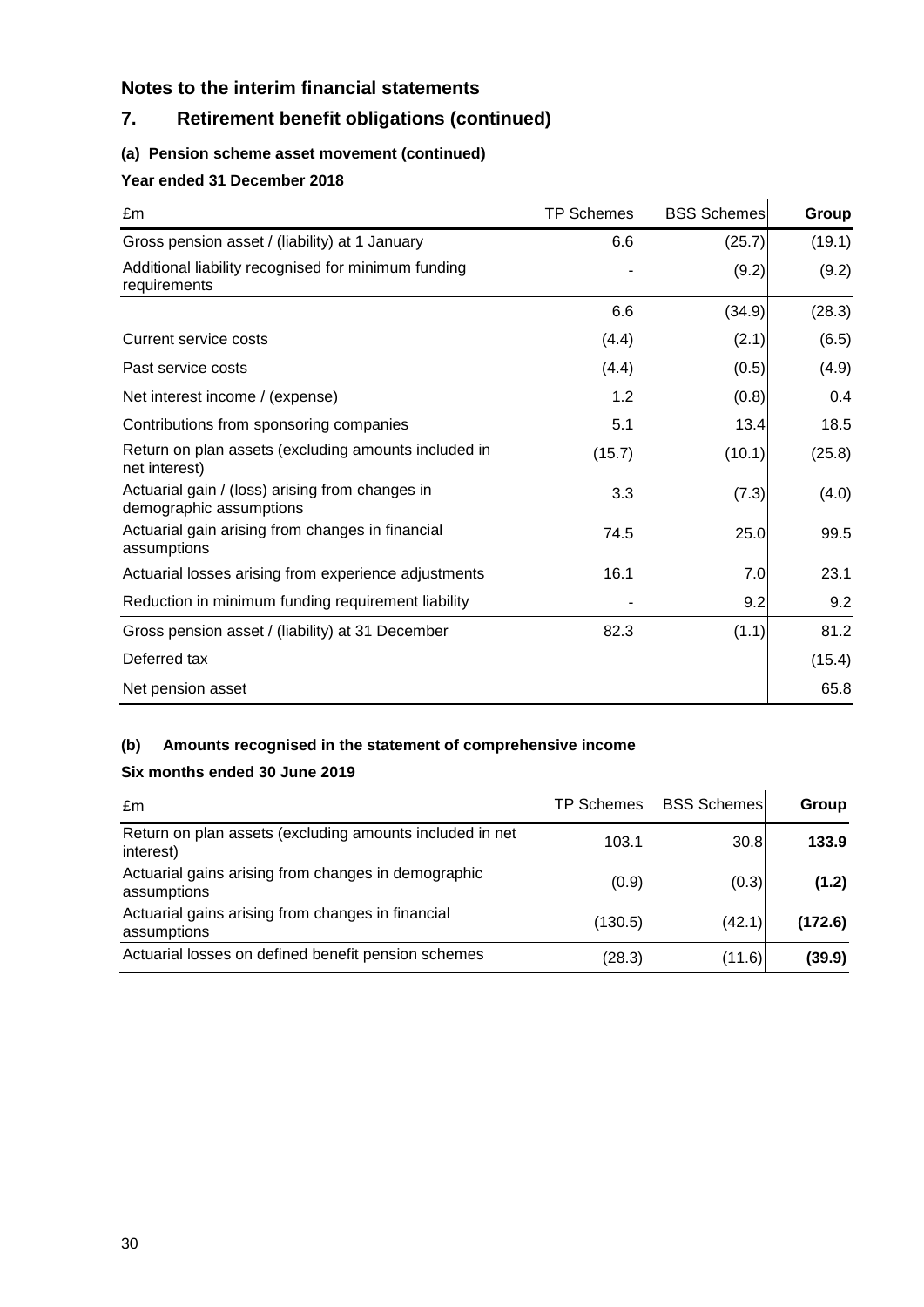## **7. Retirement benefit obligations (continued)**

#### **(b) Amounts recognised in the statement of comprehensive income (continued)**

## **Six months ended 30 June 2018**

| £m                                                                    | TP Schemes | <b>BSS Schemes</b> | Group  |
|-----------------------------------------------------------------------|------------|--------------------|--------|
| Return on plan assets (excluding amounts included in net<br>interest) | (5.3)      | (0.8)              | (6.1)  |
| Actuarial gains arising from changes in demographic<br>assumptions    | 6.8        | 2.1                | 8.9    |
| Actuarial gains arising from changes in financial<br>assumptions      | 63.4       | 20.2               | 83.6   |
| Actuarial gains arising from experience adjustments                   | 10.6       | 9.9                | 20.5   |
| Increase arising from IFRIC 14 restriction                            |            | (33.2)             | (33.2) |
| Actuarial gains / (losses) on defined benefit pension<br>schemes      | 75.5       | (1.8)              | 73.7   |

#### **Year ended 31 December 2018**

| £m                                                                            | <b>TP Schemes</b> | <b>BSS Schemes</b> | Group  |
|-------------------------------------------------------------------------------|-------------------|--------------------|--------|
| Return on plan assets (excluding amounts included in net<br>interest)         | (15.7)            | (10.1)             | (25.8) |
| Actuarial gains / (losses) arising from changes in<br>demographic assumptions | 3.3               | (7.3)              | (4.0)  |
| Actuarial gains arising from changes in financial<br>assumptions              | 74.5              | 25.0               | 99.5   |
| Actuarial gains arising from experience adjustments                           | 16.1              | 7.0                | 23.1   |
| Decrease in minimum funding requirement liability                             |                   | 9.2                | 9.2    |
| Actuarial gains on defined benefit pension schemes                            | 78.2              | 23.8               | 102.0  |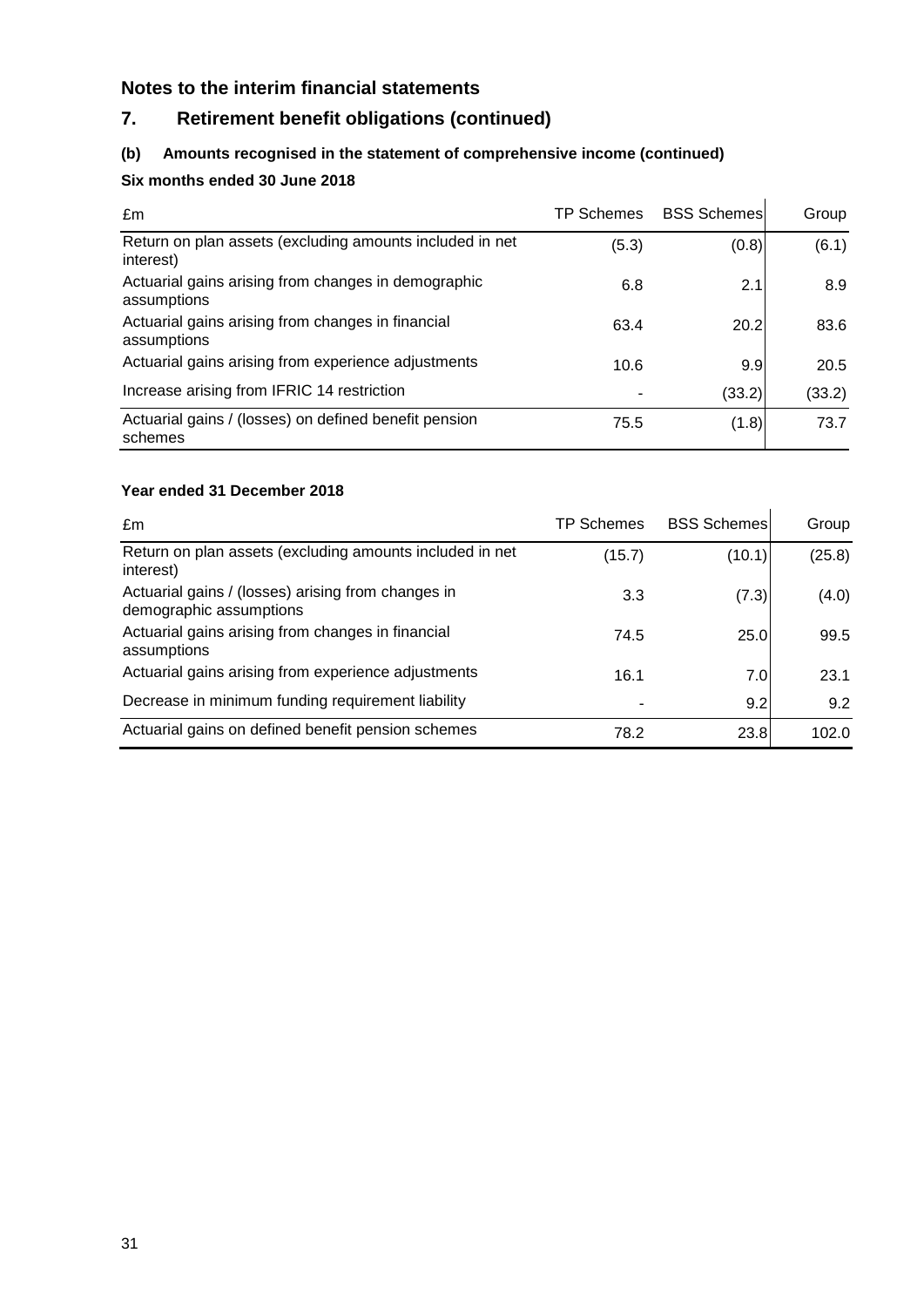## **8. Earnings per share**

#### **a) Basic and diluted earnings per share**

|                                                                     | <b>Six months</b><br>ended | Six months<br>ended | Year<br>ended      |
|---------------------------------------------------------------------|----------------------------|---------------------|--------------------|
|                                                                     | 30 June                    | 30 June             | 31 December        |
| £m                                                                  | 2019                       | 2018<br>(restated)  | 2018<br>(restated) |
| Profit / (loss) attributable to the owners of the parent            |                            |                     |                    |
| from continuing operations<br>۰                                     | 17.0                       | (142.4)             | (86.2)             |
| from discontinuing operations<br>٠                                  | (6.5)                      | (6.5)               | 0.6                |
|                                                                     | 10.5                       | (148.9)             | (85.6)             |
| No.                                                                 |                            |                     |                    |
| Weighted average number of shares in issue                          | 248,121,892                | 249, 131, 207       | 248,681,183        |
| Dilutive effect of share options                                    | 4,348,093                  | 182,869             | 345,820            |
| Weighted average number of shares for diluted<br>earnings per share | 252,469,985                | 249,314,076         | 249,027,003        |
| Earnings per share                                                  |                            |                     |                    |
| from continuing operations                                          | 6.9p                       | (57.2)p             | (34.7)p            |
| from discontinuing operations<br>٠                                  | (2.6)p                     | (2.6)p              | 0.2p               |
| Diluted earnings per share                                          |                            |                     |                    |
| from continuing operations<br>۰                                     | 6.7p                       | (57.1)p             | (34.6)p            |
| from discontinuing operations                                       | (2.6)p                     | (2.6)p              | 0.2p               |

#### **b) Adjusted earnings per share**

Adjusted earnings per share are calculated by excluding the effects of the amortisation of acquired intangible assets, adjusting items and discontinuing operations from earnings.

|                                                                                        | <b>Six months</b><br>ended | Six months<br>ended<br><b>30 June 30 June 2018</b> | Year ended<br>31 December<br>2018 |
|----------------------------------------------------------------------------------------|----------------------------|----------------------------------------------------|-----------------------------------|
| £m                                                                                     | 2019                       | (restated)                                         | (restated)                        |
| Profit / (loss) attributable to the owners of the parent from<br>continuing operations | 17.0                       | (142.4)                                            | (86.2)                            |
| Adjusting items                                                                        | 127.3                      | 256.6                                              | 340.4                             |
| Tax on adjusting items                                                                 | (23.1)                     | (2.0)                                              | (15.4)                            |
| Amortisation of acquired intangible assets                                             | 4.1                        | 4.0                                                | 8.7                               |
| Tax on amortisation of acquired intangible assets                                      | (0.9)                      | (0.8)                                              | (1.7)                             |
| Earnings for adjusted earnings per share                                               | 124.4                      | 115.4                                              | 245.8                             |
| Adjusted earnings per share                                                            | 50.1 <sub>p</sub>          | 46.3p                                              | 98.8p                             |
| Adjusted diluted earnings per share                                                    | 49.3p                      | 46.3p                                              | 98.7p                             |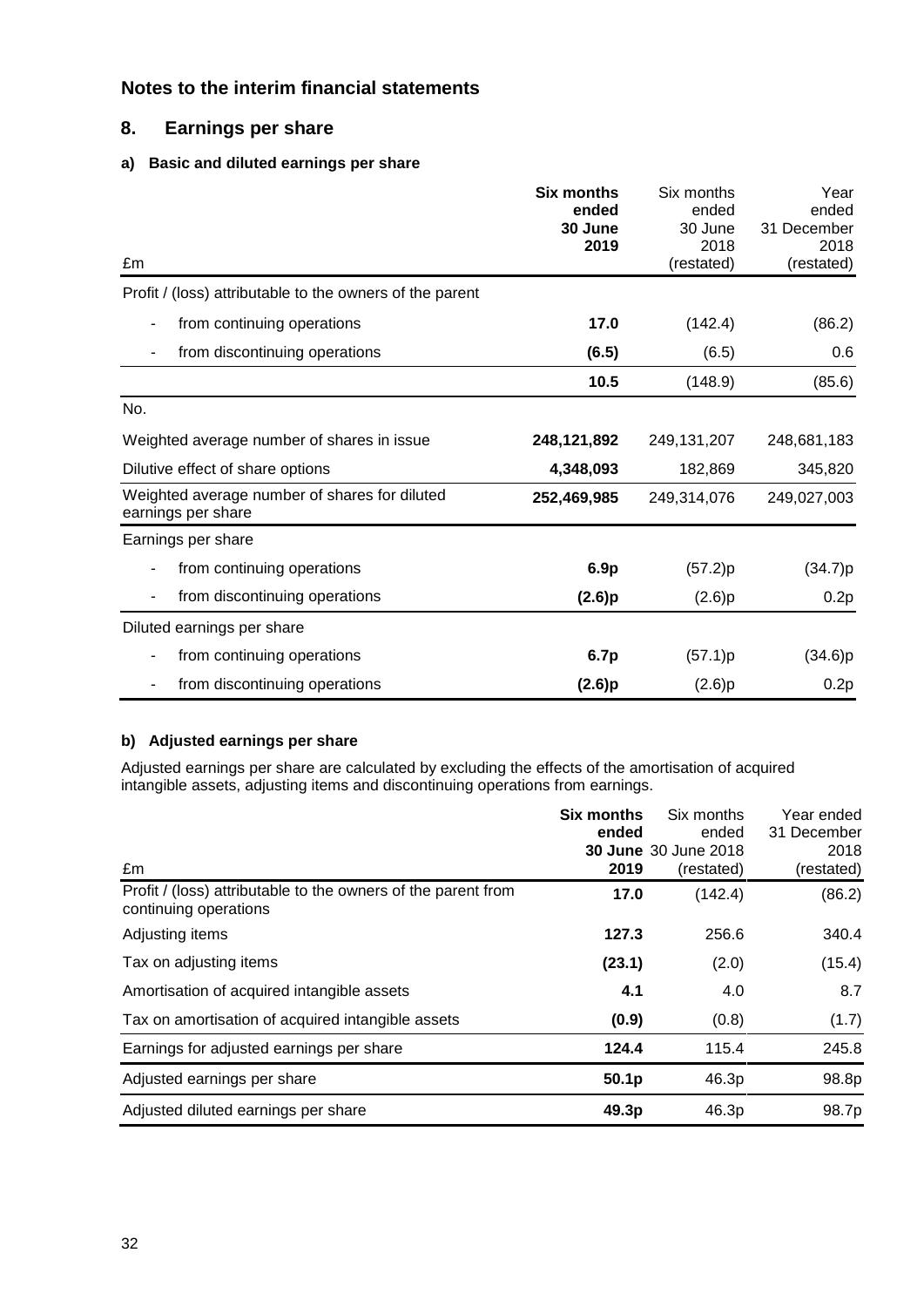## **9. Dividends**

Amounts were recognised in the financial statements as distributions to equity shareholders in the following periods:

| £m                                                                                               | <b>Six months</b><br>ended<br>30 June 2019 | Six months<br>ended<br>30 June 2018 | Year ended<br>31 December<br>2018 |
|--------------------------------------------------------------------------------------------------|--------------------------------------------|-------------------------------------|-----------------------------------|
| Final dividend for the year ended 31 December 2018 of<br>31.5 pence (2017: 30.5 pence) per share | 78.4                                       | 75.6                                | 75.6                              |
| Interim dividend for the year ended 31 December 2018 of<br>15.50 pence per share                 | $\blacksquare$                             |                                     | 38.5                              |

The proposed interim dividend of 15.5p per share in respect of the year ending 31 December 2019 was approved by the Board on 30 July 2019 and has not been included as a liability as at 30 June 2019. It will be paid on 8 November 2019 to shareholders on the register at the close of business on 4 October 2019. The shares will be quoted ex-dividend on 3 October 2019.

## **10. Borrowings**

At the period end, the Group had the following borrowing facilities available:

|                                                                   | As at   | As at   | As at       |
|-------------------------------------------------------------------|---------|---------|-------------|
|                                                                   | 30 June | 30 June | 31 December |
| £m                                                                | 2019    | 2018    | 2018        |
| <b>Drawn facilities:</b>                                          |         |         |             |
| Sterling bond 2014 (due 2021)                                     | 257.5   | 260.9   | 259.2       |
| Sterling bond 2017 (due 2023)                                     | 300.0   | 300.0   | 300.0       |
|                                                                   | 557.5   | 560.9   | 559.2       |
| Undrawn facilities:                                               |         |         |             |
| 5 year committed revolving credit facility (expires January 2024) | 400.0   | 550.0   | 550.0       |
| Bank overdraft                                                    | 30.0    | 30.0    | 30.0        |
|                                                                   | 430.0   | 580.0   | 580.0       |

The Group's previous £550m banking agreement with a syndicate of banks was replaced in January 2019 with a new £400m agreement that runs until January 2024.

## **11. Share capital**

|                                     | Allotted       |                |  |
|-------------------------------------|----------------|----------------|--|
|                                     | No.            | £m             |  |
| Ordinary shares of 10p:             |                |                |  |
| At 1 January 2019                   | 252,143,923    | 25.2           |  |
| Allotted under share option schemes | $\blacksquare$ | $\blacksquare$ |  |
| At 30 June 2019                     | 252,143,923    | 25.2           |  |
|                                     |                |                |  |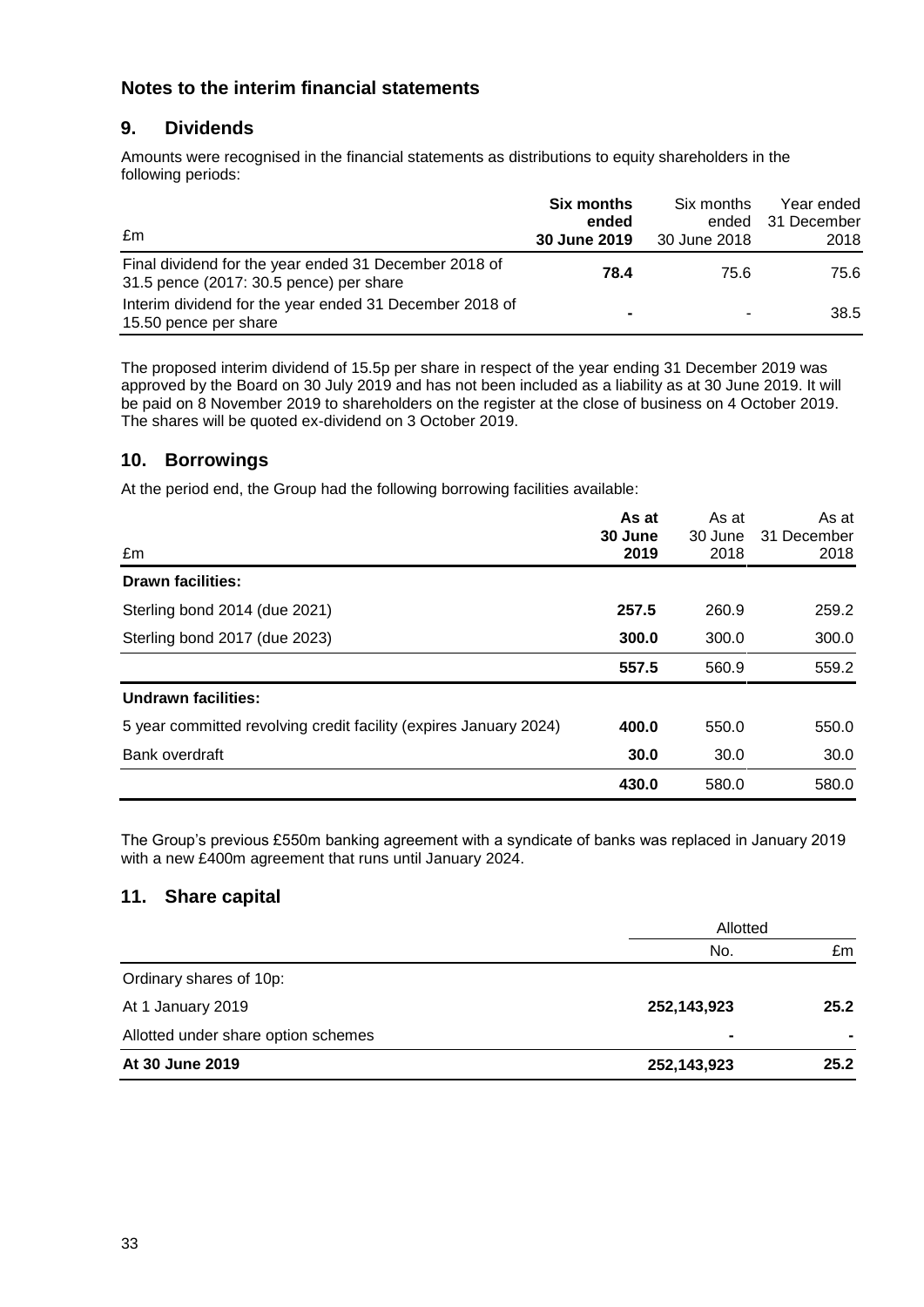## **12. Non-current assets held for sale and discontinuing operations**

The Plumbing & Heating division is available for immediate sale in its present condition and the Directors consider that its sale is highly probable. The assets and liabilities of the Plumbing & Heating division have been presented as held for sale and its results have been reported as a discontinuing operation.

#### **a) Results of discontinuing operations**

| £m                                         | <b>Six months ended</b> Six months ended<br>30 June 2019<br>(unaudited) | (unaudited) | Year ended<br>30 June 2018 31 December 2018<br>(audited) |
|--------------------------------------------|-------------------------------------------------------------------------|-------------|----------------------------------------------------------|
| Revenue                                    | 712.9                                                                   | 773.8       | 1,527.7                                                  |
| Adjusted operating profit                  | 24.4                                                                    | 22.4        | 41.7                                                     |
| Adjusting items                            | (26.6)                                                                  | (29.7)      | (46.3)                                                   |
| Amortisation of acquired intangible assets | (0.2)                                                                   | (0.5)       | (0.8)                                                    |
| <b>Operating loss</b>                      | (2.4)                                                                   | (7.8)       | (5.4)                                                    |
| Net finance costs                          | (2.6)                                                                   |             |                                                          |
| Loss before tax                            | (5.0)                                                                   | (7.8)       | (5.4)                                                    |
| Tax before adjusting items                 | (6.0)                                                                   | (4.3)       | (2.8)                                                    |
| Tax on adjusting items                     | 4.5                                                                     | 5.6         | 8.8                                                      |
| Tax                                        | (1.5)                                                                   | 1.3         | 6.0                                                      |
| (Loss) / profit for the period             | (6.5)                                                                   | (6.5)       | 0.6                                                      |

#### **b) Cash flows of discontinuing operations**

| £m                                        | Six months ended Six months ended<br>30 June 2019<br>(unaudited) | (unaudited) | Year ended<br>30 June 2018 31 December 2018<br>(unaudited) |
|-------------------------------------------|------------------------------------------------------------------|-------------|------------------------------------------------------------|
| Operating cash flows                      | (44.9)                                                           | 61.9        | 13.8                                                       |
| Investing cash flows                      | (22.6)                                                           | 3.7         | 10.2 <sub>2</sub>                                          |
| Financing cash flows                      | 67.5                                                             | (65.6)      | (24.0)                                                     |
| Net movement in cash and cash equivalents |                                                                  | ۰           |                                                            |

The Plumbing & Heating division, which constitutes the discontinuing operation, has nil net cash flow for all periods due to the operation of the Group's cash pooling arrangements.

#### **c) Assets and liabilities of disposal group classified as held for sale**

| £m                                  | 30 June 2019<br>(unaudited) |
|-------------------------------------|-----------------------------|
| <b>Assets</b>                       |                             |
| Property, plant and equipment       | 46.8                        |
| Right-of-use assets                 | 110.0                       |
| Intangible fixed assets             | 68.9                        |
| Inventory                           | 218.7                       |
| Trade and other current receivables | 317.9                       |
| Total assets                        | 762.3                       |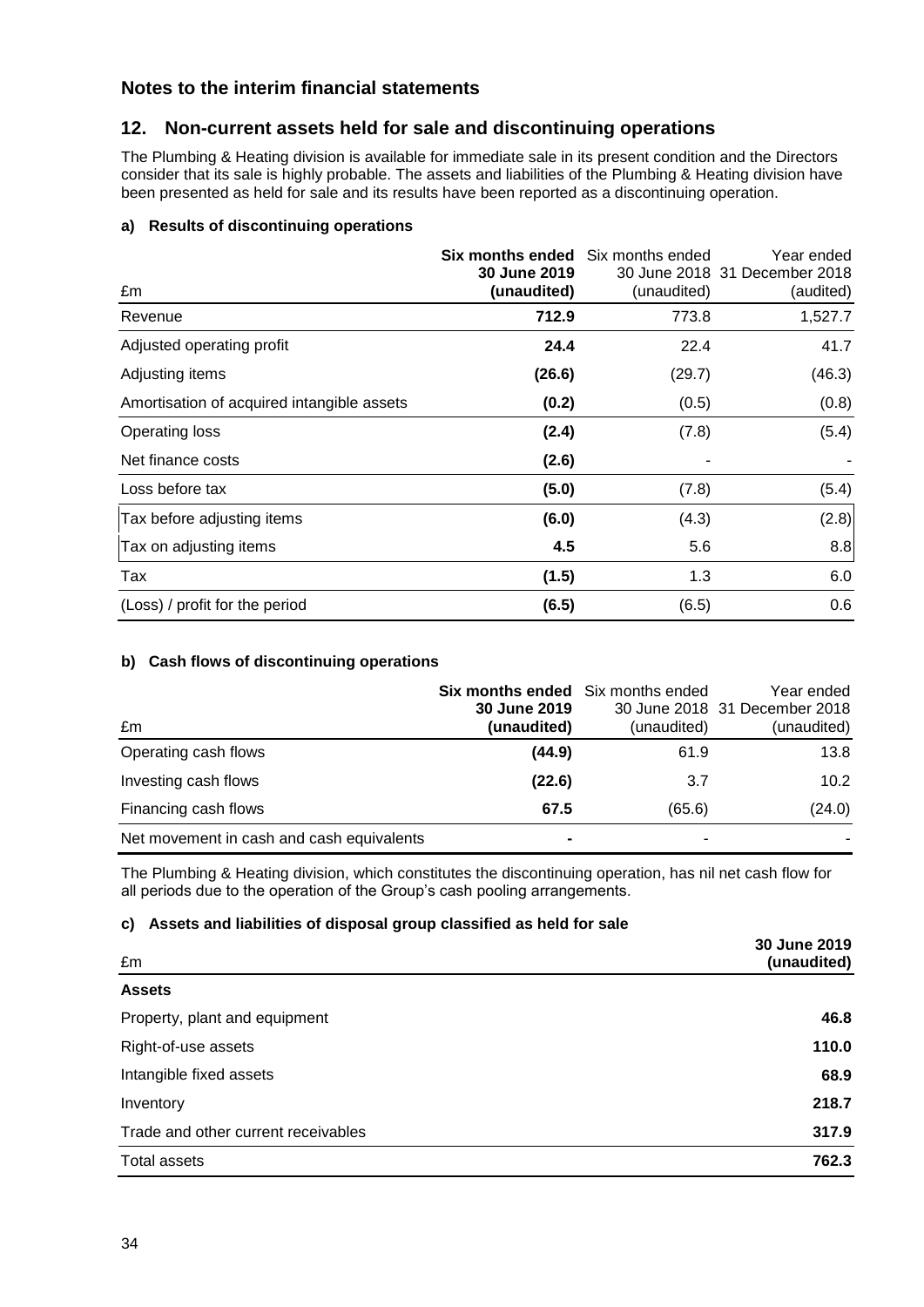## **12. Non-current assets held for sale and discontinuing operations (continued)**

**c) Assets and liabilities of disposal group classified as held for sale (continued)**

| £m                       | 30 June 2019<br>(unaudited) |
|--------------------------|-----------------------------|
| <b>Liabilities</b>       |                             |
| Trade and other payables | (302.7)                     |
| <b>Tax liabilities</b>   | (31.3)                      |
| Lease liabilities        | (113.0)                     |
| Provisions               | (8.7)                       |
| <b>Total liabilities</b> | (455.7)                     |
| Net assets               | 306.6                       |

#### **13. Net debt reconciliation**

Following the implementation of IFRS 16 – Leases, the Group has started reporting covenant net debt, a new KPI that matches the definition of net debt in the Group's banking and bond covenants.

The Group has stopped reporting lease adjusted net debt as the implementation of IFRS 16 – Leases means that the effect of leases is already reflected in net debt.

|                                                | <b>Six months</b><br>ended<br>30 June | Six months<br>ended<br>30 June | Year<br>ended<br>31 December |
|------------------------------------------------|---------------------------------------|--------------------------------|------------------------------|
| £m                                             | 2019                                  | 2018                           | 2018                         |
| Net debt at 1 January                          | (353.6)                               | (341.5)                        | (341.5)                      |
| Recognition of lease liability                 | (1,350.0)                             |                                |                              |
| Net debt at 1 January (restated)               | (1,703.6)                             | (341.5)                        | (341.5)                      |
| Decrease in cash and cash equivalents          | (116.1)                               | (125.3)                        | (21.4)                       |
| Cash flows from debt                           | 2.9                                   | 6.2                            | 6.5                          |
| Cash flows from repayment of lease liabilities | 103.1                                 |                                |                              |
| Cash flows from pension liability              | 3.4                                   |                                | (3.3)                        |
| Finance charges movement                       | (2.2)                                 | (0.7)                          | (1.5)                        |
| Amortisation of swap cancellation receipt      | 1.7                                   | 1.7                            | 3.4                          |
| Discount unwind on liability to pension scheme | (1.1)                                 | (1.2)                          | 4.2                          |
| Discount unwind on lease liability             | (27.5)                                |                                |                              |
| Net debt at 30 June / 31 December              | (1,739.4)                             | (460.8)                        | (353.6)                      |
| Less: pension SPV liability                    | 30.4                                  | 34.0                           | 32.8                         |
| Less: lease liability / finance lease creditor | 1,295.4                               | 18.0                           | 21.0                         |
| Covenant net debt at 30 June / 31 December     | (413.6)                               | (408.8)                        | (299.8)                      |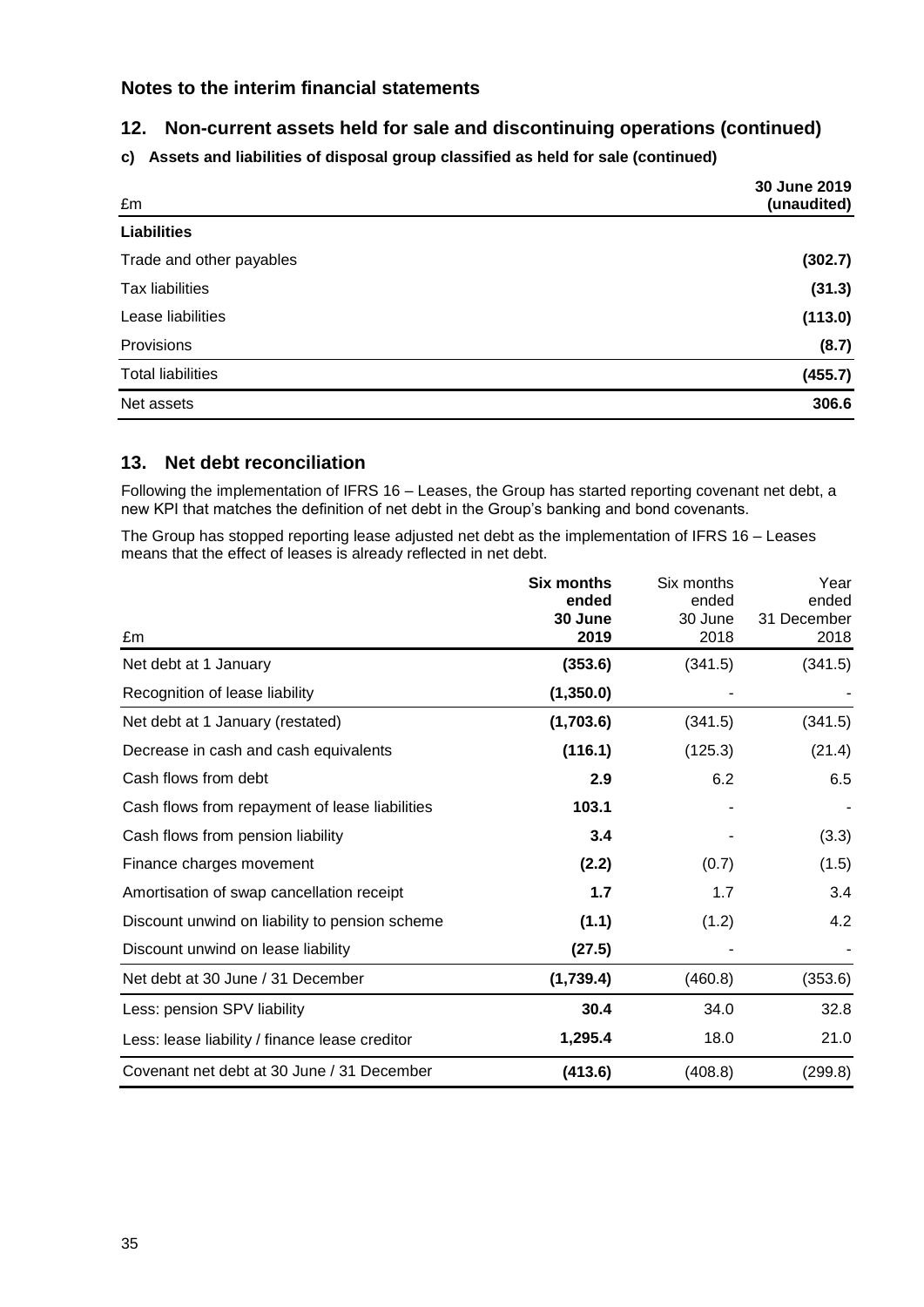## **14. Financial instruments**

The fair values of financial assets and financial liabilities are determined as follows:

- Foreign currency forward contracts are measured using quoted forward exchange rates
- Deferred consideration liabilities are calculated using forecasts of future performance of acquisitions discounted to present value

The following table provides an analysis of financial instruments that are measured subsequent to initial recognition at fair value, grouped into Levels 1 to 3 based on the degree to which the fair value is observable.

There were no transfers between levels during the year. There are no non-recurring fair value measurements.

| £m                                                                                    | <b>As at 30</b><br><b>June 2019</b> | As at 30 | As at 31<br>June 2018 December 2018 |
|---------------------------------------------------------------------------------------|-------------------------------------|----------|-------------------------------------|
| Included in assets                                                                    |                                     |          |                                     |
| Level 2 – Foreign currency forward contracts at fair value<br>through profit and loss | 0.5                                 | 2.0      | 0.6                                 |
|                                                                                       | 0.5                                 | 2.0      | 0.6                                 |
| <b>Current assets</b>                                                                 | 0.5                                 | 2.0      | 0.6                                 |
| Non-current assets                                                                    |                                     |          |                                     |
|                                                                                       | 0.5                                 | 2.0      | 0.6                                 |
| Included in liabilities                                                               |                                     |          |                                     |
| Level 3 – Deferred consideration at fair value through equity                         | 4.7                                 | 4.9      | 5.6                                 |
|                                                                                       | 4.7                                 | 4.9      | 5.6                                 |
| <b>Current liabilities</b>                                                            |                                     |          |                                     |
| Non-current liabilities                                                               | 4.7                                 | 4.9      | 5.6                                 |
|                                                                                       | 4.7                                 | 4.9      | 5.6                                 |

#### **15. Related party transactions**

The Group has related party relationships with its subsidiaries and with its directors. Transactions between group companies, which are related parties, have been eliminated on consolidation and are not disclosed in this note. There have been no related party transactions with directors other than in respect of remuneration. In the first half of 2019 the Group made loans to associates of £13.6m (2018 H1: £7.5m). Operating transactions with the associates were not significant during the period.

#### **16. Acquisition of businesses**

On 2 January 2019 the Group acquired the remaining 25% of the issued share capital of National Shower Spares Limited for total cash consideration of £1.3m. National Shower Spares Limited is now a wholly owned subsidiary.

On 17 May 2019 the Group acquired an additional 35% of the issued share capital of the Underfloor Heating Store Limited for total cash consideration of £18.5m. The Group now owns 90% of the issued share capital of this subsidiary.

On 15 January 2019 the Group acquired trade and assets of Ambient Electrical Limited for total cash consideration of £1.0m.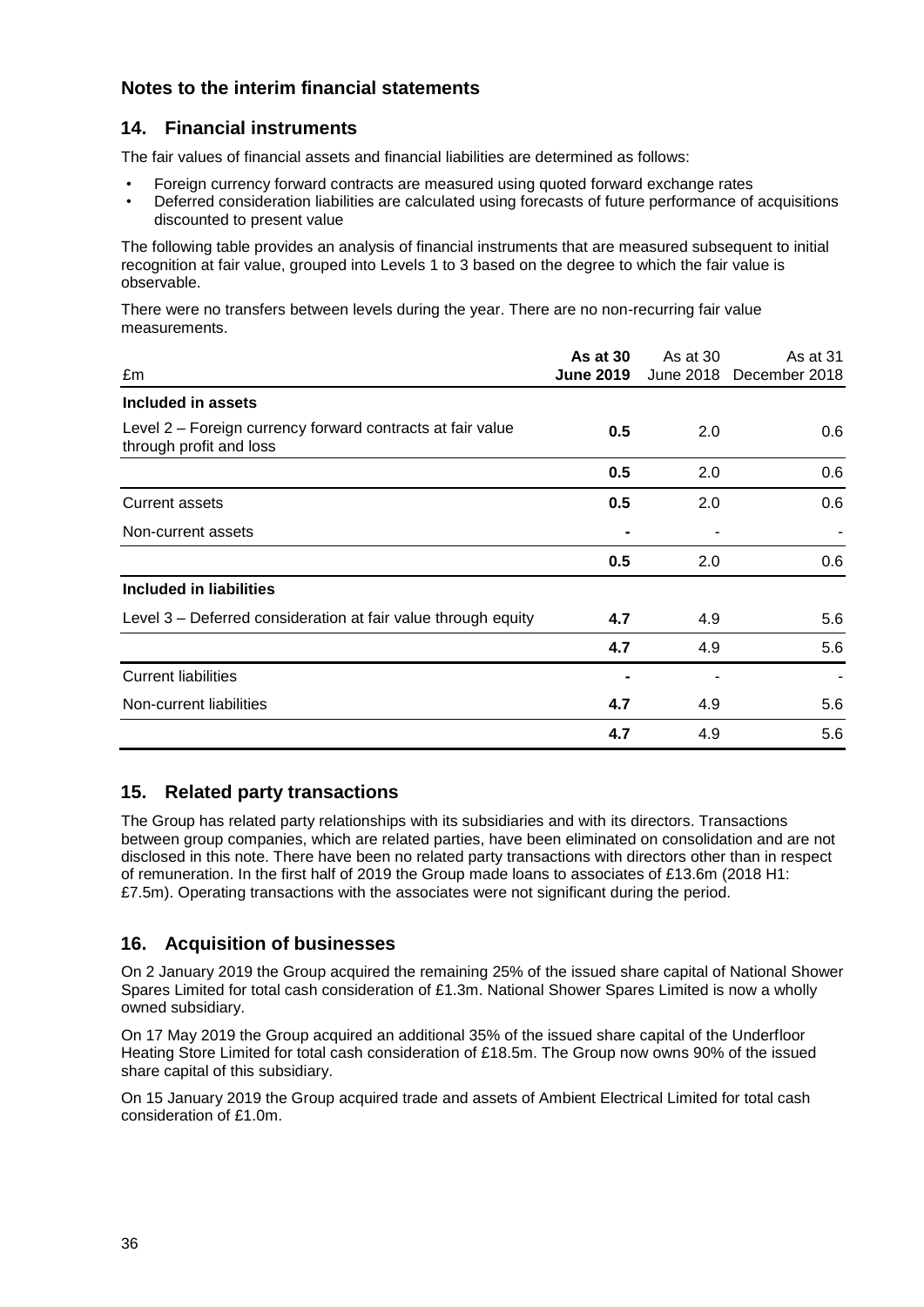## **17. Non-statutory information**

#### **a) Adjusted operating profit**

Adjusted operating profit is calculated by excluding the effects of amortisation of acquired intangible assets and adjusting items from operating profit.

| £m                                         | Six months ended<br>30 June 2019 | Six months ended<br>30 June 2018<br>(restated) | Year ended<br>31 December 2018<br>(restated) |
|--------------------------------------------|----------------------------------|------------------------------------------------|----------------------------------------------|
| Operating profit / (loss)                  | 64.0                             | (104.3)                                        | (16.3)                                       |
| Adjusting items (note 2)                   | 127.3                            | 256.6                                          | 340.4                                        |
| Amortisation of acquired intangible assets | 4.1                              | 4.0                                            | 8.7                                          |
| Adjusted operating profit                  | 195.4                            | 156.3                                          | 332.8                                        |

#### **b) Adjusted profit before tax**

Adjusted profit before tax is calculated by excluding the effects of amortisation of acquired intangible assets and adjusting items from profit before tax.

| £m                                         | Six months ended<br>30 June 2019 | Six months ended<br>(restated) | Year ended<br>30 June 2018 31 December 2018<br>(restated) |
|--------------------------------------------|----------------------------------|--------------------------------|-----------------------------------------------------------|
| Profit / (loss) before tax                 | 20.8                             | (115.6)                        | (44.0)                                                    |
| Adjusting items (note 2)                   | 127.3                            | 256.6                          | 340.4                                                     |
| Amortisation of acquired intangible assets | 4.1                              | 4.0                            | 8.7                                                       |
| Adjusted profit before tax                 | 152.2                            | 145.0                          | 305.1                                                     |

#### **c) Ratio of net debt to adjusted EBITDA (rolling 12 months)**

Due to the impact of the adoption of IFRS 16 – Leases on 1 January 2019, net debt and adjusted EBITDA are not prepared on a consistent basis to previous periods. In future periods period-sensitive figures will be calculated on a rolling 12 month basis, however due to the adoption of IFRS 16 – Leases ratios for the period ended 30 June 2019 has been calculated using two times the result for the six month period.

The Group previously presented lease adjusted net debt to adjusted earnings before interest, tax, depreciation, amortisation and operating lease rentals ("EBITDAR"). This is shown below for the comparative periods.

| £m                                                  | 30 June 2019<br>(6 months) |       | 30 June 2018 31 December 2018<br>(rolling 12 months) (rolling 12 months) |
|-----------------------------------------------------|----------------------------|-------|--------------------------------------------------------------------------|
| Operating profit                                    | 64.0                       | 23.3  | (16.3)                                                                   |
| Depreciation and amortisation                       | 123.7                      | 111.7 | 116.4                                                                    |
| <b>EBITDA</b>                                       | 187.7                      | 135.0 | 100.1                                                                    |
| Adjusting items (note 2)                            | 127.3                      | 256.6 | 340.4                                                                    |
| Share of associates' results                        | (2.5)                      | (1.1) | (4.0)                                                                    |
| <b>Adjusted EBITDA</b>                              | 312.5                      | 390.5 | 436.5                                                                    |
| Adjusted EBITDA (annualised / rolling 12<br>months) | 625.0                      | 390.5 | 436.5                                                                    |
| Net debt (note 13)                                  | 1,739.4                    | 460.8 | 353.6                                                                    |
| Net debt to adjusted EBITDA                         | 2.8x                       | 1.2x  | 0.8x                                                                     |
| Lease adjusted net debt to adjusted EBITDAR         | n/a                        | 3.0x  | 2.7x                                                                     |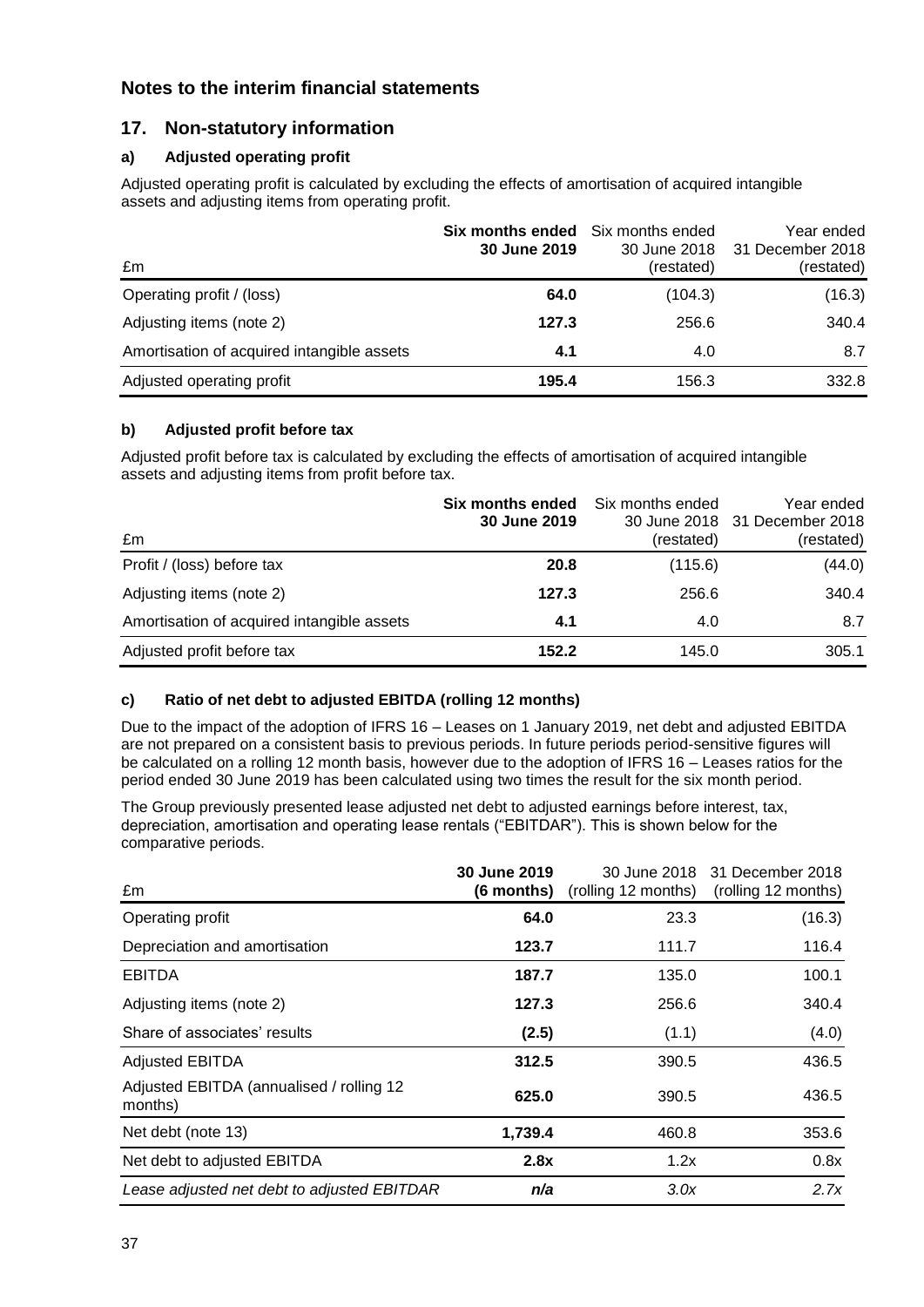## **17. Non-statutory information (continued)**

#### **d) Fixed charge cover (rolling 12 months)**

| £m                                                                                           | 30 June<br>2019<br>(6 months) | 30 June<br>2018<br>(rolling 12<br>months) | 31 December<br>2018<br>(rolling 12<br>months) |
|----------------------------------------------------------------------------------------------|-------------------------------|-------------------------------------------|-----------------------------------------------|
| <b>Adjusted EBITDA</b>                                                                       | 312.5                         | 390.5                                     | 436.5                                         |
| Adjusted EBITDA (annualised 6 months / rolling 12 months)                                    | 625.0                         | 390.5                                     | 436.5                                         |
| <b>Adjusted EBITDAR</b>                                                                      | n/a                           | 571.7                                     | 613.9                                         |
| Property operating lease rentals                                                             | n/a                           | 181.2                                     | 177.4                                         |
| Depreciation of property right-of-use assets (annualised 6<br>months / rolling 12 months)    | 128.4                         | n/a                                       | n/a                                           |
| Interest for fixed charge cover (rolling 12 months) (note 5)                                 | 28.1                          | 27.7                                      | 25.8                                          |
| Interest on lease liabilities / finance leases (annualised 6)<br>months / rolling 12 months) | 54.9                          | 0.7                                       | 0.4                                           |
| Fixed charge (annualised 6 months / rolling 12 months)                                       | 211.4                         | 209.6                                     | 203.6                                         |
| Fixed charge cover                                                                           | 3.0x                          | 2.7x                                      | 3.0x                                          |

#### **e) Free cash flow**

|                                                     | Six months<br>ended<br>30 June 2019 | Six months ended<br>30 June 2018<br>(restated*) | Year ended<br>31 December 2018<br>(restated*) |
|-----------------------------------------------------|-------------------------------------|-------------------------------------------------|-----------------------------------------------|
| £m                                                  |                                     |                                                 |                                               |
| Adjusted operating profit                           | 219.8                               | 178.7                                           | 374.5                                         |
| Less: Profit on disposal of properties              | (6.0)                               | (17.0)                                          | (26.8)                                        |
| Adjusted operating profit excluding property profit | 213.8                               | 161.7                                           | 347.7                                         |
| Depreciation of property, plant and equipment       | 48.0                                | 51.5                                            | 101.0                                         |
| Amortisation of internally generated intangibles    | 8.5                                 | 8.4                                             | 15.5                                          |
| Share-based payments                                | 14.2                                | 9.0                                             | 19.6                                          |
| Movement on working capital                         | (134.2)                             | (104.4)                                         | (107.1)                                       |
| Other net interest paid                             | (4.2)                               | (0.9)                                           | (25.5)                                        |
| Interest on lease liabilities                       | (30.1)                              |                                                 |                                               |
| Income tax paid                                     | (30.1)                              | (27.8)                                          | (55.1)                                        |
| Capital expenditure excluding freehold purchase     | (51.1)                              | (82.9)                                          | (143.1)                                       |
| Disposal of plant and equipment                     | 5.0                                 | 6.0                                             | 13.8                                          |
| Free cash flow                                      | 39.8                                | 20.6                                            | 166.8                                         |

\*The Group's definition of free cash flow has been revised and is now defined as net cash flow before dividends, capital expenditure and disposal proceeds on freehold property, pension deficit repair contributions, adjusting cash flows and financing cash flows. Compared to the previous definition, free cash flow now excludes all freehold property related cash flows and includes growth capital expenditure. In the Directors' view this revised metric better reflects the cash the Group needs in order to invest and expand its operations, pay dividends to shareholders and access the best property locations.

Free cash flow has been calculated based on cash flows from continuing and discontinuing operations.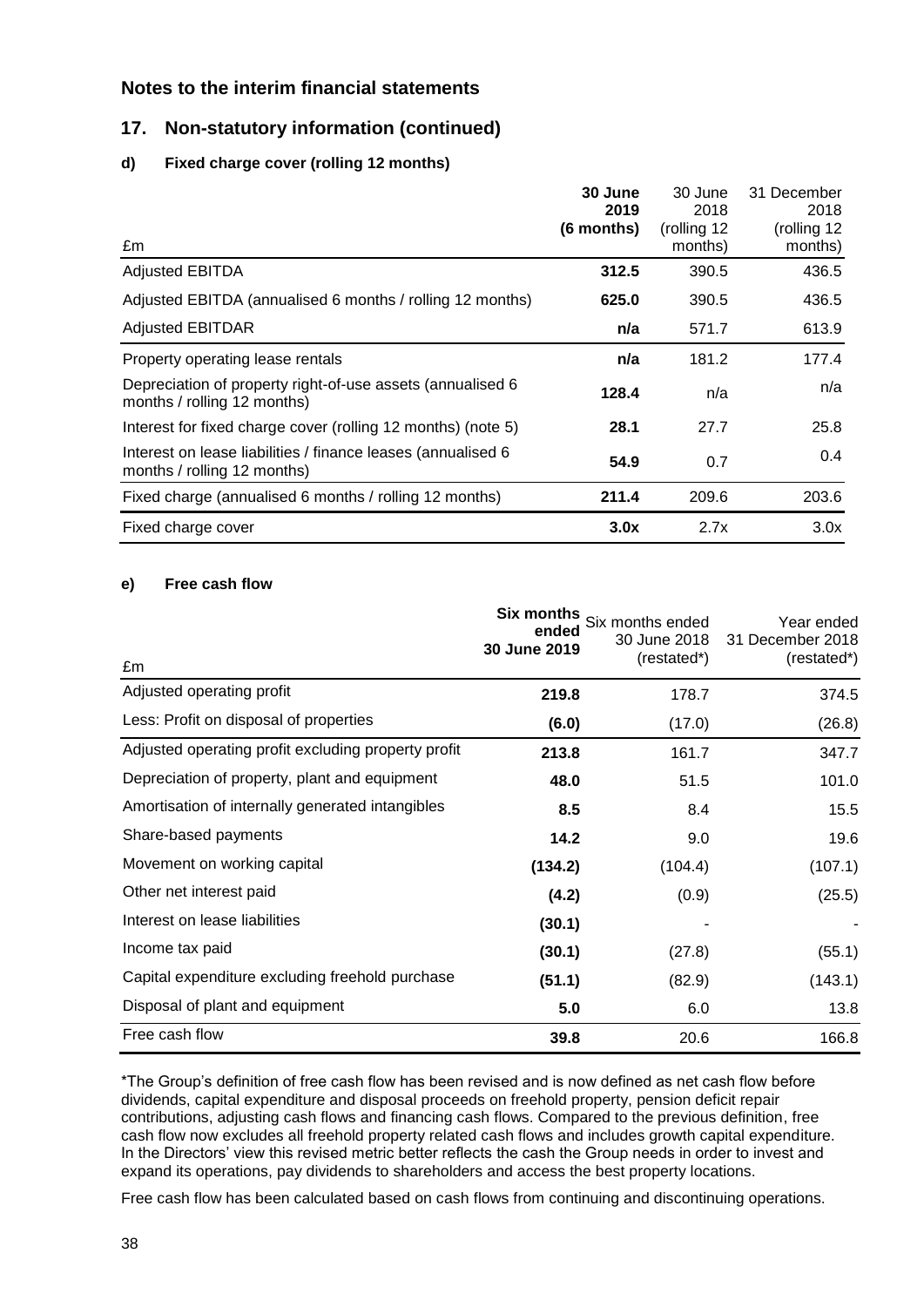## **17. Non-statutory information (continued)**

#### **f) Capital ratios**

#### *(i) Average capital employed*

| £m                                           | 30 June 2019 | 30 June 2018<br><b>(6 months)</b> (rolling 12 months)<br>(restated*) | 31 December 2018<br>(rolling 12 months)<br>(restated*) |
|----------------------------------------------|--------------|----------------------------------------------------------------------|--------------------------------------------------------|
| Opening net assets                           | 2,717.7      | 2,781.4                                                              | 2,655.6                                                |
| Net pension (asset) / deficit                | (65.8)       | 37.9                                                                 | 22.9                                                   |
| Net borrowings                               | 1,703.6      | 377.0                                                                | 341.5                                                  |
| Less: net assets classified as held for sale | (253.0)      | (308.3)                                                              | (274.5)                                                |
| Impairment of goodwill and other intangibles |              | (252.1)                                                              | (252.1)                                                |
| Opening capital employed                     | 4,102.5      | 2,635.9                                                              | 2,493.4                                                |
| Closing net assets                           | 2,512.2      | 2,661.0                                                              | 2,717.7                                                |
| Net pension asset                            | (37.9)       | (44.5)                                                               | (65.8)                                                 |
| Net borrowings                               | 1,739.4      | 460.8                                                                | 353.6                                                  |
| Less: net assets classified as held for sale | (321.8)      | (260.4)                                                              | (253.0)                                                |
| Closing capital employed                     | 3,891.9      | 2,816.9                                                              | 2,752.5                                                |
| Average capital employed                     | 3,997.2      | 2,726.4                                                              | 2,623.0                                                |

#### *(ii) Return on capital employed*

| £m                                                                     | 30 June<br>2019<br>(6 months) | 30 June<br>2018<br>(rolling 12 months)<br>(restated*) | 31 December<br>2018<br>(rolling 12 months)<br>(restated*) |
|------------------------------------------------------------------------|-------------------------------|-------------------------------------------------------|-----------------------------------------------------------|
| Adjusted operating profit                                              | 195.4                         | 287.3                                                 | 332.8                                                     |
| Adjusted operating profit (annualised 6 months /<br>rolling 12 months) | 390.8                         | 287.3                                                 | 332.8                                                     |
| Average capital employed                                               | 3,997.2                       | 2,726.4                                               | 2,623.0                                                   |
| Return on capital employed                                             | 9.8%                          | 10.5%                                                 | 12.7%                                                     |

\*Comparative figures have been restated to exclude the adjusted operating profit and segment assets and liabilities of the Plumbing & Heating division, which has been presented as a non-current asset for sale at 30 June 2019.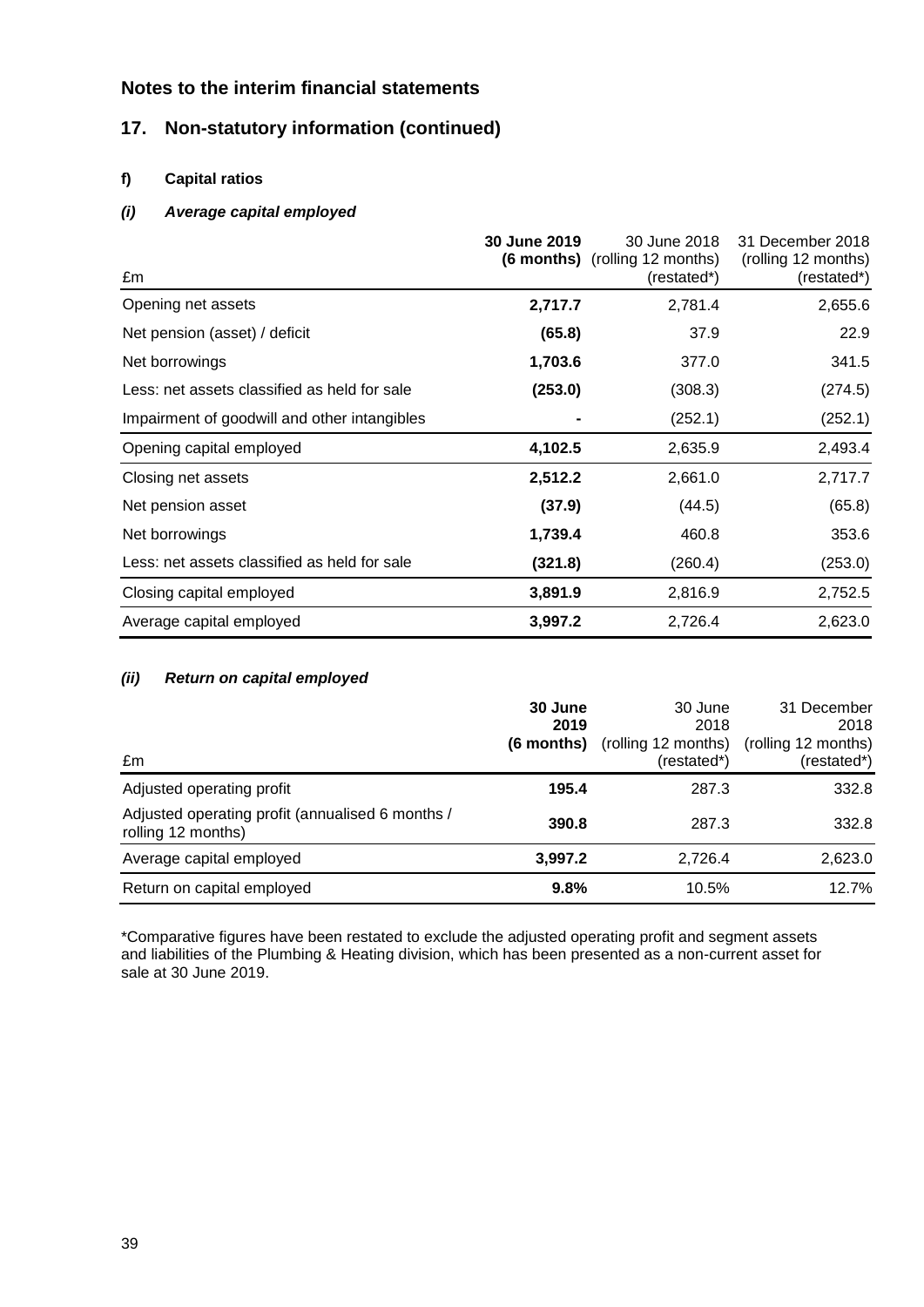## **17. Non-statutory information (continued)**

#### **g) Gearing**

| £m                   | As at<br>30 June<br>2019 | As at<br>30 June<br>2018<br>(restated) | As at<br>31 December<br>2018<br>(restated) |
|----------------------|--------------------------|----------------------------------------|--------------------------------------------|
| Net debt             | 1,739.4                  | 460.8                                  | 353.6                                      |
| Equity               | 2,512.2                  | 2,661.0                                | 2,717.7                                    |
| Equity plus net debt | 4,251.6                  | 3,121.8                                | 3,071.3                                    |
| Gearing              | 40.9%                    | 14.8%                                  | 11.5%                                      |

Following the implementation of IFRS 16 – Leases, the Group has stopped reporting its previous "lease adjusted gearing" KPI, which was calculated by adjusting net debt and net assets by eight times property operating lease rentals.

#### **h) Like-for-like sales**

| £m                                          | Merchanting | Retail | Toolstation | Total   |
|---------------------------------------------|-------------|--------|-------------|---------|
| 2018 H1 revenue (restated)                  | 1,783.4     | 638.5  | 168.8       | 2,590.7 |
| <b>Branch closures</b>                      | (23.4)      | (11.0) | (0.5)       | (34.9)  |
| Trading days                                | (14.0)      |        |             | (14.0)  |
| 2018 H1 like-for-like revenue<br>(restated) | 1,746.0     | 627.5  | 168.3       | 2,541.8 |
| Like-for-like revenue change                | 112.6       | 61.0   | 29.1        | 202.7   |
| Branch opening                              | 10.5        | 6.3    | 10.1        | 26.9    |
| 2019 H1 revenue                             | 1,869.1     | 694.8  | 207.5       | 2,771.4 |

Like-for-like sales are a measure of underlying sales performance for two successive periods. Branches contribute to like-for-like sales once they have been trading for more than twelve months. Revenue included in like-for-like sales is for the equivalent times in both years being compared. When branches close, revenue is excluded from the prior year figures for the months that are equivalent to the post closure period in the current year.

## **18. Changes in accounting policies**

This note explains the impact of the adoption of IFRS 16 – Leases on the Group's financial statements and discloses the new accounting policies that have been applied from 1 January 2019.

The Group has adopted IFRS 16 – Leases using the modified retrospective approach as described in paragraph C5(b) of the standard. Therefore the cumulative effect of adopting IFRS 16 – Leases was recognised as an adjustment to the opening balance of retained earnings at 1 January 2019 with no restatement of comparative information. Comparative information continues to be reported under IAS 17 – Leases and IFRIC 4 – Determining Whether an Arrangement Contains a Lease.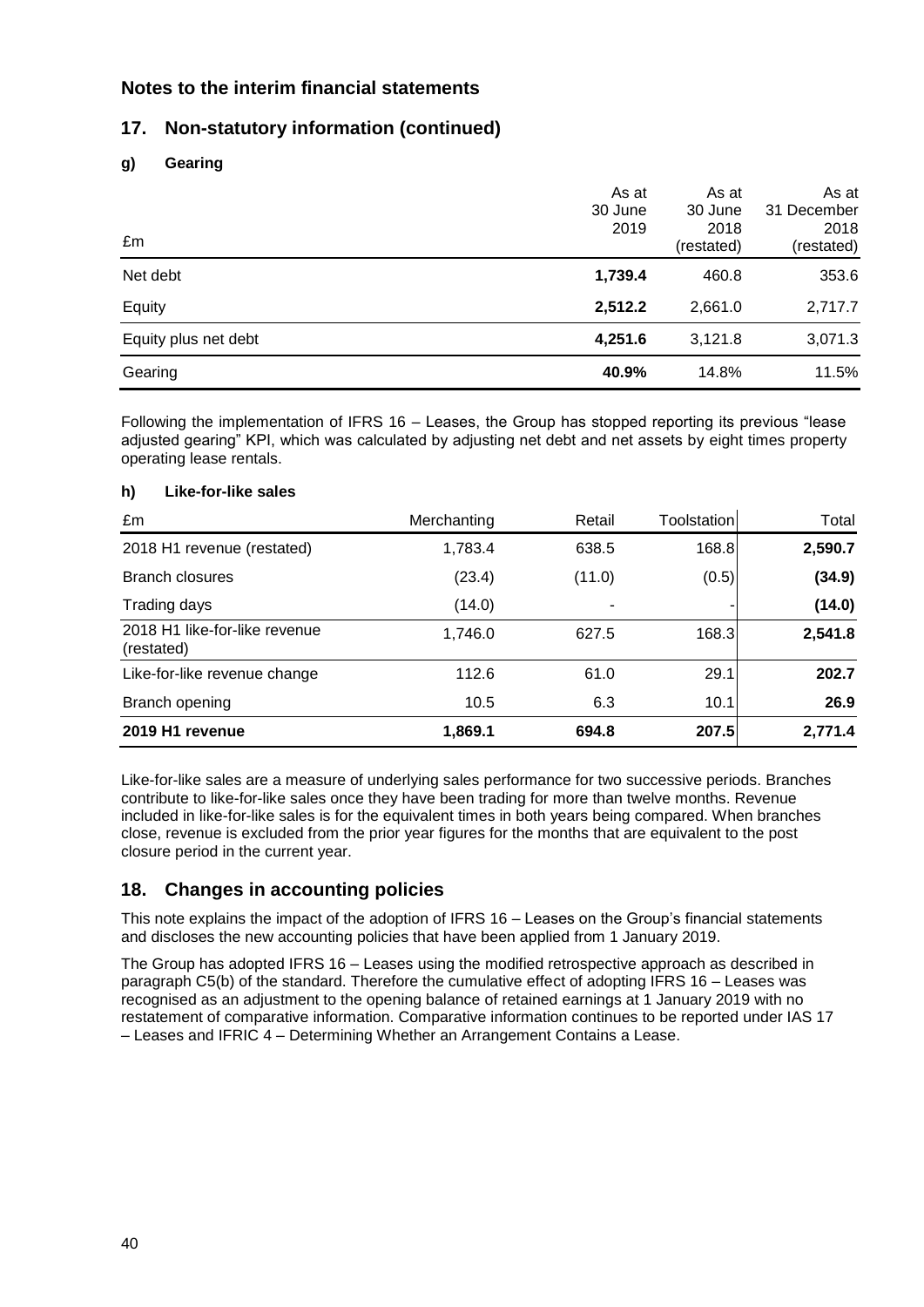## **18. Changes in accounting policies (continued)**

#### **a) Adjustments recognised on adoption of IFRS 16 – Leases**

#### **Lease liabilities**

£m

On adoption of IFRS 16 – Leases, the group recognised liabilities in relation to leases which had previously been classified as operating leases under the principles of IAS 17 – Leases. These liabilities were measured at the present value of the remaining lease payments, discounted using the lessee's incremental borrowing rate as of 1 January 2019. The weighted average incremental borrowing rate applied to the property leases on 1 January 2019 was 4.4% and for fleet and other leases was 1.8%.

For leases previously classified as finance leases the entity recognised the carrying amount of the lease asset and the lease liability immediately before transition as the carrying amount of the right-of-use asset and the lease liability at 1 January 2019.

| Operating lease commitments disclosed as at 31 December 2018                          | 1,797.7 |
|---------------------------------------------------------------------------------------|---------|
| Additional lease commitments not included in the 2018 Annual Report & Accounts        | 60.2    |
| Restated operating lease commitments                                                  | 1,857.9 |
| Discounted using the lessee's incremental borrowing rate as 1 January 2019            | (393.4) |
| Finance lease liabilities as at 31 December 2018                                      | 21.0    |
| Adjustments as a result of a different treatment of extension and termination options | 8.1     |
| Lease liability recognised as at 1 January 2019                                       | 1,493.6 |
| Comprising:                                                                           |         |
| Current lease liabilities                                                             | 169.6   |
| Non-current lease liabilities                                                         | 1,324.0 |
|                                                                                       | 1,493.6 |
|                                                                                       |         |

#### **Right-of-use assets**

The associated right-of-use assets for the Group's 330 most material property leases and the majority of fleet and other leases were measured on a retrospective basis as if the new rules had always been applied using the lessees' incremental borrowing rate as at 1 January 2019. Other right-of use assets were measured at amounts equal to the lease liability, adjusted by the amount of any prepaid or accrued lease payments relating to that lease recognised in the balance sheet as at 31 December 2018. An impairment adjustment to the right-of-use assets of £11.3m in relation to previous onerous lease provisions was recognised at the date of initial application. The recognised right-of-use assets relate to the following types of assets:

| £m                        | 1 January 2019 |
|---------------------------|----------------|
| Properties                | 1,268.9        |
| Plant and equipment       | 75.2           |
| Total right-of-use assets | 1.344.1        |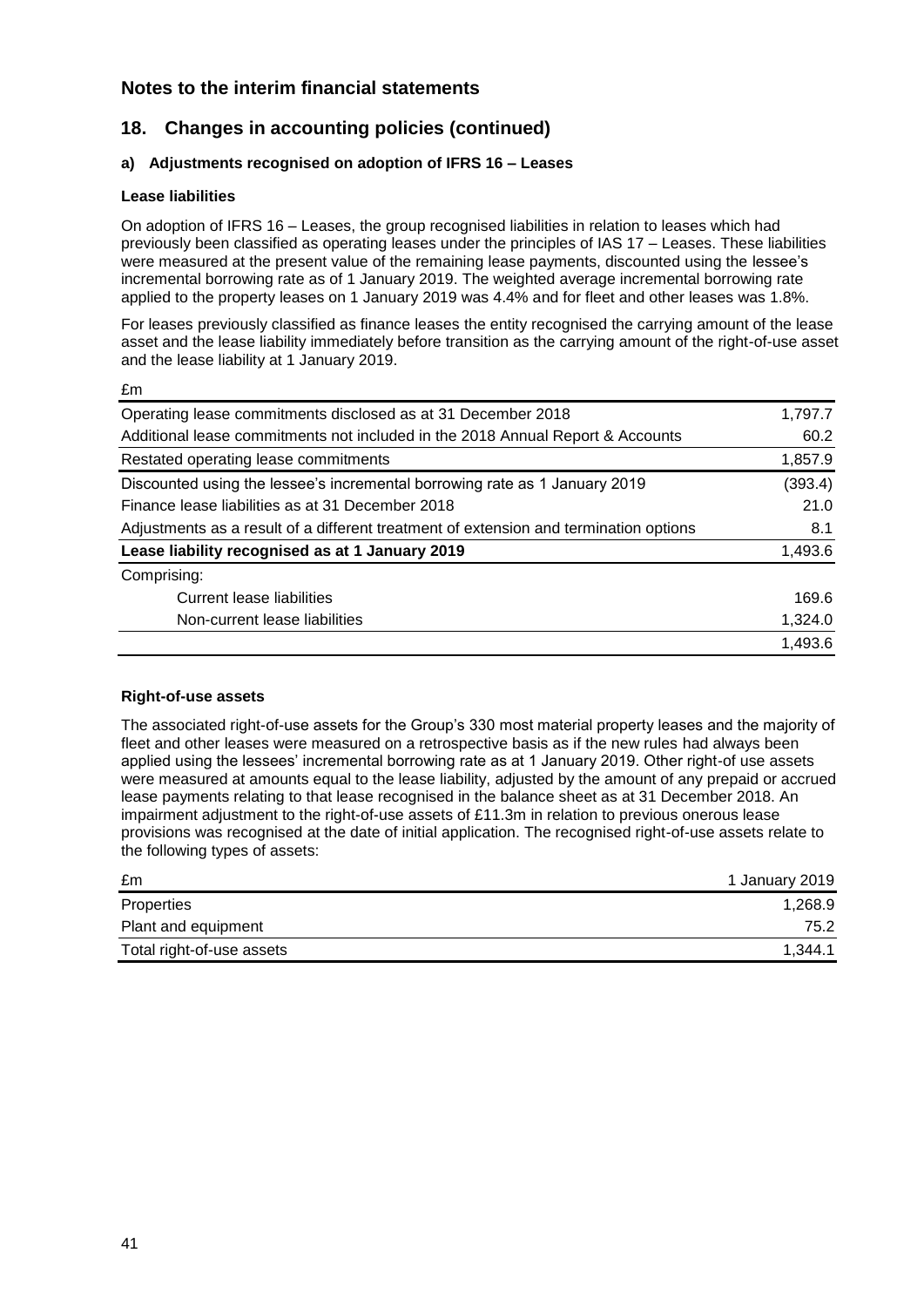## **18. Changes in accounting policies (continued)**

#### **Adjustments to balance sheet items**

The change in accounting policy affected the following items in the balance sheet on 1 January 2019:

| £m                                       | 1 January 2019 |
|------------------------------------------|----------------|
| Property, plant and equipment            | (16.4)         |
| Right-of-use assets                      | 1,344.1        |
| Deferred tax asset                       | 23.9           |
| Onerous lease and rent review provisions | 17.0           |
| Finance lease creditor                   | 21.0           |
| Lease liabilities                        | (1,485.5)      |
| Net impact on retained earnings          | (95.9)         |

#### **Impact on segment disclosures**

Segment assets and segment liabilities for June 2019 increased as a result of the adoption of IFRS 16 – Leases. Lease liabilities are now included in segment liabilities, whereas finance lease liabilities were previously excluded from segment liabilities. Segment assets and liabilities as at 1 January 2019 were affected as follows:

| £m          | Segment assets | Segment liabilities |
|-------------|----------------|---------------------|
| Merchanting | 389.9          | 399.0               |
| Retail      | 740.1          | 846.9               |
| Toolstation | 80.4           | 82.9                |
| Unallocated | 27.8           | 4.0                 |
| Total       | 1,238.2        | 1,332.8             |

#### **Practical expedients applied**

In applying IFRS 16 – Leases for the first time, the Group has used the following practical expedients permitted by the standard:

- the use of a single discount rate for portfolios of leases with reasonably similar characteristics
- reliance on previous assessments of whether leases are onerous
- accounting for low value operating leases and operating leases with a remaining lease term of less than 12 months as at 1 January 2019 on straight line basis as an expense without recognising a right-of-use asset or a lease liability
- the use of hindsight in determining the lease term where the contract contains options to extend or terminate the lease.

The Group has also elected not to reassess whether a contract is, or contains, a lease at the date of initial application. Instead, for contracts entered into before the transition date the Group relied on its assessment made applying IAS 17 – Leases and IFRIC 4 – Determining whether an Arrangement contains a Lease.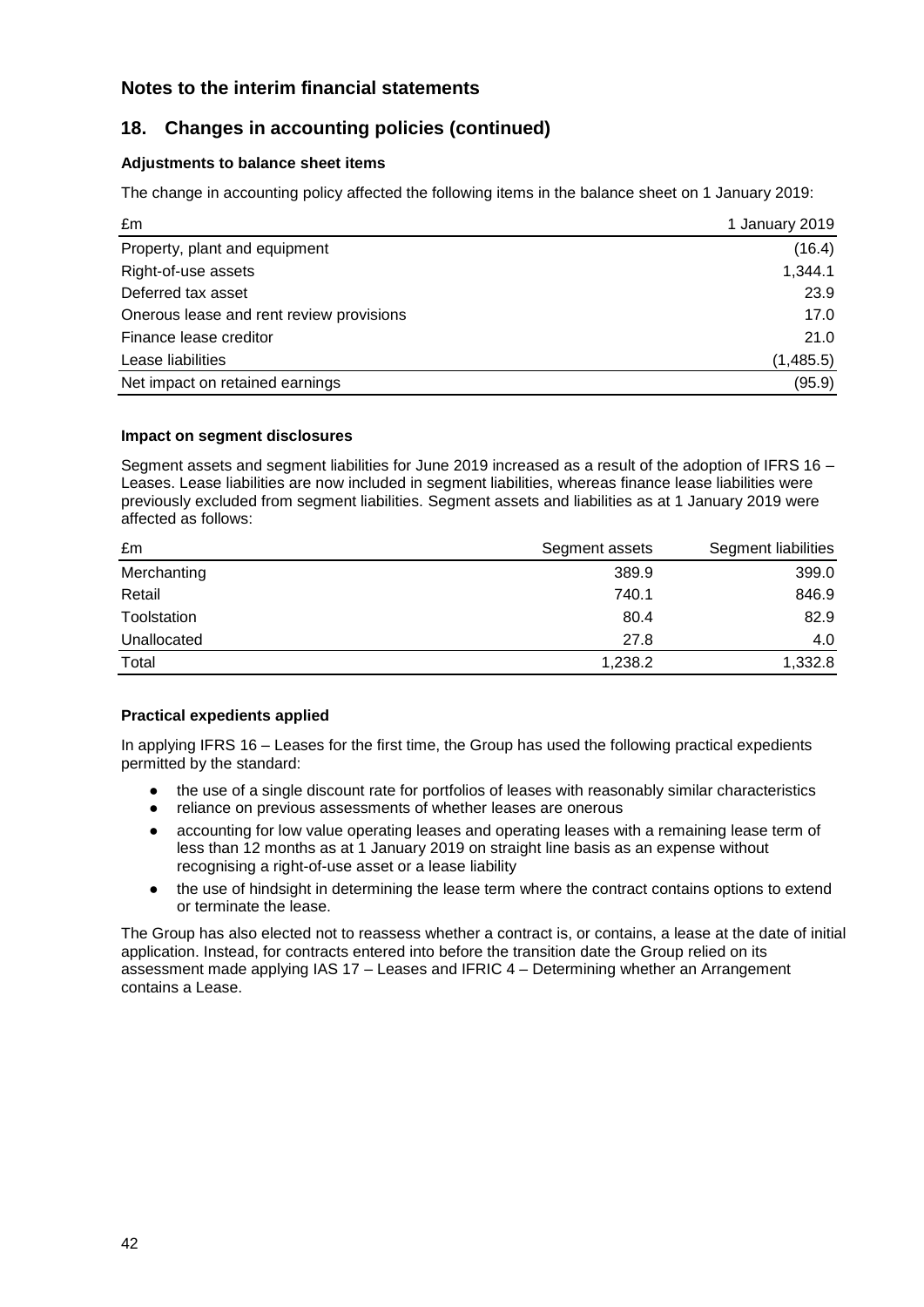## **18. Changes in accounting policies (continued)**

#### **b) The Group's leasing activities and how these are accounted for**

The Group leases various properties, motor vehicles and equipment. Rental contracts are typically made for fixed periods but may have extension options as described below. Lease terms are negotiated on an individual basis and contain a wide range of different terms and conditions.

Until the 2018 financial year, leases of property, plant and equipment were classified as either finance leases or operating leases. Payments made under operating leases (net of any incentives received from the lessor) were charged to profit or loss on a straight-line basis over the period of the lease.

From 1 January 2019 leases are recognised as a right-of-use asset with a corresponding liability at the date at which the leased asset is available for use by the group. Each lease payment is allocated between the liability and finance cost. The finance cost is charged to profit or loss over the lease period so as to produce a constant periodic rate of interest on the remaining balance of the liability for each period. The right-of-use asset is depreciated over the shorter of the asset's useful life and the lease term on a straight-line basis.

Assets and liabilities arising from a lease are initially measured on a present value basis. Lease liabilities include the net present value of the following lease payments:

- fixed payments (including in-substance fixed payments), less any lease incentives receivable
- variable lease payments that are based on an index or a rate
- amounts expected to be payable by the lessee under residual value guarantees
- the exercise price of a purchase option if the lessee is reasonably certain to exercise that option
- payments of penalties for terminating the lease if the lease term reflects the lessee exercising that option

The lease payments are discounted using the interest rate implicit in the lease. If that rate cannot be determined, the lessee's incremental borrowing rate is used, being the rate that the lessee would have to pay to borrow the funds necessary to obtain an asset of similar value in a similar economic environment with similar terms and conditions.

Right-of-use assets are measured at cost comprising the following:

- the amount of the initial measurement of lease liability
- any lease payments made at or before the commencement date less any lease incentives received
- any initial direct costs
- restoration costs

Payments associated with short-term leases and leases of low-value assets are recognised on a straightline basis as an expense in profit or loss. Short-term leases are leases with a lease term of 12 months or less. Low-value assets comprise mainly IT equipment, vending machines and paint mixing machines.

#### **Extension and termination options**

Extension and termination options are included in a number of property and equipment leases across the Group. These terms are used to maximise operational flexibility.

The Group has applied judgement to determine the lease term for some lease contracts in which it is a lessee that includes renewal options and break clauses. The assessment of whether the Group is reasonably certain to exercise such options impacts the lease term, which can significantly affect the amount of lease liabilities and right-of-use assets recognised.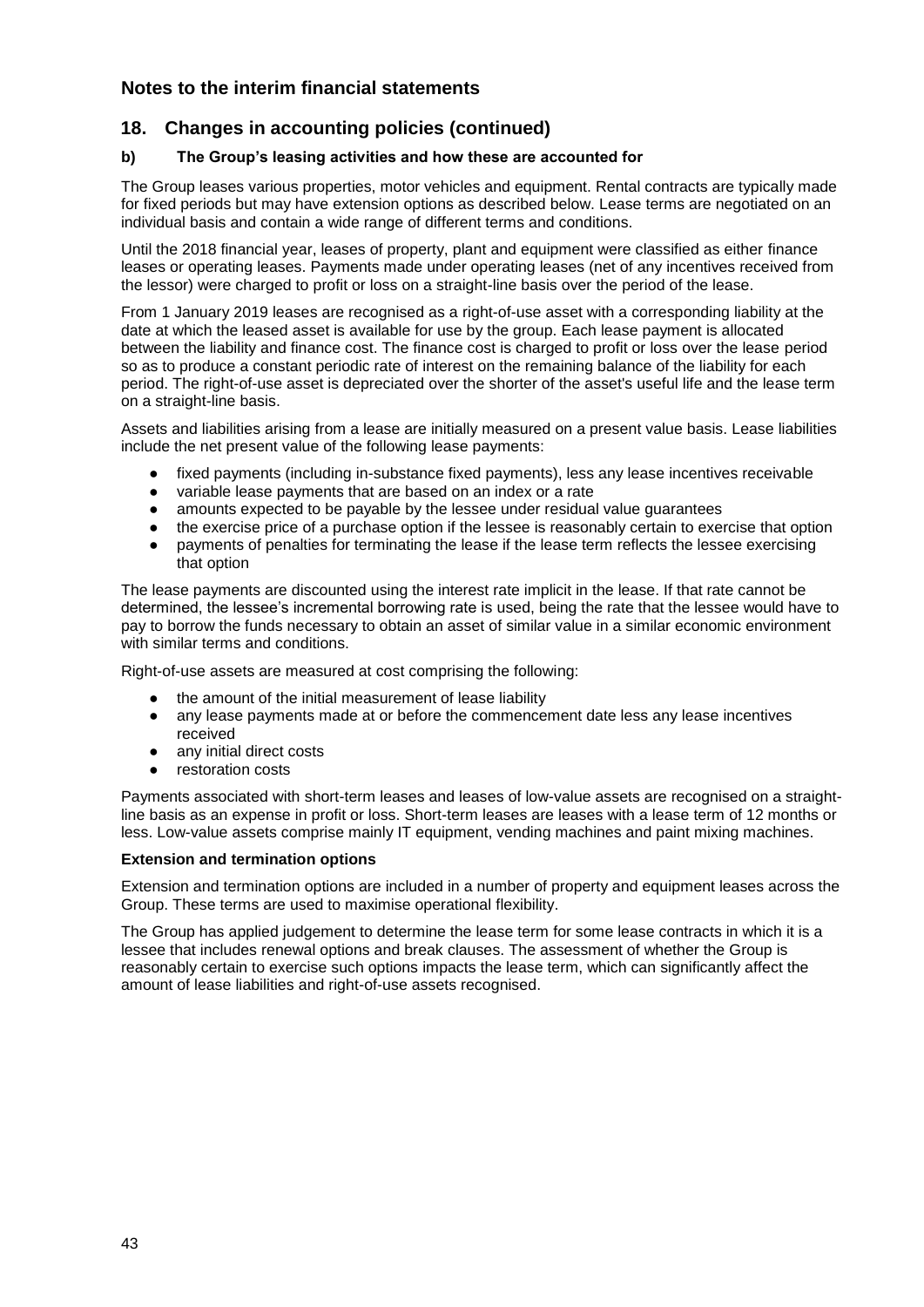#### **18. Changes in accounting policies (continued)**

#### **c) Significant accounting policy applicable from 1 January 2019**

IFRS 16 – Leases establishes principles for the recognition, measurement, presentation and disclosure of leases, with the objective of ensuring that lessees and lessors provide relevant information that faithfully represents those transactions.

#### **Identifying a lease**

At inception of a contract, the Group assesses whether a contract is, or contains, a lease. A contract is, or contains, a lease if it conveys the right to control the use of an identified asset for a period of time in exchange for consideration. Control is conveyed where the Group has both the right to direct the identified asset's use and to obtain substantially all the economic benefits from that use.

At inception or on reassessment of a contract that contains a lease component, the Group allocates the consideration in the contract to each lease component on the basis of their relative stand-alone prices. However, for fleet leases in which it is a lessee, the Group has elected not to separate non-lease components and account for the lease and non-lease components as a single lease component.

For each lease or lease component, the Group follows the lease accounting model as per IFRS 16 – Leases, unless the recognition exceptions can be used.

#### **Recognition exceptions**

The Group has elected to account for lease payments as an expense on a straight-line basis over the lease term or another systematic basis for the following two types of leases:

i) leases with a lease term of 12 months or less and containing no purchase options – this election is made by class of underlying asset

ii) leases where the underlying asset has a low value when new – this election can be made on a leaseby-lease basis,

For leases where the Group has taken short-term lease recognition exemption and there are any changes to the lease term or the lease is modified, the Group accounts for the lease as a new lease.

#### **Lessee accounting**

Upon lease commencement the Group recognises a right-of-use asset and a lease liability.

#### *Initial measurement*

The right-of-use asset is initially measured at cost, which comprises the initial amount of the lease liability adjusted for any lease payments made at or before the commencement date, plus any initial direct costs incurred and an estimate of costs to dismantle and remove the underlying asset or to restore the underlying asset or to restore the underlying asset or the site on which is located, less any lease incentives received.

The lease liability is initially measured at the present value of the lease payments payable over the lease term, discounted at the rate implicit in the lease if that can be readily determined. If that rate cannot be readily determined, the Group uses the incremental borrowing rate.

Variable lease payments that depend on an index or a rate are included in the initial measurement of the lease liability and are initially measured using the index or rate as at the commencement date. Amounts expected to be payable by the lessee under residual value guarantees are also included.

Variable lease payments that are not included in the measurement of the lease liability are recognised in profit or loss in the period in which the event or condition that triggers payment occurs, unless the costs are included in the carrying amount of another asset under another accounting standard.

#### *Subsequent measurement*

After lease commencement, the Group measures right-of-use assets using a cost model. Under the cost model a right-of-use asset is measured at cost less accumulated depreciation and accumulated impairment.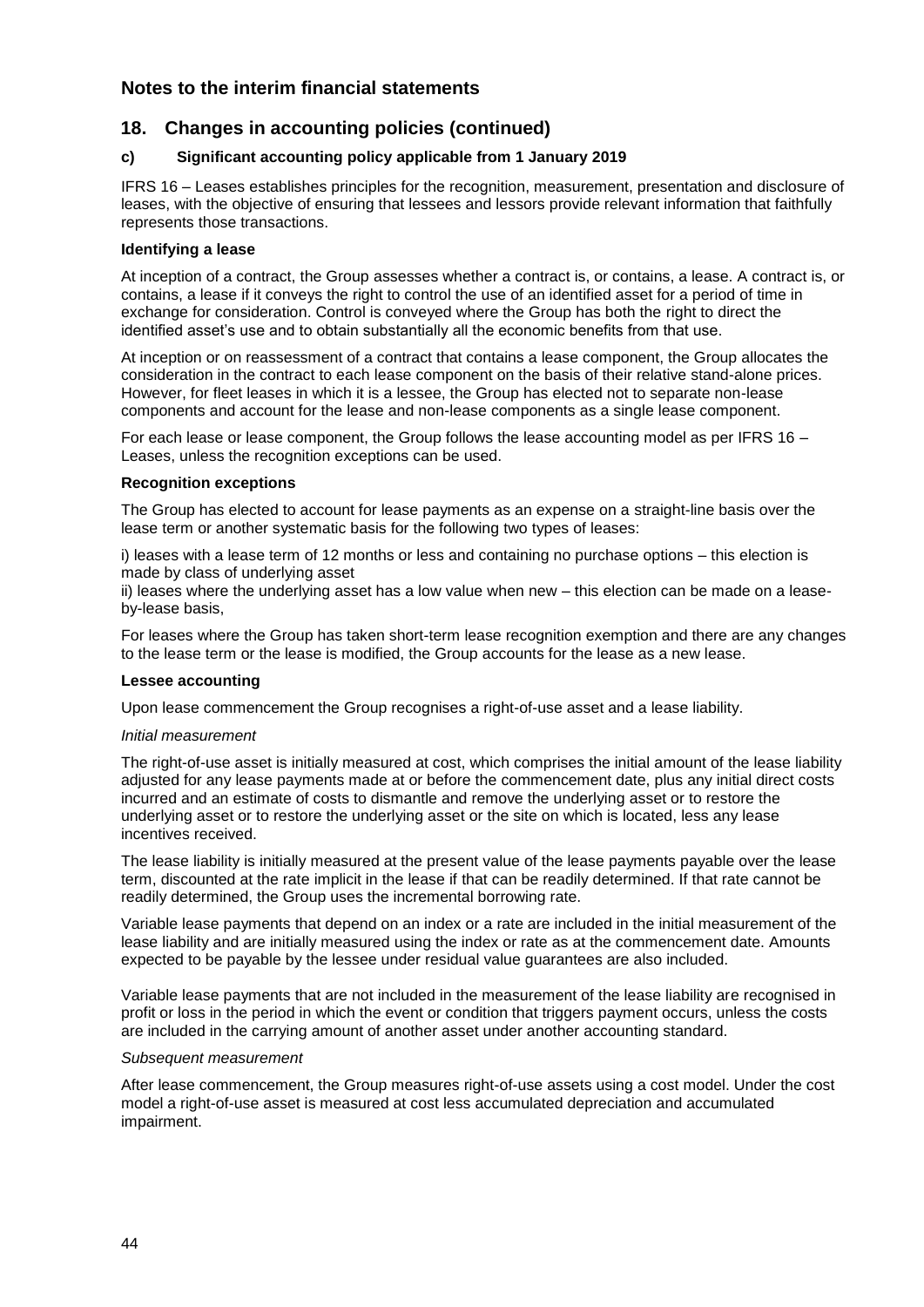### **18. Changes in accounting policies (continued)**

#### **c) Significant accounting policy applicable from 1 January 2019 (continued)**

The lease liability is subsequently remeasured to reflect changes in:

- the lease term (using a revised discount rate)
- the assessment of a purchase option (using a revised discount rate)
- the amounts expected to be payable under residual value guarantees (using an unchanged discount rate)
- future lease payments resulting from a change in an index or a rate used to determine those payments (using an unchanged discount rate)

The remeasurements are matched by adjustments to the right-of-use asset.

Lease modifications may also prompt remeasurement of the lease liability unless they are determined to be separate leases.

#### *Depreciation*

The right-of-use asset is subsequently depreciated using the straight-line method from the commencement date to the earlier of the end of the useful life of the right-of-use asset or the end of lease term. The estimated useful lives of right-of-use assets are determined on the same basis as those of property, plant and equipment. In addition the right-of-use asset is reduced by impairment losses, if any, and adjusted for certain remeasurements of the lease liability.

#### **Lessor Accounting**

When the Group acts as a lessor, it determines at lease inception whether each lease is a finance lease or an operating lease. To classify each lease, the Group makes an overall assessment of whether the lease transfers substantially all the risks and rewards incidental to ownership of an underlying asset. If this is the case, then the lease is a finance lease; if not, then it is an operating lease. As part of this assessment, the Group considers certain indicators such as whether the lease is for the major part of the economic life of the asset.

When the Group is an intermediate lessor, it accounts for its interests in the head lease and the sub-lease separately. It assesses the lease classification of a sub-lease with reference to the right-of-use asset arising from the head lease, not with reference to the underlying asset. If a head lease is a short term lease to which the Group applies the recognition exemption, then it classifies the sub-lease as an operating lease.

If an arrangement contains a lease and non-lease components, the Group applies IFRS 15 – Revenue from Contracts with Customers to allocate the consideration in the contract.

The Group recognises operating lease payments as income on a straight-line basis over the lease term as part of 'other income'. The Group recognises finance income over the lease term of a finance lease, based on a pattern reflecting a constant periodic rate of return on the net investment.

Upon lease commencement, the Group recognises assets held under a finance lease as a receivable at an amount equal to the net investment in the lease.

#### *Sale and leaseback transactions*

To determine whether the transfer of an asset is accounted for as a sale an entity applies the requirements of IFRS 15 – Revenue from Contracts with Customers for determining when a performance obligation is satisfied.

If an asset transfer satisfies the requirements to be accounted for as a sale the seller measures the rightof-use asset at the proportion of the previous carrying amount that relates to the right of use retained. Accordingly, the seller only recognises the amount of gain or loss that relates to the rights transferred to the buyer.

If the fair value of the sale consideration does not equal the asset's fair value, or if the lease payments are not market rates, the sales proceeds are adjusted to fair value, either by accounting for prepayments or additional financing.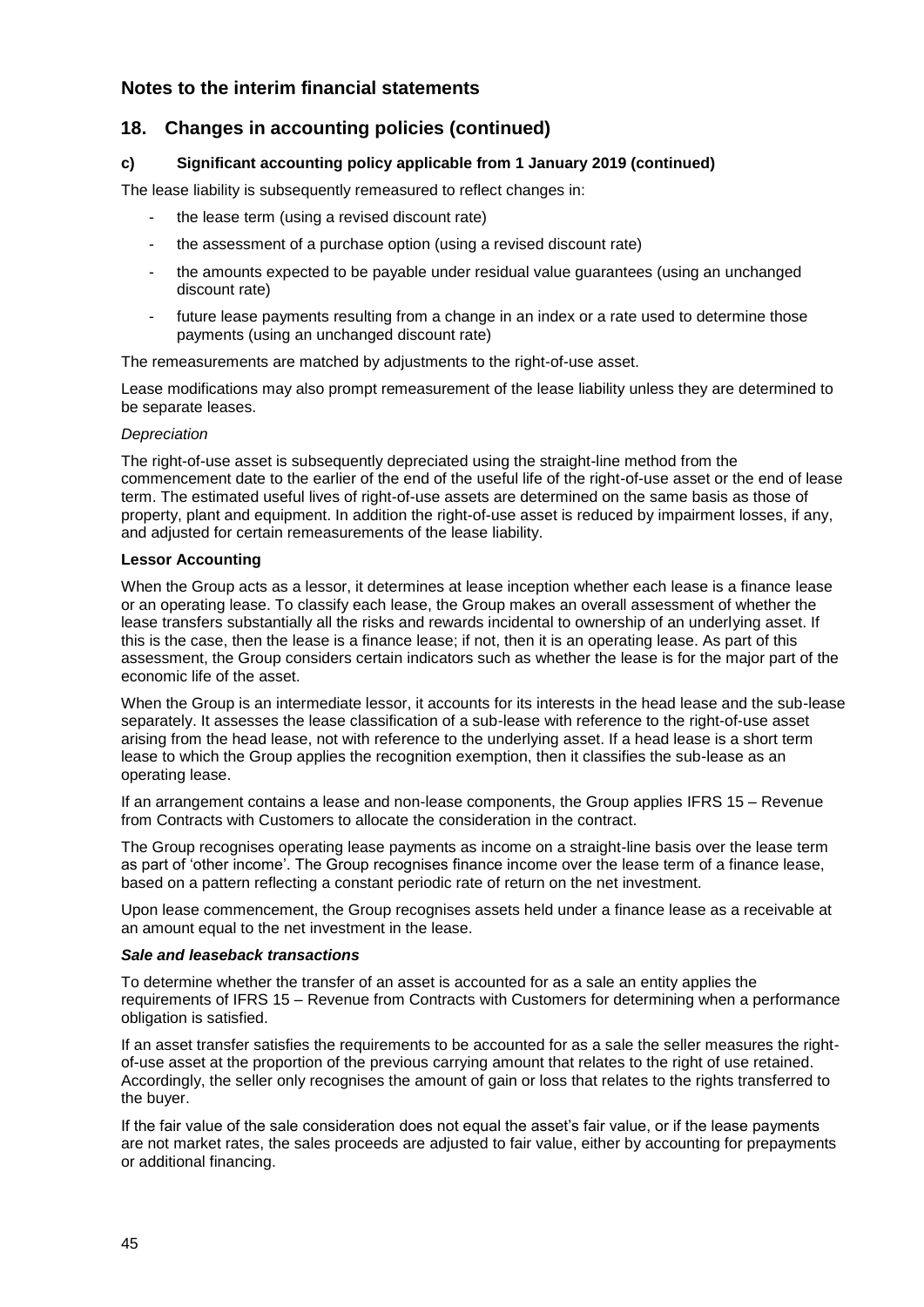## **RESPONSIBILITY STATEMENT**

We confirm that to the best of our knowledge:

- The condensed set of financial statements has been prepared in accordance with IAS 34 Interim Financial Reporting, as adopted by the EU;
- The Interim Management Report includes a fair review of the information required by:
	- (a) DTR 4.2.7R of the Disclosure and Transparency Rules, being an indication of important events that have occurred during the first six months of the financial year and their impact on the condensed set of financial statements; and a description of the principal risks and uncertainties for the remaining six months of the year; and
	- (b) DTR 4.2.8R of the Disclosure and Transparency Rules, being related party transactions that have taken place in the first six months of the current financial year and that have materially affected the financial position or performance of the entity during that period; and any changes in the related party transactions described in the last annual report that could do so.

By order of the Board

John Carter **Alan Williams** Chief Executive Officer Chief Financial Officer 30 July 2019 30 July 2019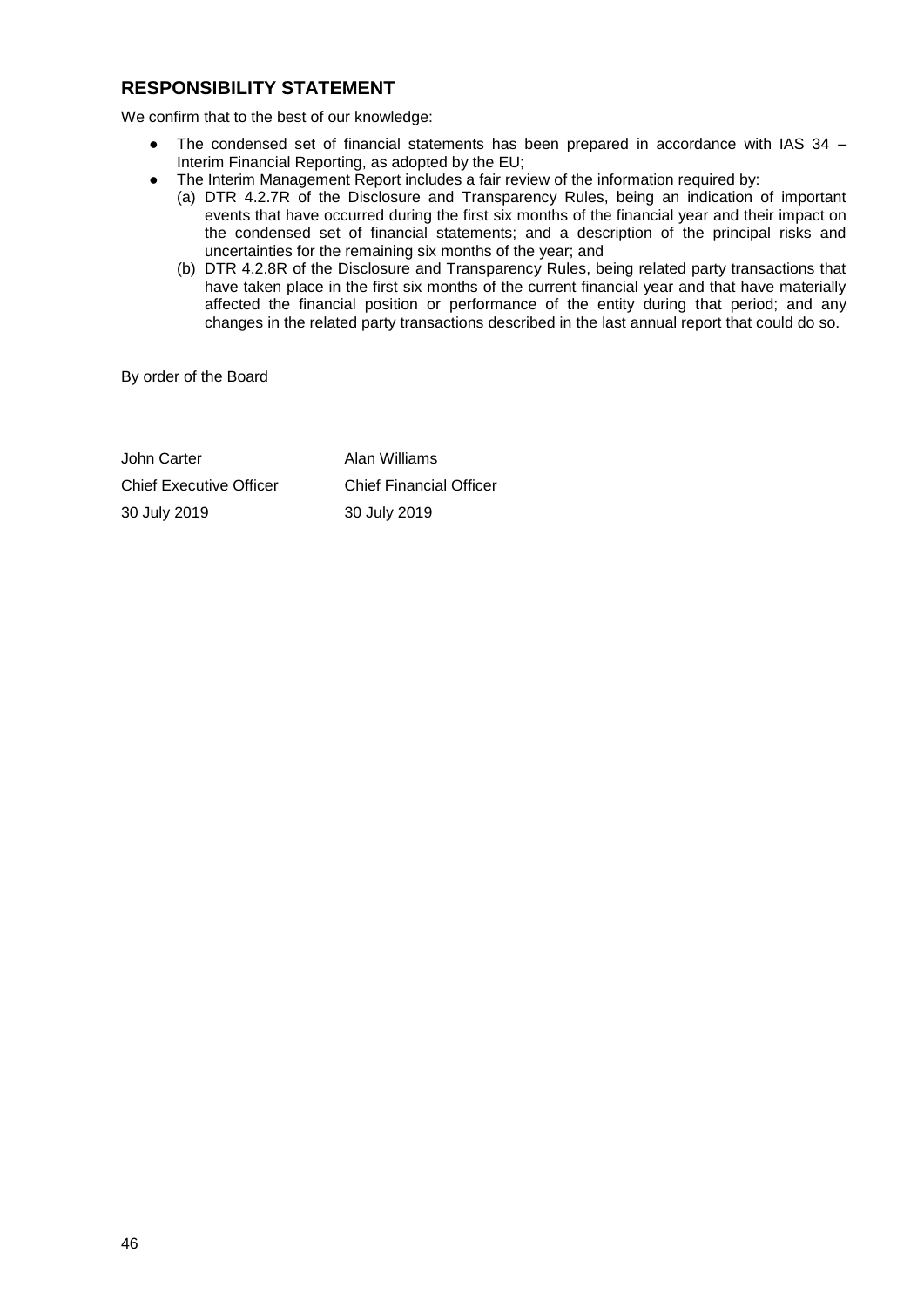#### **INDEPENDENT REVIEW REPORT TO TRAVIS PERKINS PLC**

#### **Conclusion**

We have been engaged by the company to review the condensed set of financial statements in the halfyearly financial report for the six months ended 30 June 2019 which comprises the condensed consolidated income statement, condensed consolidated statement of comprehensive income, condensed consolidated balance sheet, condensed consolidated statement of changes in equity, condensed consolidated cash flow statement and the related explanatory notes.

Based on our review, nothing has come to our attention that causes us to believe that the condensed set of financial statements in the half-yearly financial report for the six months ended 30 June 2019 is not prepared, in all material respects, in accordance with IAS 34 *Interim Financial Reporting* as adopted by the EU and the Disclosure Guidance and Transparency Rules ("the DTR") of the UK's Financial Conduct Authority ("the UK FCA").

#### **Scope of review**

We conducted our review in accordance with International Standard on Review Engagements (UK and Ireland) 2410 *Review of Interim Financial Information Performed by the Independent Auditor of the Entity*  issued by the Auditing Practices Board for use in the UK. A review of interim financial information consists of making enquiries, primarily of persons responsible for financial and accounting matters, and applying analytical and other review procedures. We read the other information contained in the half-yearly financial report and consider whether it contains any apparent misstatements or material inconsistencies with the information in the condensed set of financial statements.

A review is substantially less in scope than an audit conducted in accordance with International Standards on Auditing (UK) and consequently does not enable us to obtain assurance that we would become aware of all significant matters that might be identified in an audit. Accordingly, we do not express an audit opinion.

#### *The impact of uncertainties due to the UK exiting the European Union on our review*

Uncertainties related to the effects of Brexit are relevant to understanding our review of the condensed financial statements. Brexit is one of the most significant economic events for the UK, and at the date of this report its effects are subject to unprecedented levels of uncertainty of outcomes, with the full range of possible effects unknown. An interim review cannot be expected to predict the unknowable factors or all possible future implications for a company and this is particularly the case in relation to Brexit.

#### **Directors' responsibilities**

The half-yearly financial report is the responsibility of, and has been approved by, the directors. The directors are responsible for preparing the half-yearly financial report in accordance with the DTR of the UK FCA.

As disclosed in note 1, the annual financial statements of the group are prepared in accordance with International Financial Reporting Standards as adopted by the EU. The directors are responsible for preparing the condensed set of financial statements included in the half-yearly financial report in accordance with IAS 34 as adopted by the EU.

#### **Our responsibility**

Our responsibility is to express to the company a conclusion on the condensed set of financial statements in the half-yearly financial report based on our review.